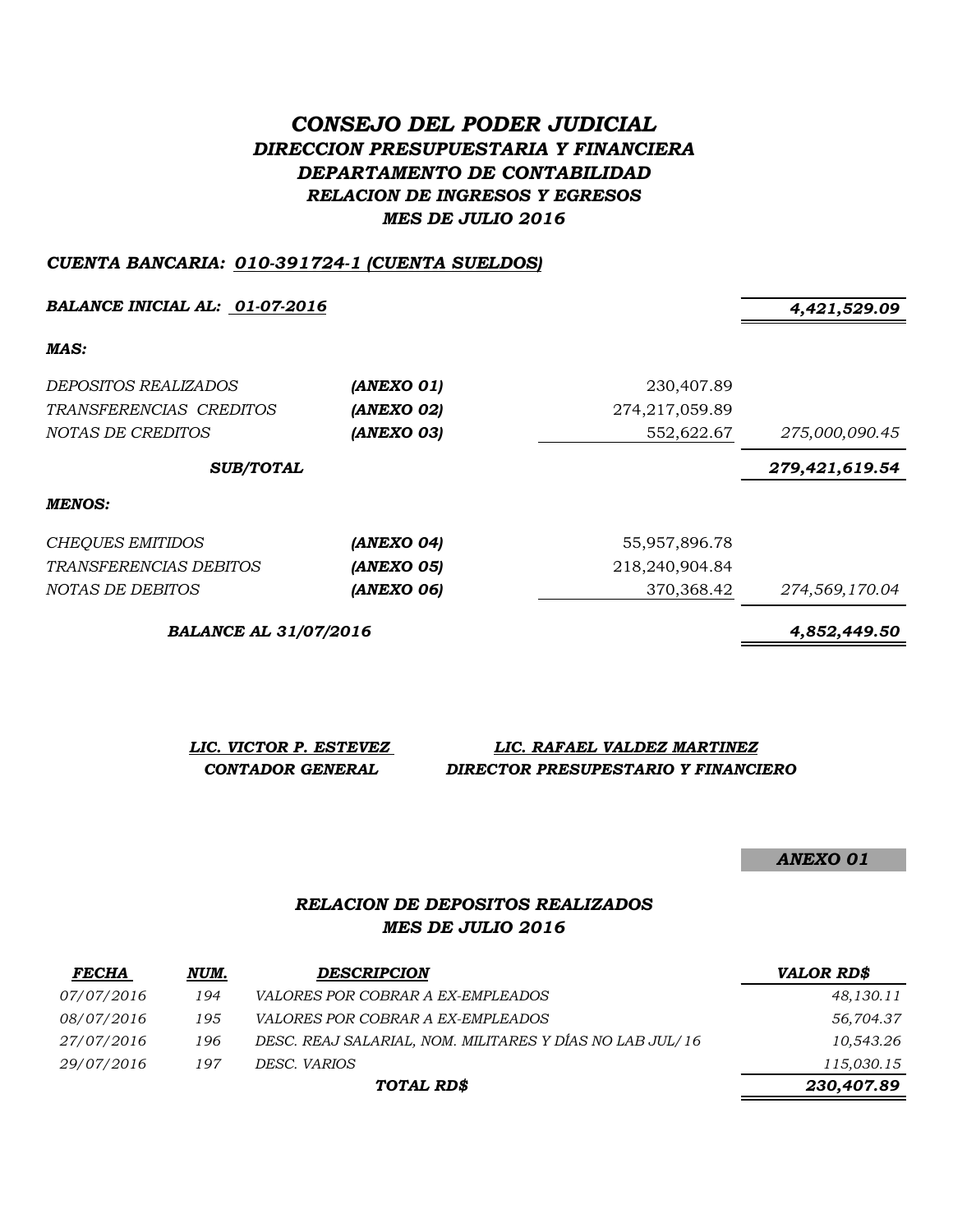## *RELACION DE TRANSFERENCIAS CREDITOS MES DE JULIO 2016*

| <b>FECHA</b> | NUM. | <b>DESCRIPCION</b>                                | VALOR RD\$     |
|--------------|------|---------------------------------------------------|----------------|
| 20/07/2016   | 77   | TRANSF. DE FONDOS DE LA CUENTA OPERACIONES        | 273,987,539.63 |
| 26/07/2016   | 78   | TRANSF. DE FONDOS REEMB SUELDOS COOPNASEJU JUL/16 | 229,520.26     |
|              |      | TOTAL RD\$                                        | 274,217,059.89 |

## *RELACION NOTAS DE CREDITOS MES DE JULIO 2016*

| <b>FECHA</b> | NUM. | <b>DESCRIPCION</b>                                 | <b>VALOR RD\$</b> |
|--------------|------|----------------------------------------------------|-------------------|
| 07/07/2016   | 581  | REINTEGRO CHO94955                                 | 6,018.18          |
| 07/07/2016   | 582  | REINTEGRO CHO94975                                 | 29,497.03         |
| 07/07/2016   | 583  | REINTEGRO CHQ95380                                 | 4,000.00          |
| 11/07/2016   | 584  | REINTEGRO CHQ86611                                 | 2,246.30          |
| 11/07/2016   | 585  | REINTEGRO CHQ94626                                 | 13,000.00         |
| 11/07/2016   | 586  | REINTEGRO CHQ95694                                 | 5,000.00          |
| 11/07/2016   | 587  | REINTEGRO CHO94391                                 | 5,000.00          |
| 11/07/2016   | 588  | REINTEGRO CHQ95911                                 | 10,000.00         |
| 12/07/2016   | 589  | REINTEGRO CHO94075                                 | 4,000.00          |
| 13/07/2016   | 590  | REINTEGRO CHO96175                                 | 108,354.60        |
| 19/07/2016   | 591  | REINTEGRO CHQ95438                                 | 4,000.00          |
| 19/07/2016   | 592  | REINTEGRO CHQ96026                                 | 11,553.08         |
| 19/07/2016   | 593  | REINTEGRO CHQ96027                                 | 11,553.08         |
| 19/07/2016   | 594  | REINTEGRO CHQ96028                                 | 11,553.08         |
| 29/07/2016   | 597  | REINTEGRO CHQ93512                                 | 321.64            |
| 29/07/2016   | 598  | REINTEGRO CHQ96292                                 | 29,497.03         |
| 31/07/2016   | 595  | EMPLEADOS EXCLUIDOS DE LA NOMINA, JULIO 2016.      | 231,013.70        |
| 31/07/2016   | 596  | PARA CERREGIR N/D126POR ERROR EN PAGO CHQ. EN BCO. | 9,346.54          |
| 31/07/2016   | 599  | RETENCION DEL BONO VACACIONAL JULIO 2016.          | 56,548.41         |
| 31/07/2016   | 10   | DIFERENCIA EN CHQ92374 PAGADO POR UN VALOR MENOR.  | 90.00             |
| 31/07/2016   | 11   | DIFERENCIA EN CHQ96268 PAGADO POR UN VALOR MENOR   | 30.00             |
|              |      | TOTAL RD\$                                         | 552,622.67        |

#### *ANEXO 04*

# *RELACION DE CHEQUES EMITIDOS MES DE JULIO 2016*

#### *ANEXO 02*

#### *ANEXO 03*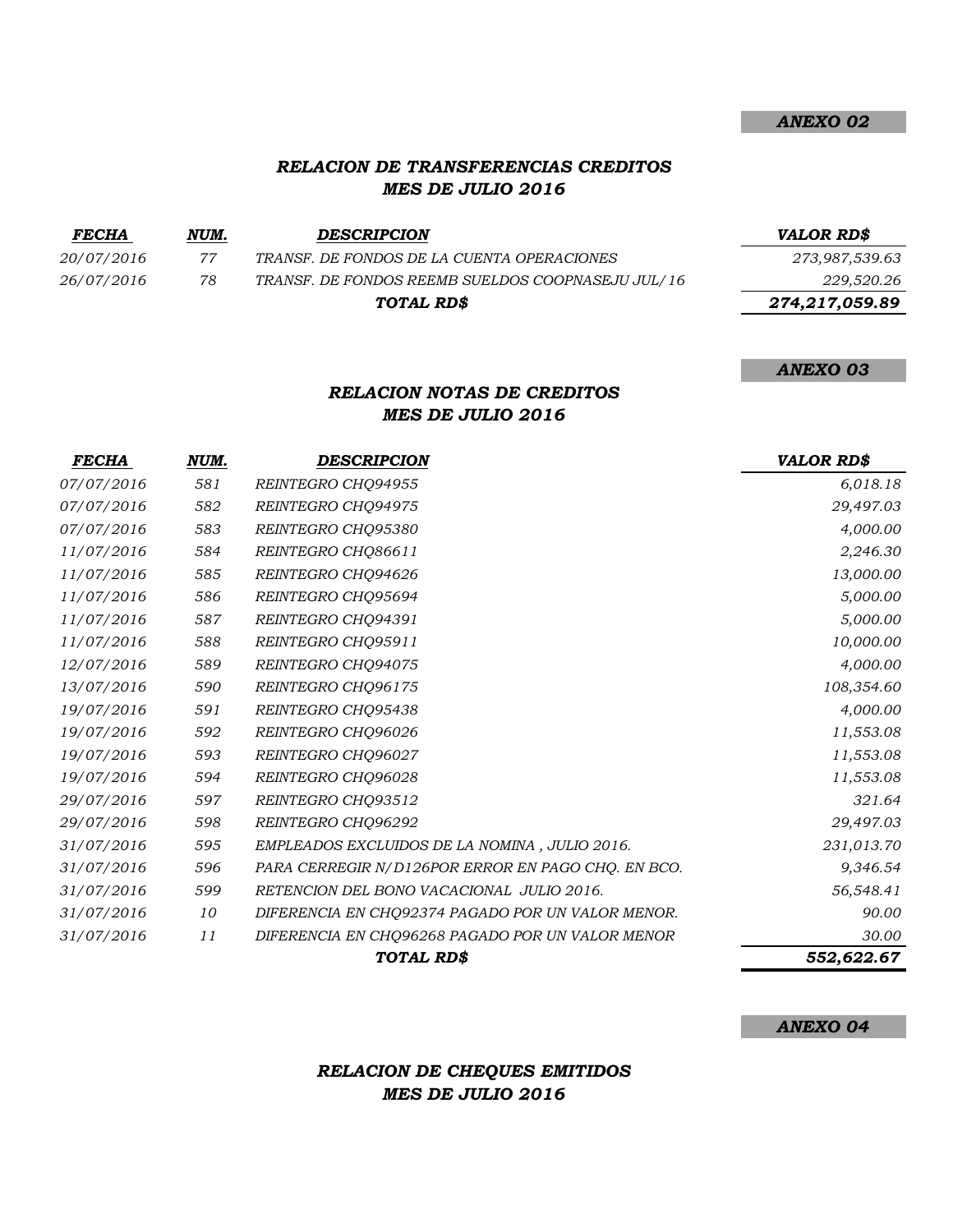| <b>FECHA</b> | NUM.  | <b>BENEFICIARIO</b>                     | <b>VALOR RD\$</b> |
|--------------|-------|-----------------------------------------|-------------------|
| 06/07/2016   | 96125 | CONSEJO DEL PODER JUDICIAL              | 48,130.11         |
| 06/07/2016   | 96126 | CONSEJO DEL PODER JUDICIAL              | 2,905.85          |
| 06/07/2016   | 96127 | CLAUDIA P. HERNANDEZ RIVAS              | 6,143.78          |
| 06/07/2016   | 96128 | CHANARA SEPULVEDA TORRES                | 3,334.11          |
| 06/07/2016   | 96129 | MARIA T. DELGADO ESPEJO                 | 11,714.34         |
| 06/07/2016   | 96130 | SANTA RAMIREZ YSABEL                    | 1,709.17          |
| 06/07/2016   | 96131 | JOHAN ML. TERRERO MORETA                | 16,933.33         |
| 06/07/2016   | 96132 | BANCO DE RESERVAS DE LA REP. DOMINICANA | 26,335.00         |
| 06/07/2016   | 96133 | COOPNASEJU                              | 73,401.15         |
| 06/07/2016   | 96134 | CONSEJO DEL PODER JUDICIAL              | 36,978.33         |
| 06/07/2016   | 96135 | CONSEJO DEL PODER JUDICIAL              | 5,450.00          |
| 07/07/2016   | 96136 | SANLY A SUAREZ GUZMAN                   | 9,817.78          |
| 07/07/2016   | 96137 | <b>MADELIN V. ALMONTE</b>               | 11,871.66         |
| 07/07/2016   | 96138 | OTHMAR A. CASILLA CARMONA               | 2,031.68          |
| 07/07/2016   | 96139 | JEAN C. PENA REYES                      | 2,747.60          |
| 07/07/2016   | 96140 | LAURA V. GARCIA RODRIGUEZ               | 12,818.67         |
| 07/07/2016   | 96141 | PRISCILA M. RAMIREZ CALDERON            | 9,962.68          |
| 07/07/2016   | 96142 | CONSEJO DEL PODER JUDICIAL              | 11,533.87         |
| 07/07/2016   | 96143 | COOPNASEJU                              | 13,689.25         |
| 07/07/2016   | 96144 | CONSEJO DEL PODER JUDICIAL              | 6,900.00          |
| 07/07/2016   | 96145 | JUAN A. PEREZ ALMANZAR                  | 7,165.29          |
| 07/07/2016   | 96146 | SAUL SURIEL DELGADO                     | 20,450.55         |
| 07/07/2016   | 96147 | YADIRA L. LAJARA SEVERINO               | 38,346.00         |
| 07/07/2016   | 96148 | ELIEZER SOSA GRULLON                    | 38,346.00         |
| 07/07/2016   | 96149 | LICET I. BELTRE VALERA                  | 62,005.98         |
| 07/07/2016   | 96150 | CINDY S. DE JESUS PAYERO                | 8,119.58          |
| 07/07/2016   | 96151 | JUAN D. DE PENA DE JESUS                | 6,445.64          |
| 07/07/2016   | 96152 | MANUEL E. PELAEZ PEREZ                  | 17,872.74         |
| 07/07/2016   | 96153 | CONSEJO DEL PODER JUDICIAL              | 8,192.17          |
| 07/07/2016   | 96154 | CONSEJO DEL PODER JUDICIAL              | 1,934.07          |
| 07/07/2016   | 96155 | NATIVIDAD ORTIZ VARGAS                  | 15,150.00         |
| 07/07/2016   | 96156 | OLGA D. SANCHEZ                         | 11,800.00         |
| 07/07/2016   | 96157 | <b>IVANIA ALT. OLIVO MATIAS</b>         | 11,025.00         |
| 07/07/2016   | 96158 | MARTINA ALT. JIMENEZ                    | 10,275.00         |
| 07/07/2016   | 96159 | GLADYS M. POLANCO                       | 20,183.33         |
| 07/07/2016   | 96160 | DOMINGA E. RUIZ PUENTE                  | 29,862.08         |
| 07/07/2016   | 96161 | MILAGROS ALT. SUERO                     | 6,913.33          |
| 07/07/2016   | 96162 | FLORENTINA LOPEZ FELIZ                  | 8,641.66          |
| 07/07/2016   | 96163 | GERALDO GARABITO GALVAN                 | 11,787.50         |
| 08/07/2016   | 96164 | COLECTOR DE IMPUESTOS INTERNOS          | 11,273.20         |
| 12/07/2016   | 96165 | <b>BODY SHOP ATHLETIC CLUB SRL</b>      | 85,020.25         |
| 12/07/2016   | 96166 | NOEL A. FELIX OLIVO                     | 8,132.61          |
| 12/07/2016   | 96167 | ROBERT DAVID VASQUEZ                    | 4,744.02          |
| 12/07/2016   | 96168 | DALVIN CABRERA CASTILLO                 | 8,132.61          |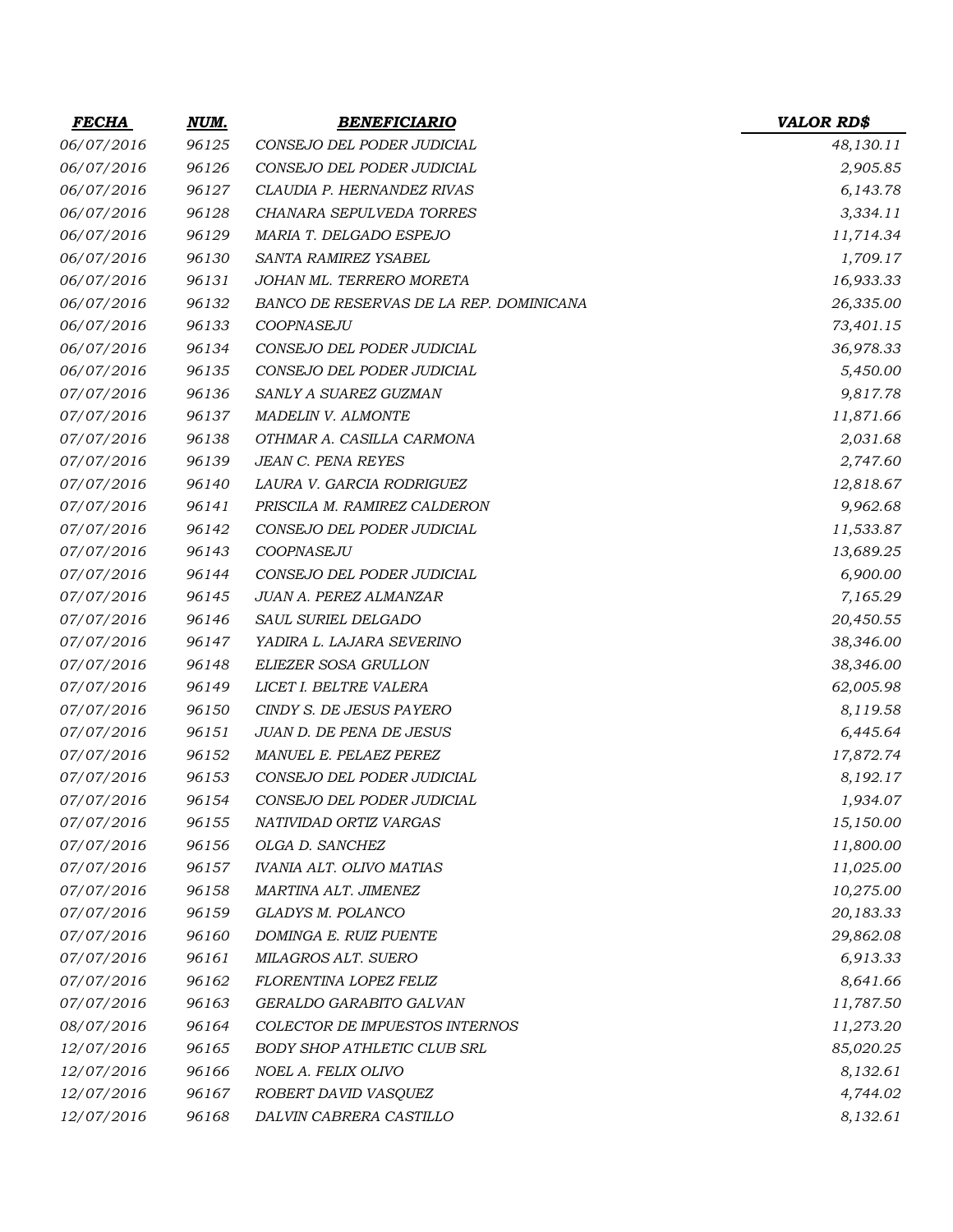| 12/07/2016 | 96169 | <b>MERCEDES N. DIAZ</b>          | 4,320.83   |
|------------|-------|----------------------------------|------------|
| 12/07/2016 | 96170 | ALTAGRACIA A. SANCHEZ FELIZ      | 16,148.61  |
| 12/07/2016 | 96171 | MINDALIA M. SANTANA DIAZ         | 4,436.05   |
| 12/07/2016 | 96172 | LOURDES ALT. NUNEZ RODRIGUEZ     | 21,450.00  |
| 12/07/2016 | 96173 | ROSA M. CARRASCO BINET           | 6,150.00   |
| 12/07/2016 | 96174 | ELIAS MONTES DE OCA MUNOZ        | 6,773.89   |
| 12/07/2016 | 96175 | <b>LUZ MARTINEZ</b>              | 108,354.60 |
| 12/07/2016 | 96176 | JOSE R. ROJAS CONTRERAS          | 24,200.00  |
| 12/07/2016 | 96177 | FELIX J. PRESINAL                | 13,388.08  |
| 12/07/2016 | 96178 | COLECTOR DE IMPUESTOS INTERNOS   | 27,523.20  |
| 20/07/2016 | 96179 | MARIANO GERMAN MEJIA             | 299,962.75 |
| 20/07/2016 | 96180 | DULCE M. RODRIGUEZ BLANCO        | 281,245.72 |
| 20/07/2016 | 96181 | JOSE A. CRUCETA ALMANZAR         | 281,245.72 |
| 20/07/2016 | 96182 | FRANCISCO ANT. JEREZ MENA        | 174,702.87 |
| 20/07/2016 | 96183 | EDGARDO HERNANDEZ MEJIA          | 261,145.72 |
| 20/07/2016 | 96184 | SARA I. HENRIQUEZ MARIN          | 238,044.58 |
| 20/07/2016 | 96185 | ROBERT C. PLACENCIA ALVAREZ      | 281,245.72 |
| 20/07/2016 | 96186 | VICTOR J. CASTELLANOS ESTRELLA   | 251,795.18 |
| 20/07/2016 | 96187 | RHINA MONTILLA BRITO             | 7,158.96   |
| 20/07/2016 | 96188 | ARIEL A. VOLQUEZ MATOS           | 7,107.79   |
| 20/07/2016 | 96189 | GLORIA A. QUERO CABRERA          | 8,667.32   |
| 20/07/2016 | 96190 | NORA A. SOSA MARTINEZ            | 7,363.48   |
| 20/07/2016 | 96191 | SONIA CORADIN                    | 6,018.18   |
| 20/07/2016 | 96192 | CARLOS FLORES DE JESUS           | 19,903.10  |
| 20/07/2016 | 96193 | LILIAN M. DIAZ GIL               | 7,682.27   |
| 20/07/2016 | 96194 | LOURDES M. LORA MEJIA            | 24,152.04  |
| 20/07/2016 | 96195 | ROSA REYNOSO                     | 6,018.18   |
| 20/07/2016 | 96196 | SENOVIA ARIAS                    | 6,018.18   |
| 20/07/2016 | 96197 | RAMONA DIAZ                      | 6,018.18   |
| 20/07/2016 | 96198 | MARIA M. PIMENTEL FABIAN         | 6,018.18   |
| 20/07/2016 | 96199 | LUZ DEL C. MONTANO               | 6,018.18   |
| 20/07/2016 | 96200 | ELIGIA DE LA CRUZ                | 5,418.18   |
| 20/07/2016 | 96201 | OLGA M. ROSARIO V.               | 4,409.14   |
| 20/07/2016 | 96202 | IRIS RODRIGUEZ P.                | 6,018.18   |
| 20/07/2016 | 96203 | CARMEN POLANCO                   | 6,018.18   |
| 20/07/2016 | 96204 | ANA FCA. FELIZ SANCHEZ           | 6,018.18   |
| 20/07/2016 | 96205 | ALTAGRACIA A. RODRIGUEZ VICTORIA | 6,018.18   |
| 20/07/2016 | 96206 | MILTA ANT. RODRIGUEZ SANTOS      | 6,018.18   |
| 20/07/2016 | 96207 | OLGA E. DIAZ DIAZ                | 6,018.18   |
| 20/07/2016 | 96208 | JOSEFA R. BLANCO                 | 6,018.18   |
| 20/07/2016 | 96209 | MARIA DEL R. CUELLO PARADIS      | 19,387.01  |
| 20/07/2016 | 96210 | MELBA FCA. HENRIQUEZ GUZMAN      | 6,018.18   |
| 20/07/2016 | 96211 | ESTHER M. AMOR PEÑA              | 6,018.18   |
| 20/07/2016 | 96212 | FRANCIA C. MARTINEZ DRULLARD     | 21,441.25  |
| 20/07/2016 | 96213 | AMELIA DEL ORBE PEÑA             | 3,054.30   |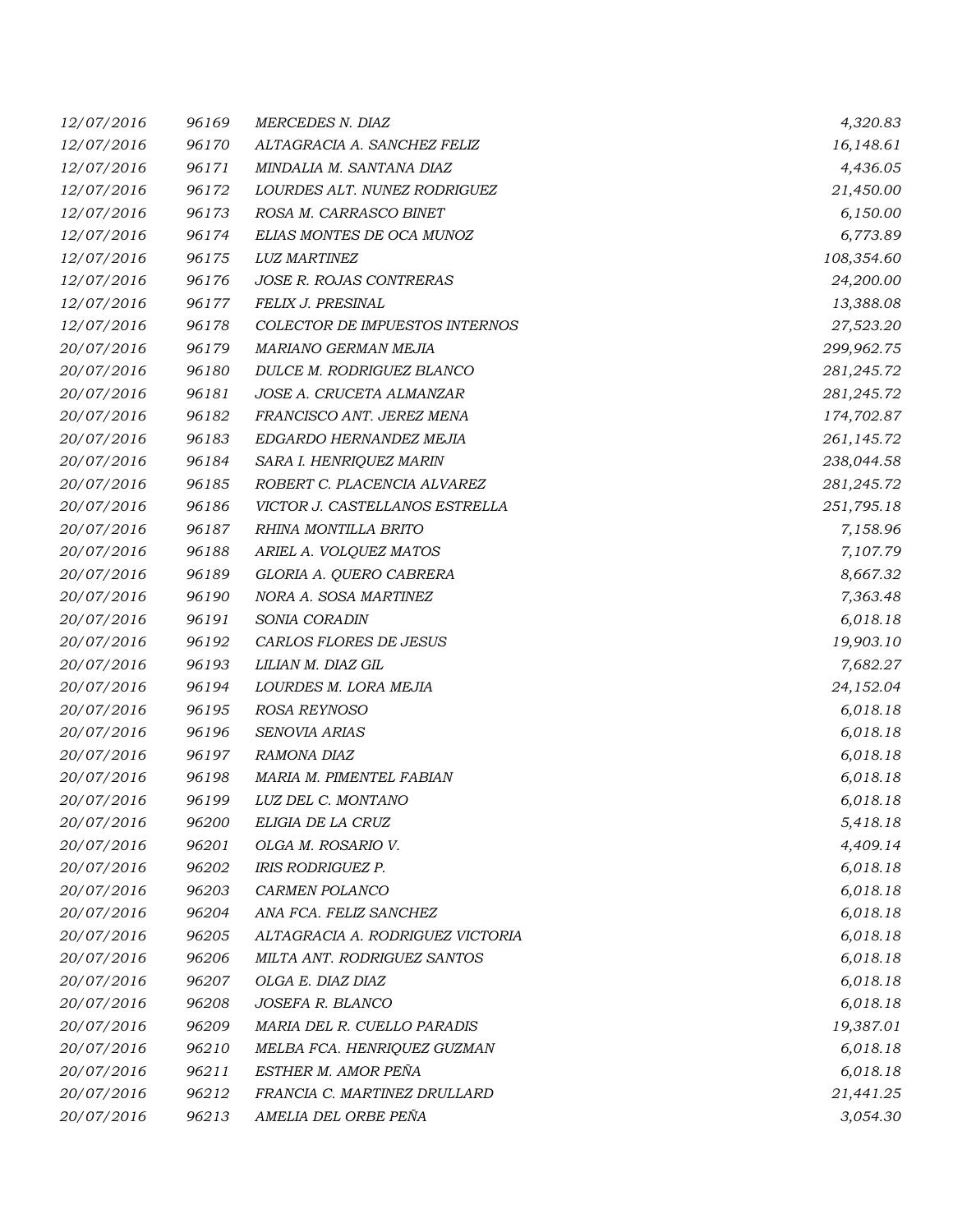| 20/07/2016 | 96214 | <b>BIENVENIDA BELLIARD</b>           | 36,119.77 |
|------------|-------|--------------------------------------|-----------|
| 20/07/2016 | 96215 | PACO PEREZ REYES                     | 6,018.18  |
| 20/07/2016 | 96216 | ROSA J. DE LOS SANTOS G.             | 6,018.18  |
| 20/07/2016 | 96217 | CARMEN L. PERALTA CASTELLANOS        | 6,018.18  |
| 20/07/2016 | 96218 | FIDIAS GONZALEZ VICIOSO              | 5,187.18  |
| 20/07/2016 | 96219 | ISABEL E. DE LOS SANTOS GOMEZ        | 6,018.18  |
| 20/07/2016 | 96220 | LUIS E. MOREL POUERIE                | 36,642.28 |
| 20/07/2016 | 96221 | YOLANDA E. DE WINDT DE GAUTREAU      | 12,993.40 |
| 20/07/2016 | 96222 | SENAIDA A. ALVAREZ PEREZ             | 6,018.18  |
| 20/07/2016 | 96223 | YDALIA PORTORREAL                    | 6,018.18  |
| 20/07/2016 | 96224 | <b>MARTA N. MONTAS RAMIREZ</b>       | 6,018.18  |
| 20/07/2016 | 96225 | HILDA CARRASCO PEREZ                 | 6,018.18  |
| 20/07/2016 | 96226 | LUZ M. DEL CARMEN RODRIGUEZ GAUTREAU | 6,018.18  |
| 20/07/2016 | 96227 | <b>CRISTINO RODRIGUEZ</b>            | 6,018.18  |
| 20/07/2016 | 96228 | <b>MAXIMO S. ROSARIO RODRIGUEZ</b>   | 6,018.18  |
| 20/07/2016 | 96229 | RAFAEL CONTRERAS CONTRERAS           | 6,018.18  |
| 20/07/2016 | 96230 | VIRGINIA SUERO ESPINAL               | 3,853.36  |
| 20/07/2016 | 96231 | JOSEFA A. CUESTA DE MAÑON            | 6,929.81  |
| 20/07/2016 | 96232 | ANA M. BAUTISTA                      | 6,018.18  |
| 20/07/2016 | 96233 | MIRELLA DE LA ROSA DOMINGUEZ         | 6,018.18  |
| 20/07/2016 | 96234 | DORA H. STERLING VAZQUEZ             | 6,018.18  |
| 20/07/2016 | 96235 | FELIX R. CUEVAS RUFINO               | 6,018.18  |
| 20/07/2016 | 96236 | JOSEFINA SUAZO ABREU                 | 32,621.32 |
| 20/07/2016 | 96237 | ALTAGRACIA A. GIL NOBLE              | 6,018.18  |
| 20/07/2016 | 96238 | RAFAELA DE JS. PEÑA LORA             | 3,086.66  |
| 20/07/2016 | 96239 | BRIGIDA FELIZ VDA. OZUNA             | 6,018.18  |
| 20/07/2016 | 96240 | MIGUEL A. POLANCO                    | 32,440.83 |
| 20/07/2016 | 96241 | <b>LEON FLORES</b>                   | 32,440.83 |
| 20/07/2016 | 96242 | MARIA A. PAULINO MARTE               | 6,018.18  |
| 20/07/2016 | 96243 | CESAR A. VALLEJO NICOLAS             | 6,018.18  |
| 20/07/2016 | 96244 | LUCIA M. REYES PEREZ                 | 17,301.77 |
| 20/07/2016 | 96245 | <b>MERCEDES HIRALDO</b>              | 6,018.18  |
| 20/07/2016 | 96246 | RAMONA FLORES DE MATOS               | 5,143.18  |
| 20/07/2016 | 96247 | ELOISA NUÑEZ DE GONZALEZ             | 11,519.20 |
| 20/07/2016 | 96248 | MIREYA CAPELLAN A.                   | 6,018.18  |
| 20/07/2016 | 96249 | LUZ DEL C. SANCHEZ CALDERON          | 6,018.18  |
| 20/07/2016 | 96250 | <b>INES MDES. REYES CABRERA</b>      | 5,518.18  |
| 20/07/2016 | 96251 | SILVESTRE COCO                       | 4,263.41  |
| 20/07/2016 | 96252 | ELISA VIVIECA                        | 5,982.71  |
| 20/07/2016 | 96253 | TERESA MORA DE LA ROSA               | 6,018.18  |
| 20/07/2016 | 96254 | PEDRO A. FERNANDEZ SALCEDO           | 35,273.49 |
| 20/07/2016 | 96255 | RAFAEL A. RODRIGUEZ GONZALEZ         | 27,900.61 |
| 20/07/2016 | 96256 | AFRICA E. SANTOS GUZMAN              | 6,018.18  |
| 20/07/2016 | 96257 | MILEDYS S. SOSA R.                   | 27,533.27 |
| 20/07/2016 | 96258 | MARCIANA ALT. RAMIREZ CORONA         | 21,441.25 |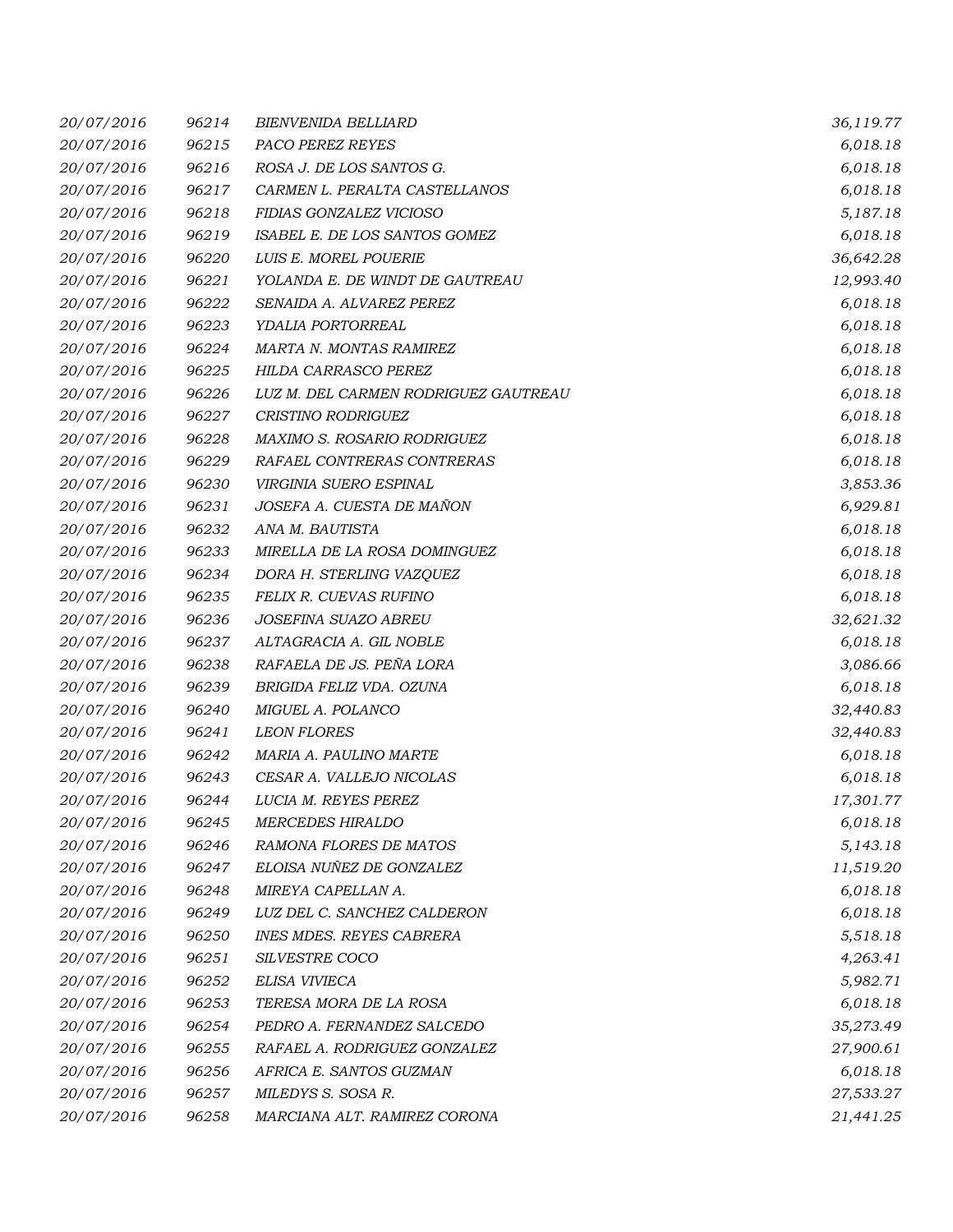| 20/07/2016 | 96259 | DAYSI R. VASQUEZ CRUZ                | 6,018.18  |
|------------|-------|--------------------------------------|-----------|
| 20/07/2016 | 96260 | CARMEN DE LOS A. LUCIANO GARCIA      | 3,221.50  |
| 20/07/2016 | 96261 | NEREYDA E. JAQUEZ LOZANO             | 6,018.18  |
| 20/07/2016 | 96262 | CARMEN L. SANTOS PIMENTEL            | 6,018.18  |
| 20/07/2016 | 96263 | AMERICA G. ESPINAL HUED              | 6,018.18  |
| 20/07/2016 | 96264 | RAMON ANT. CARABALLO ABREU           | 6,018.18  |
| 20/07/2016 | 96265 | CARLOS D. GARCIA GARCIA              | 6,018.18  |
| 20/07/2016 | 96266 | DULCE M. ESTEVEZ                     | 6,018.18  |
| 20/07/2016 | 96267 | MARIA DE LA C. CANELA CANELA         | 3,623.78  |
| 20/07/2016 | 96268 | FRANCISCO J. NUÑEZ GOMEZ             | 37,742.61 |
| 20/07/2016 | 96269 | MARIA G. DALMASI LORA                | 6,018.18  |
| 20/07/2016 | 96270 | CARMEN L. EDUARDO ICIANO             | 6,018.18  |
| 20/07/2016 | 96271 | CARMEN Y. COSME GUTIERREZ            | 3,498.67  |
| 20/07/2016 | 96272 | FRANCISCA R. PEREZ PEÑA              | 6,018.18  |
| 20/07/2016 | 96273 | ADRIANO GONZALEZ PANTALEON           | 5,418.18  |
| 20/07/2016 | 96274 | ANA J. LOPEZ GERMOSEN                | 6,018.18  |
| 20/07/2016 | 96275 | ROSAURA JULIA JIMENEZ DAJER DE LOPEZ | 26,372.75 |
| 20/07/2016 | 96276 | RAMONA DE JESUS ROSARIO              | 6,018.18  |
| 20/07/2016 | 96277 | MARIA A. CASTRO AGRAMONTE            | 6,018.18  |
| 20/07/2016 | 96278 | <b>AGUSTINA MARTE</b>                | 5,734.18  |
| 20/07/2016 | 96279 | EURIPIDES A. GARCIA GARCIA           | 36,436.81 |
| 20/07/2016 | 96280 | GENOVEVA I. ROSARIO                  | 6,018.18  |
| 20/07/2016 | 96281 | MARIA A. HONRADO BADIA               | 6,018.18  |
| 20/07/2016 | 96282 | MARIA ALT. RAMOS GARCIA              | 6,018.18  |
| 20/07/2016 | 96283 | JUAN ANT. SANCHEZ VILLA              | 3,763.09  |
| 20/07/2016 | 96284 | RAMONA JIMENEZ LIZARDO               | 6,018.18  |
| 20/07/2016 | 96285 | JOSEFA ALT. MEJIA MIESES             | 6,018.18  |
| 20/07/2016 | 96286 | ROSA PAREDES GARCIA                  | 6,018.18  |
| 20/07/2016 | 96287 | <b>GUARIONEX BRITO TAVERAS</b>       | 6,018.18  |
| 20/07/2016 | 96288 | PEDRO HERNANDEZ CRUCEY               | 6,018.18  |
| 20/07/2016 | 96289 | JUANA TRAVIESO VASQUEZ               | 6,018.18  |
| 20/07/2016 | 96290 | ROSA DOMINGUEZ                       | 6,018.18  |
| 20/07/2016 | 96291 | <b>JUAN SEBASTIAN RODRIGUEZ</b>      | 6,018.18  |
| 20/07/2016 | 96292 | <b>NELSON ITURBIDES R.</b>           | 29,497.03 |
| 20/07/2016 | 96293 | AMELIA VALDEZ M.                     | 6,018.18  |
| 20/07/2016 | 96294 | VALENTIN SUAREZ G.                   | 6,018.18  |
| 20/07/2016 | 96295 | CAROLINA A. VICTORIA                 | 6,018.18  |
| 20/07/2016 | 96296 | FRANCISCA A. TEJADA                  | 6,018.18  |
| 20/07/2016 | 96297 | LOURDES M. NUÑEZ ROSARIO             | 6,018.18  |
| 20/07/2016 | 96298 | JOSE P. FLORES M.                    | 9,436.54  |
| 20/07/2016 | 96299 | GREGORIO ARIAS CARRASCO              | 21,709.26 |
| 20/07/2016 | 96300 | DAVID A. FELIZ FELIZ                 | 6,018.18  |
| 20/07/2016 | 96301 | MERCEDES SEGURA CUEVAS               | 2,997.94  |
| 20/07/2016 | 96302 | NERY MEDINA DIAZ                     | 3,968.18  |
| 20/07/2016 | 96303 | MIGUELINA PEÑA MENDEZ                | 2,952.51  |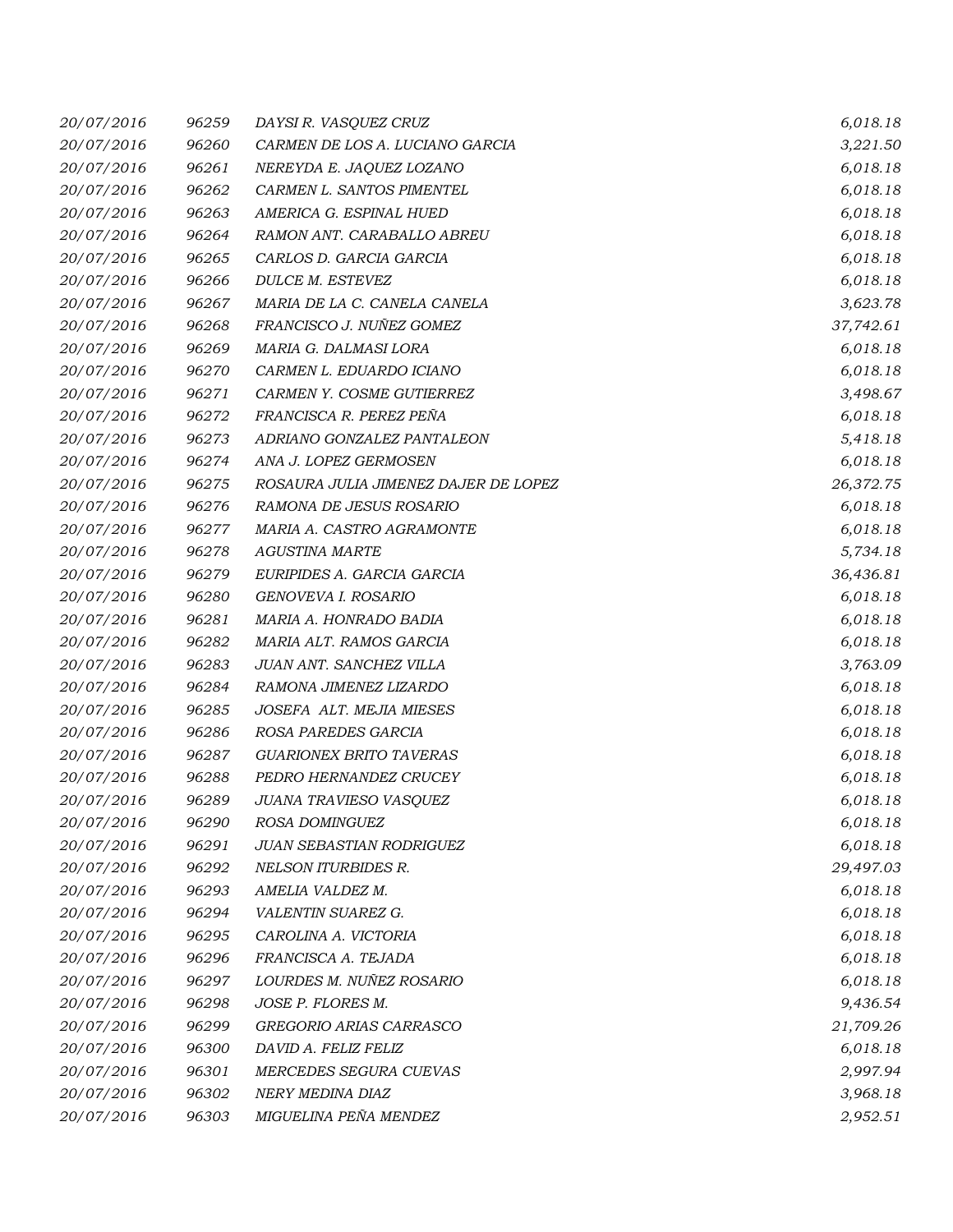| 20/07/2016 | 96304 | DOMINGO GUZMAN MORETA FELIZ             | 3,009.09  |
|------------|-------|-----------------------------------------|-----------|
| 20/07/2016 | 96305 | RICHARDIN DE J. DOTEL                   | 7,490.44  |
| 20/07/2016 | 96306 | EUDES M. ENCARNACION FELIZ              | 6,018.18  |
| 20/07/2016 | 96307 | NEREIDA FLORIAN SANTANA                 | 6,018.18  |
| 20/07/2016 | 96308 | SERGIO OLIVERO FELIZ                    | 7,453.56  |
| 20/07/2016 | 96309 | ROSAURA FERRERAS FERRERAS               | 6,018.18  |
| 20/07/2016 | 96310 | <b>NURIS M. NOVAS MATOS</b>             | 4,316.57  |
| 20/07/2016 | 96311 | MIGUEL MEDINA PEREZ                     | 12,252.15 |
| 20/07/2016 | 96312 | LIVIO G. RIVAS                          | 6,018.18  |
| 20/07/2016 | 96313 | ISMAEL PEÑA                             | 10,720.63 |
| 20/07/2016 | 96314 | <b>BIENVENIDA VELOZ</b>                 | 6,018.18  |
| 20/07/2016 | 96315 | EUGENIA PEREZ SANTANA                   | 5,359.88  |
| 20/07/2016 | 96316 | PEDRO REYES MEDINA                      | 5,718.18  |
| 20/07/2016 | 96317 | FELICIA CUEVAS CARVAJAL                 | 3,696.13  |
| 20/07/2016 | 96318 | <b>JUSTO FERRERAS PEREZ</b>             | 6,018.18  |
| 20/07/2016 | 96319 | VICTOR R. CONCEPCION ROMERO             | 6,018.18  |
| 20/07/2016 | 96320 | ADELFA A. HERRERA TERRERO               | 6,018.18  |
| 20/07/2016 | 96321 | <b>JULIO H. HERRERA MATOS</b>           | 1,103.33  |
| 20/07/2016 | 96322 | SENEO MONTERO MONTAS                    | 3,753.86  |
| 20/07/2016 | 96323 | XIOMARA A. MONTERO JIMENEZ              | 5,534.11  |
| 20/07/2016 | 96324 | RAMON A. MORETA                         | 5,618.18  |
| 20/07/2016 | 96325 | SIMONA FAMILIA ZABALA                   | 4,377.98  |
| 20/07/2016 | 96326 | VENECIA RUIZ MATEO                      | 5,518.18  |
| 20/07/2016 | 96327 | AUGUSTO E. OVIEDO PEÑA                  | 6,846.76  |
| 20/07/2016 | 96328 | ANERTA ALT. RODRIGUEZ                   | 32,683.32 |
| 20/07/2016 | 96329 | RAMON A. GUTIERREZ GARCIA               | 6,018.18  |
| 20/07/2016 | 96330 | JUAN DE LA C. TEJEDA ACOSTA             | 10,020.54 |
| 20/07/2016 | 96331 | JUANA LUCIA A. SANCHEZ G.               | 6,018.18  |
| 20/07/2016 | 96332 | ANTHIA M. REYES JIMENEZ                 | 5,376.89  |
| 20/07/2016 | 96333 | MANUEL E. SOSA CRUZ                     | 5,518.18  |
| 20/07/2016 | 96334 | DANIEL MEDINA BELLIARD                  | 6,018.18  |
| 20/07/2016 | 96335 | LUCILA NUÑEZ CASTRO                     | 6,018.18  |
| 20/07/2016 | 96336 | ANA M. BAEZ ROSARIO                     | 6,018.18  |
| 20/07/2016 | 96337 | RAMONA REYES CARRASCO                   | 6,018.18  |
| 20/07/2016 | 96338 | ELBA H. VARGAS FRIAS                    | 6,018.18  |
| 20/07/2016 | 96339 | EVARISTO JIMENEZ FIGUEREO               | 10,720.63 |
| 20/07/2016 | 96340 | GUARINA E. MERCEDES HERNANDEZ FERDINARD | 6,018.18  |
| 20/07/2016 | 96341 | LUIS J. BOURGET FROMETA                 | 38,387.50 |
| 20/07/2016 | 96342 | RUTH MONTALVO FRANCISCO                 | 29,497.03 |
| 20/07/2016 | 96343 | ROSARIO N. ARIAS GERMAN                 | 6,018.18  |
| 20/07/2016 | 96344 | ELIDA E. SANCHEZ NINA                   | 16,855.44 |
| 20/07/2016 | 96345 | ENEIDA DOMINGUEZ                        | 6,018.18  |
| 20/07/2016 | 96346 | JOSEFINA GURIDIS POZO                   | 6,018.18  |
| 20/07/2016 | 96347 | ALTAGRACIA M. PLACENCIO FORTUNA         | 6,018.18  |
| 20/07/2016 | 96348 | ARGENTINA ORTIZ PERDOMO                 | 4,543.18  |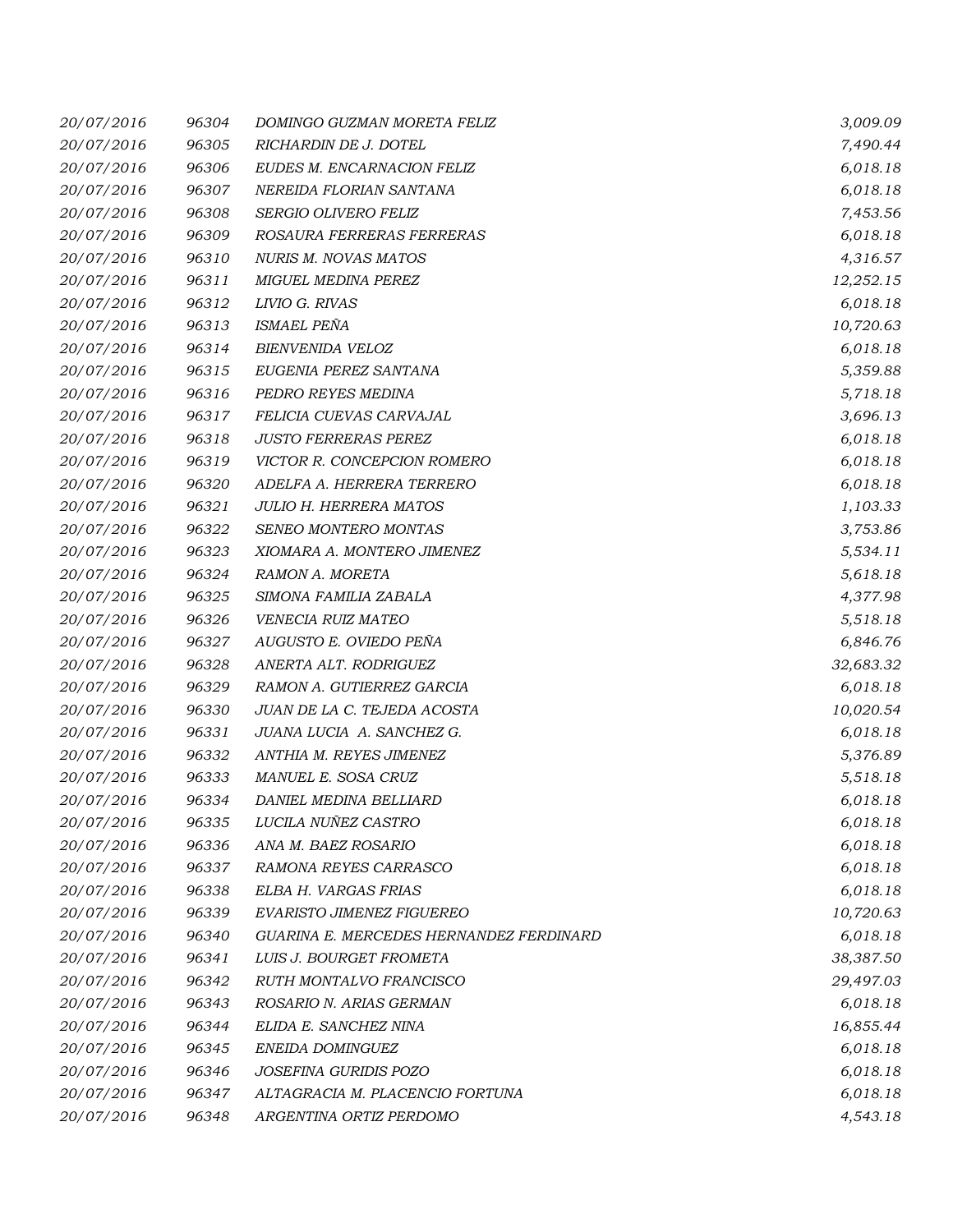| 20/07/2016 | 96349 | CARMELA MATOS TEJEDA                    | 6,018.18  |
|------------|-------|-----------------------------------------|-----------|
| 20/07/2016 | 96350 | MARIA SEVERINO DE LEON                  | 6,018.18  |
| 20/07/2016 | 96351 | JULIANA PINEDA                          | 6,018.18  |
| 20/07/2016 | 96352 | MANUEL A. LEMONIER JIMENEZ              | 311.88    |
| 20/07/2016 | 96353 | MARITZA MEJIA DUVERGE                   | 5,518.18  |
| 20/07/2016 | 96354 | <b>JOSEFA REYES APONTE</b>              | 6,018.18  |
| 20/07/2016 | 96355 | CARMEN MA. MORALES MORALES              | 5,518.18  |
| 20/07/2016 | 96356 | <b>JULIA ARRIAGA PONTIER</b>            | 6,018.18  |
| 20/07/2016 | 96357 | HILDA L. LAMARCHE UBIERA                | 3,159.48  |
| 20/07/2016 | 96358 | EDELMIRA RAMIREZ DE ESPINAL             | 6,018.18  |
| 20/07/2016 | 96359 | LUCINDA ESPINAL                         | 5,834.18  |
| 20/07/2016 | 96360 | CARMEN A. CASADO MARTINEZ               | 6,018.18  |
| 20/07/2016 | 96361 | INES JOSE G.                            | 922.18    |
| 20/07/2016 | 96362 | EMILIO PEREZ CASTRO                     | 6,018.18  |
| 20/07/2016 | 96363 | <b>MELANIA BELEN</b>                    | 3,180.56  |
| 20/07/2016 | 96364 | MARINA VASQUEZ M.                       | 6,018.18  |
| 20/07/2016 | 96365 | JUANA JIMENEZ E.                        | 6,018.18  |
| 20/07/2016 | 96366 | GRAL. ROBERTO M. RAMIREZ MARTINEZ       | 55,674.02 |
| 20/07/2016 | 96367 | 2DO. TTE. NELSON G. SUAREZ MOREL        | 16,000.00 |
| 20/07/2016 | 96368 | CAP. ALFREDO PEREZ MEDRANO              | 16,000.00 |
| 20/07/2016 | 96369 | ASIMILADO ANGEL ANT. M. MORBAN GARCIA   | 16,000.00 |
| 20/07/2016 | 96370 | SGTO. JUAN C. MADE PIÑA                 | 16,000.00 |
| 20/07/2016 | 96371 | SGTO. MR. GERARDO A. ENCARNACION RINCON | 16,000.00 |
| 20/07/2016 | 96372 | 2DO. TTE. PASCUAL NOVAS SEGURA          | 15,000.00 |
| 20/07/2016 | 96373 | SGTO. AURELIO A. SILBESTRE FROMETA      | 8,000.00  |
| 20/07/2016 | 96374 | CABO FRANCISCO DE LA CRUZ DE LA CRUZ    | 8,000.00  |
| 20/07/2016 | 96375 | MAYOR RICARDO SUBERVI PEREZ             | 18,000.00 |
| 20/07/2016 | 96376 | MAYOR FRANKLIN A. ESTEVEZ CONTRERAS     | 18,000.00 |
| 20/07/2016 | 96377 | CAP. LORENZO GARCIA MARTINEZ            | 14,000.00 |
| 20/07/2016 | 96378 | 1ER.TTE. SABINO ALCANTARA MARTINEZ      | 13,000.00 |
| 20/07/2016 | 96379 | 1ER. TTE. GEOVANNY B. PERALTA BRITO     | 13,000.00 |
| 20/07/2016 | 96380 | TTE. DE FRAGATA RAMON DIAZ MARIA        | 12,000.00 |
| 20/07/2016 | 96381 | 2DO. TTE. ANA F. ORTEGA POLANCO         | 12,000.00 |
| 20/07/2016 | 96382 | 2DO. TTE. EDGAR ANT. ROSARIO RODRIGUEZ  | 12,000.00 |
| 20/07/2016 | 96383 | 2DO. TTE. SANTIAGO CONTRERAS HERRERA    | 12,000.00 |
| 20/07/2016 | 96384 | 2DO. TTE. PEDRO J. MARTINEZ ENCARNACION | 12,000.00 |
| 20/07/2016 | 96385 | 2DO. TTE. LAISY VASQUEZ SEGURA          | 12,000.00 |
| 20/07/2016 | 96386 | 2DO. TTE. FELIX GIRON FIGUEROA          | 12,000.00 |
| 20/07/2016 | 96387 | SGTO. MR. GREGORIO RAMIREZ DOMINGUEZ    | 11,000.00 |
| 20/07/2016 | 96388 | SGTO. MR. CARLOS Y. DE OLEO MATEO       | 11,000.00 |
| 20/07/2016 | 96389 | SGTO. MR. VICTOR ANT. CHECO CORNELIO    | 11,000.00 |
| 20/07/2016 | 96390 | SGTO. MR. RAULY LIZARDO LORENZO         | 11,000.00 |
| 20/07/2016 | 96391 | SGTO. MR. ALBERTO RAMIREZ DE LA CRUZ    | 11,000.00 |
| 20/07/2016 | 96392 | SGTO. PABLO BRAND ADON                  | 10,000.00 |
| 20/07/2016 | 96393 | SGTO. JULIO C. HEREDIA                  | 10,000.00 |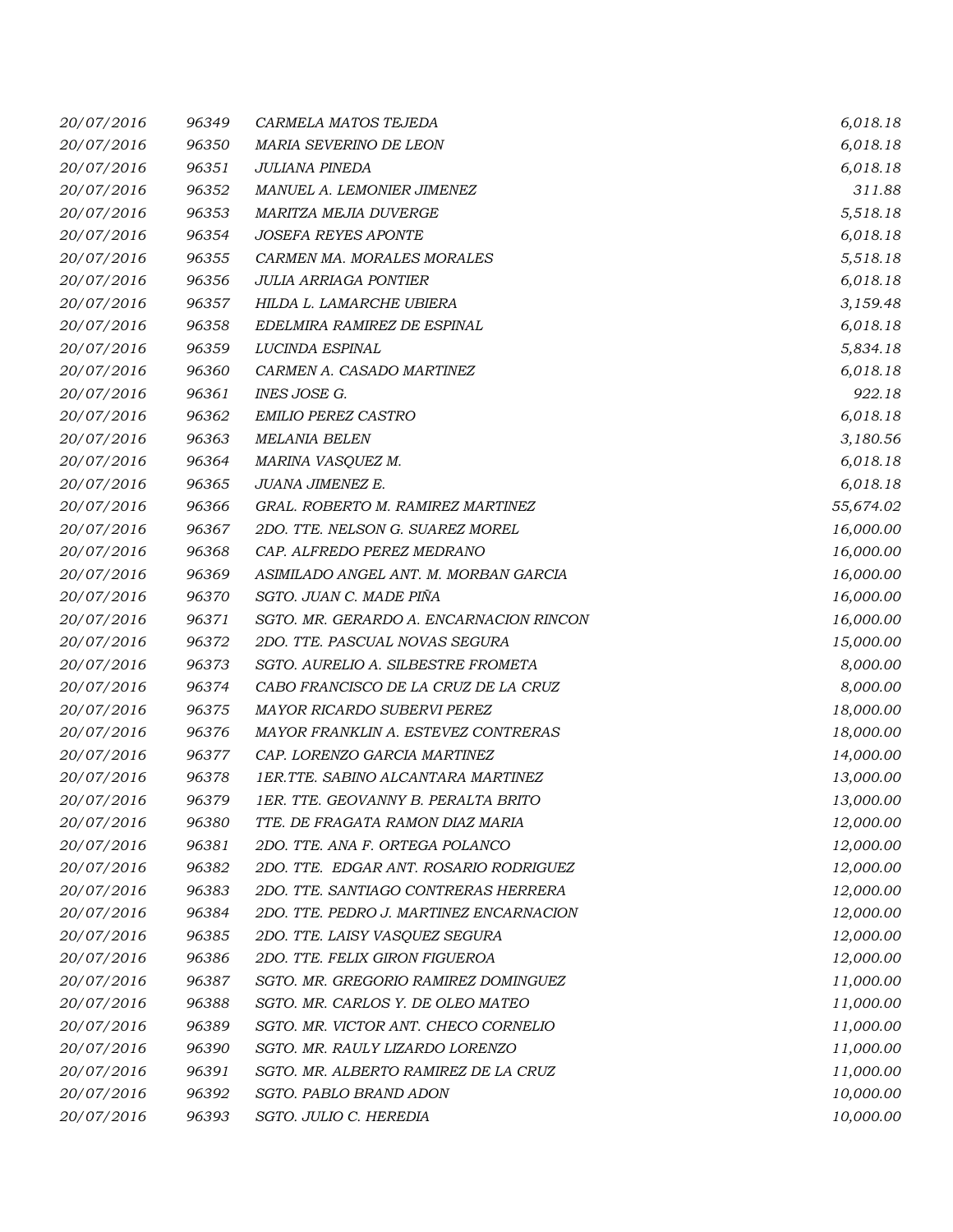| 20/07/2016 | 96394 | RASO MICHELL D. ORTEGA ORTIZ             | 8,000.00  |
|------------|-------|------------------------------------------|-----------|
| 20/07/2016 | 96395 | RASO WILLIAM VALDEZ CABRERA              | 8,000.00  |
| 20/07/2016 | 96396 | RASO JOSE R. BRITO ORTEGA                | 8,000.00  |
| 20/07/2016 | 96397 | CABO DANNIS ACOSTA REINOSO               | 8,000.00  |
| 20/07/2016 | 96398 | MAYOR MARIO O. PEREZ NOVAS               | 29,000.00 |
| 20/07/2016 | 96399 | CABO NELSON ARIAS ESPINAL                | 8,739.50  |
| 20/07/2016 | 96400 | MAYOR PABLO J. MORA ALCANTARA            | 14,000.00 |
| 20/07/2016 | 96401 | 1ER. TTE. RANCIS N. ROSARIO RODRIGUEZ    | 13,000.00 |
| 20/07/2016 | 96402 | 1ER. TTE. ANGEL A. NERO ACOSTA           | 13,000.00 |
| 20/07/2016 | 96403 | 1ER. TTE. MANUEL CONTRERAS SANTANA       | 13,000.00 |
| 20/07/2016 | 96404 | 2DO. TTE. JOSE VLADIMIR UREÑA ORTEGA     | 11,950.00 |
| 20/07/2016 | 96405 | 2DO. TTE. EUGENIA RAMIREZ DE JESUS       | 12,000.00 |
| 20/07/2016 | 96406 | 2DO. TTE. RICARDO ANT. SOSA DISLA        | 12,000.00 |
| 20/07/2016 | 96407 | 2DO. TTE. EDDY ANT. OVALLE               | 12,000.00 |
| 20/07/2016 | 96408 | 2DO. TTE. DOMINGO NUÑEZ                  | 12,000.00 |
| 20/07/2016 | 96409 | 2DO. TTE. KENNEDY PINALES ENCARNACION    | 12,000.00 |
| 20/07/2016 | 96410 | SGTO. MR. JUAN ALB. ACOSTA MEJIA         | 10,000.00 |
| 20/07/2016 | 96411 | SGTO. JOSE ML. SOSA MARTE                | 10,000.00 |
| 20/07/2016 | 96412 | SGTO. MR. JOSE P. REYES CONCEPCION       | 10,000.00 |
| 20/07/2016 | 96413 | SGTO. BACILIO SILVERIO POLE              | 10,000.00 |
| 20/07/2016 | 96414 | SGTO. JOSE D. ADAMES HEREDIA             | 10,336.14 |
| 20/07/2016 | 96415 | SGTO. REYNARDO F. SELMO                  | 10,000.00 |
| 20/07/2016 | 96416 | SGTO. AMAURIS J. SANCHEZ CASTILLO        | 10,000.00 |
| 20/07/2016 | 96417 | CABO ANGELA MA. QUEZADA VASQUEZ          | 8,000.00  |
| 20/07/2016 | 96418 | RASO MARIO O. PEREZ PEREZ                | 8,000.00  |
| 20/07/2016 | 96419 | 2DO. TTE. YEAN E. ROBLES SOTO            | 22,000.00 |
| 20/07/2016 | 96420 | CAP. JULIO PEREZ ESPINAL                 | 20,000.00 |
| 20/07/2016 | 96421 | TTE. COR. SECUNDINO MERCEDES PEGUERO     | 20,000.00 |
| 20/07/2016 | 96422 | CAP. PABLO R. PEREZ VOLQUEZ              | 23,110.00 |
| 20/07/2016 | 96423 | 1ER. TTE. JUAN R. DUARTE LIRANZO         | 14,000.00 |
| 20/07/2016 | 96424 | CAP. FELICIANO OGANDO RODRIGUEZ          | 14,000.00 |
| 20/07/2016 | 96425 | CAP. CARLOS ROSARIO MORILLO              | 14,000.00 |
| 20/07/2016 | 96426 | 1ER. TTE. JOSE DEL C. BELLO PEREZ        | 13,000.00 |
| 20/07/2016 | 96427 | TTE. DE FRAGATA ARSENIO DIAZ RAMIREZ     | 12,000.00 |
| 20/07/2016 | 96428 | 2DO. TTE. RAFAEL ANT. FAÑA RODRIGUEZ     | 12,000.00 |
| 20/07/2016 | 96429 | 2DO. TTE. LUIS R. VARGAS GOMEZ           | 12,000.00 |
| 20/07/2016 | 96430 | 2DO. TTE. RAFAEL ESPINAL BRITO           | 12,000.00 |
| 20/07/2016 | 96431 | 2DO. TTE. NELCIDO RODRIGUEZ ACOSTA       | 12,000.00 |
| 20/07/2016 | 96432 | 2DO. TTE. JOSE ML. REYES MENDEZ          | 12,000.00 |
| 20/07/2016 | 96433 | 2DO. TTE. HENRY G. RAMIREZ LLAUGER       | 12,000.00 |
| 20/07/2016 | 96434 | 2DO. TTE. IDALINO DIAZ PEREZ             | 12,000.00 |
| 20/07/2016 | 96435 | 2DO. TTE. LEOCADIO MORILLO MORILLO       | 12,000.00 |
| 20/07/2016 | 96436 | SGTO. MR. CHARLES AMADO BENCOSME POLANCO | 11,000.00 |
| 20/07/2016 | 96437 | SGTO. MR. JEUDY V. READ TINEO            | 11,000.00 |
| 20/07/2016 | 96438 | SGTO. MR. ANTERO DECENA HEREDIA          | 11,000.00 |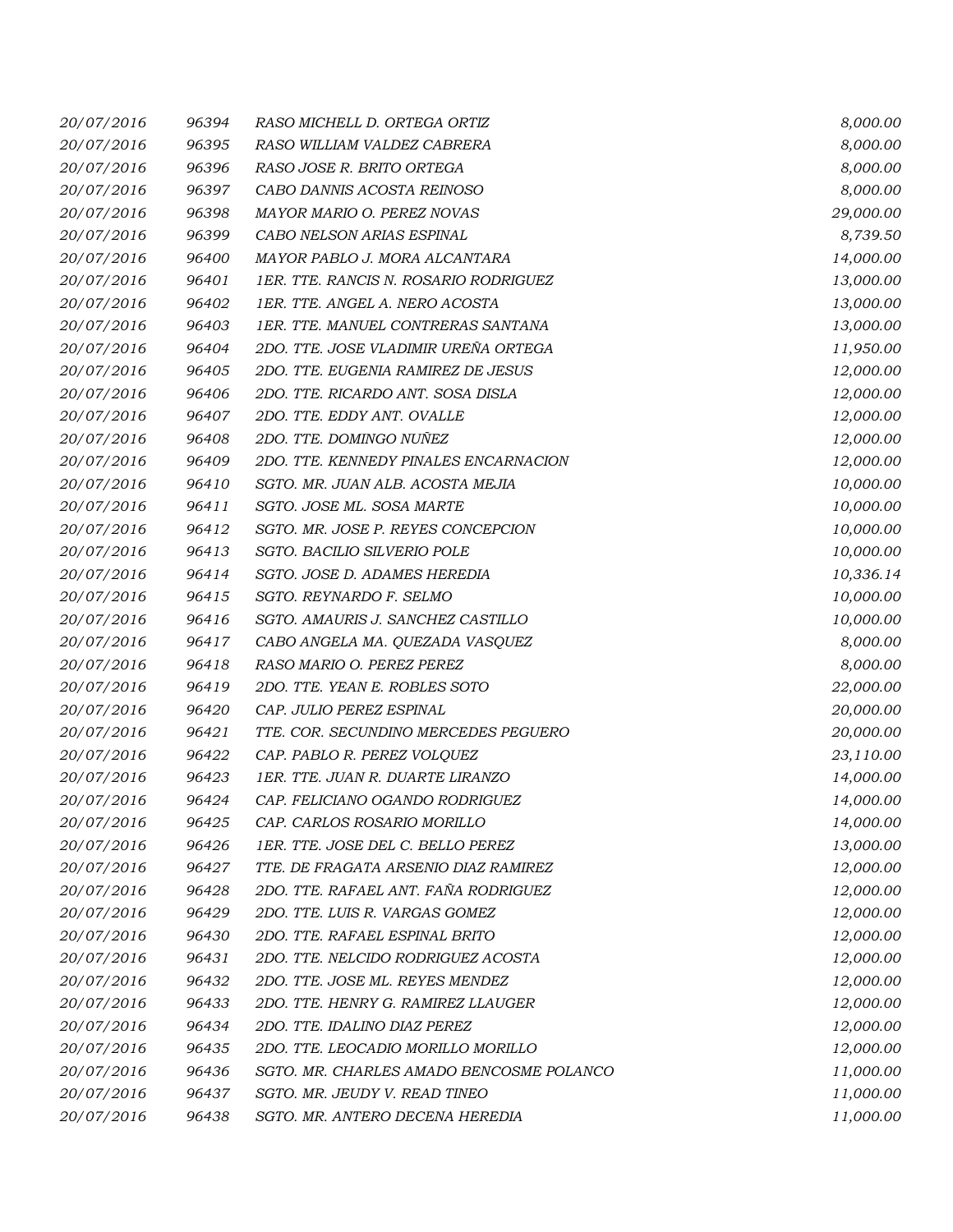| 20/07/2016 | 96439 | SGTO. EDGAR ML. BRITO B.                      | 10,000.00 |
|------------|-------|-----------------------------------------------|-----------|
| 20/07/2016 | 96440 | SGTO. KELVIN DEL JESUS ENCARNACION            | 10,000.00 |
| 20/07/2016 | 96441 | SGTO. FELIX ANT NOBOA NOBOA                   | 10,000.00 |
| 20/07/2016 | 96442 | SGTO. JOSE MONTERO VALDEZ                     | 10,000.00 |
| 20/07/2016 | 96443 | SGTO. FRANCISCO DE LOS SANTOS CAPELLAN        | 10,000.00 |
| 20/07/2016 | 96444 | SGTO. JOSE ALB. ANTUNA CALDERON               | 10,000.00 |
| 20/07/2016 | 96445 | SGTO. FRANCISCO J. CARRASCO CABREJA           | 10,000.00 |
| 20/07/2016 | 96446 | SGTO. ELVIS RODRIGUEZ RODRIGUEZ               | 10,000.00 |
| 20/07/2016 | 96447 | SGTO. RICARDO MONTES DE OCA DE LA CRUZ        | 10,000.00 |
| 20/07/2016 | 96448 | SGTO. MR. JESUS D. RIVERA FRIAS               | 10,000.00 |
| 20/07/2016 | 96449 | SGTO. EZEQUIEL ALCANTARA ALCANTARA            | 10,000.00 |
| 20/07/2016 | 96450 | CABO ELISAUL FELIZ BATISTA                    | 8,000.00  |
| 20/07/2016 | 96451 | RASO EDWARD DOÑE ALCANTARA                    | 8,000.00  |
| 20/07/2016 | 96452 | CABO OSCAL L. NIN NIN                         | 8,000.00  |
| 20/07/2016 | 96453 | CABO ANDERSON PAREDES RAMIREZ                 | 8,000.00  |
| 20/07/2016 | 96454 | RASO LUIS G. HERNANDEZ SOSA                   | 8,000.00  |
| 20/07/2016 | 96455 | TTE. COR. RAMON ANT. NIN RAMIREZ              | 20,000.00 |
| 20/07/2016 | 96456 | MAYOR PEDRO L. ALVAREZ AGRAMONTE              | 20,000.00 |
| 20/07/2016 | 96457 | TTE. COR. JUNIOR SAVIÑON PEREZ                | 20,000.00 |
| 20/07/2016 | 96458 | CAPITAN LUIS MARIÑEZ PEÑA                     | 19,197.23 |
| 20/07/2016 | 96459 | 1ER TTE. MARTIN NUÑEZ P.                      | 16,602.93 |
| 20/07/2016 | 96460 | MAYOR CARLOS J. LORA JIMENEZ                  | 16,360.00 |
| 20/07/2016 | 96461 | RASO ANDY DE LOS SANTOS RODRIGUEZ             | 16,000.00 |
| 20/07/2016 | 96462 | SGTO. MR. TONY DE LA ROSA PEREZ               | 16,000.00 |
| 20/07/2016 | 96463 | 2DO TTE. PEDRO RAMIREZ M. P.N.                | 15,501.64 |
| 20/07/2016 | 96464 | 2DO. TTE. SANTOS SANTANA LEBRON               | 15,000.00 |
| 20/07/2016 | 96465 | 2DO TTE. PEDRO GARCIA ROMERO                  | 13,354.00 |
| 20/07/2016 | 96466 | TTE. COR. DOMINGO A. SALAZAR M.               | 12,000.00 |
| 20/07/2016 | 96467 | SGTO. ISRRAEL CABRERA CABRERA                 | 12,000.00 |
| 20/07/2016 | 96468 | TTE. COR. MIGUEL ALB. BALBUENA ALVAREZ        | 12,000.00 |
| 20/07/2016 | 96469 | MAYOR LUIS MARIA REYNOSO                      | 10,939.73 |
| 20/07/2016 | 96470 | MAYOR CARLOS E. AQUINO                        | 10,000.00 |
| 20/07/2016 | 96471 | 1ER. TTE. JUAN MARTINEZ SALAS                 | 10,000.00 |
| 20/07/2016 | 96472 | MAYOR VICTOR J. MOREL DE LA CRUZ              | 10,000.00 |
| 20/07/2016 | 96473 | MAYOR ROBERTO AVILA CONCEPCION                | 10,000.00 |
| 20/07/2016 | 96474 | MAYOR SANTIAGO B. FRANCO LORENZO              | 10,000.00 |
| 20/07/2016 | 96475 | MAYOR ROBERTO L. LEREBOURS GARCIA             | 10,000.00 |
| 20/07/2016 | 96476 | CAPITAN SEGUNDO RIVERA                        | 14,000.00 |
| 20/07/2016 | 96477 | CAP. ANATACIO S. MARIÑEZ BRUJAN               | 21,000.00 |
| 20/07/2016 | 96478 | SGTO. MR. PORFIRIO DE LOS SANTOS ROSARIO      | 8,000.00  |
| 20/07/2016 | 96479 | CAP. JOSE GARCIA BELTRE                       | 8,000.00  |
| 20/07/2016 | 96480 | 1ER. TTE. ISAAC VALDEZ CESPEDES               | 7,500.00  |
| 20/07/2016 | 96481 | 1ER. TTE. MANUEL A. CUEVAS ROSARIO            | 7,500.00  |
| 20/07/2016 | 96482 | 1ER. TTE. FRANCISCO ALB. MORA                 | 7,500.00  |
| 20/07/2016 | 96483 | 1ER. TTE. HENDRIK ANT. DE LOS SANTOS CESPEDES | 7,500.00  |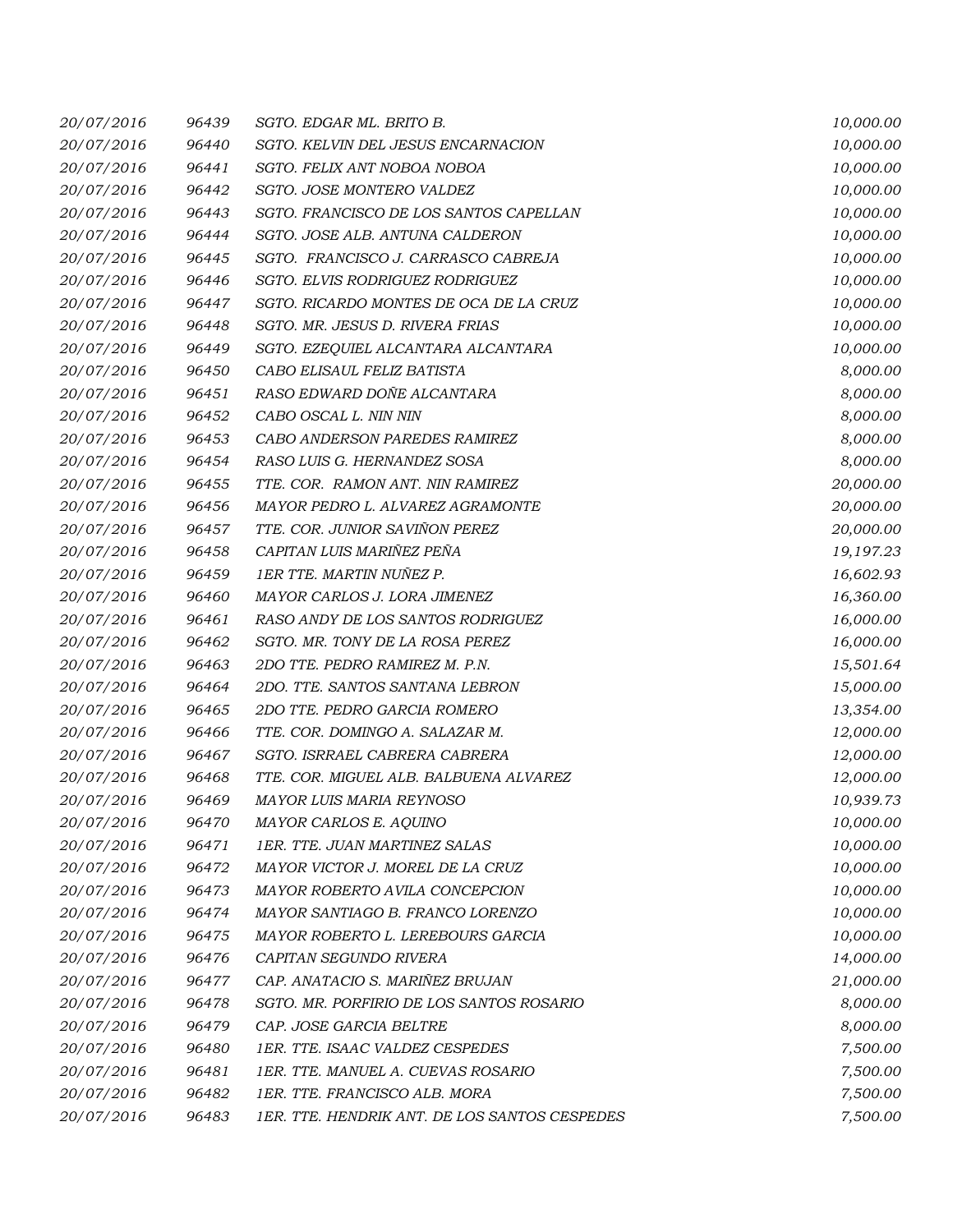| 20/07/2016 | 96484 | 1ER. TTE. BIENVENIDA ALT. ORTIZ CUEVAS | 7,500.00  |
|------------|-------|----------------------------------------|-----------|
| 20/07/2016 | 96485 | 1ER. TTE. DORKA O. PEÑA CAMPOS         | 7,500.00  |
| 20/07/2016 | 96486 | 1ER. TTE. NAPOLES O. MEJIA MORDAN      | 7,500.00  |
| 20/07/2016 | 96487 | 2DO. TTE. LUIS ANT. REYES CUEVAS       | 7,000.00  |
| 20/07/2016 | 96488 | 2DO. TTE. SIRIACO VARGAS PICHARDO      | 7,000.00  |
| 20/07/2016 | 96489 | 2DO. TTE. JOSE O. GUZMAN RAMIREZ       | 7,000.00  |
| 20/07/2016 | 96490 | 2DO. TTE. PEDRO BELTRE VICIOSO         | 7,000.00  |
| 20/07/2016 | 96491 | 2DO. TTE. EDDY ANT. TRIUNFEL SOCORRO   | 7,000.00  |
| 20/07/2016 | 96492 | 2DO. TTE. PABLO PAREDES DE JESUS       | 7,000.00  |
| 20/07/2016 | 96493 | 1ER. TTE. DIOMEDES VALLEJO ALCANTARA   | 7,000.00  |
| 20/07/2016 | 96494 | TTE. DE CORBETA DENNY ANT ANTIGUA PEÑA | 7,000.00  |
| 20/07/2016 | 96495 | 2DO. TTE. ELADIO SANCHEZ PANIAGUA      | 7,000.00  |
| 20/07/2016 | 96496 | 2DO. TTE. DIONICIO DE LA ROSA CASILLA  | 7,000.00  |
| 20/07/2016 | 96497 | 2DO. TTE. EDUALDO DE LEON LORENZO      | 7,000.00  |
| 20/07/2016 | 96498 | 2DO. TTE. ANGEL DE JESUS TORIBIO       | 6,500.00  |
| 20/07/2016 | 96499 | SGTO. MR. ELIZABETH GERMOSEN REYES     | 6,500.00  |
| 20/07/2016 | 96500 | 1ER. TTE. JULIO E. LUGO GARCIA         | 6,500.00  |
| 20/07/2016 | 96501 | 2DO. TTE. ARIEL I. ORTEGA CORDERO      | 9,533.33  |
| 20/07/2016 | 96502 | 1ER. TTE. CARMENCITA NOVAS JAQUEZ      | 9,533.33  |
| 20/07/2016 | 96503 | SGTO. AMAURYS GOMEZ SIMON              | 6,000.00  |
| 20/07/2016 | 96504 | SGTO. SIMON DE LA ROSA ARCANGEL        | 6,000.00  |
| 20/07/2016 | 96505 | SGTO. VENTURA ADON MAMBRU              | 6,000.00  |
| 20/07/2016 | 96506 | SGTO. CRISELVA GARCIA VALDEZ           | 6,000.00  |
| 20/07/2016 | 96507 | SGTO. JEOVANNY H. PEÑA ORTIZ           | 6,000.00  |
| 20/07/2016 | 96508 | SGTO. ROBERTO PEREZ VASQUEZ            | 6,000.00  |
| 20/07/2016 | 96509 | SGTO. SERGIO H. NIN ABAD               | 6,000.00  |
| 20/07/2016 | 96510 | SGTO. DIACONA LORENZO GARCIA           | 6,000.00  |
| 20/07/2016 | 96511 | 1ER. TTE. AUDRY MA. OSORIA VILLAR      | 6,000.00  |
| 20/07/2016 | 96512 | SGTO. EURIPIDE R. ALBERTO TOLENTINO    | 6,000.00  |
| 20/07/2016 | 96513 | SGTO. FRAWILKEN CISNERO FARIÑA         | 6,000.00  |
| 20/07/2016 | 96514 | SGTO. VINICIO ROSARIO SANCHEZ          | 10,000.00 |
| 20/07/2016 | 96515 | SGTO. MR. MILAGROS ALT. MEDINA ROSARIO | 5,500.00  |
| 20/07/2016 | 96516 | RASO ELIANA E. SENCION PEREZ           | 5,000.00  |
| 20/07/2016 | 96517 | RASO HECTOR Y. GUERRERO RODRIGUEZ      | 5,000.00  |
| 20/07/2016 | 96518 | SGTO. MR. MARIO ANT. FULGENCIO GARCIA  | 5,000.00  |
| 20/07/2016 | 96519 | CABO ANGEL A. ARRIAGA RODRIGUEZ        | 5,000.00  |
| 20/07/2016 | 96520 | CABO EDGAR PINEDA ROSSO                | 5,000.00  |
| 20/07/2016 | 96521 | RASO DIANA K. PERDOMO DE LA CRUZ       | 5,000.00  |
| 20/07/2016 | 96522 | <i>RASO DEYVI RAMIREZ</i>              | 5,000.00  |
| 20/07/2016 | 96523 | RASO MARITZA SILFA FAÑA                | 5,000.00  |
| 20/07/2016 | 96524 | 2DO. TTE. EDGAR ANT. RODRIGUEZ VEGA    | 5,000.00  |
| 20/07/2016 | 96525 | CABO WILLIAM HERNANDEZ ROSARIO         | 7,900.00  |
| 20/07/2016 | 96526 | SGTO. YOHANYS MA. ALVAREZ JIMENEZ      | 5,000.00  |
| 20/07/2016 | 96527 | RASO RICHARDSON OGANDO MELO            | 5,000.00  |
| 20/07/2016 | 96528 | RASO RENE A. MARCELINO MORAN           | 5,000.00  |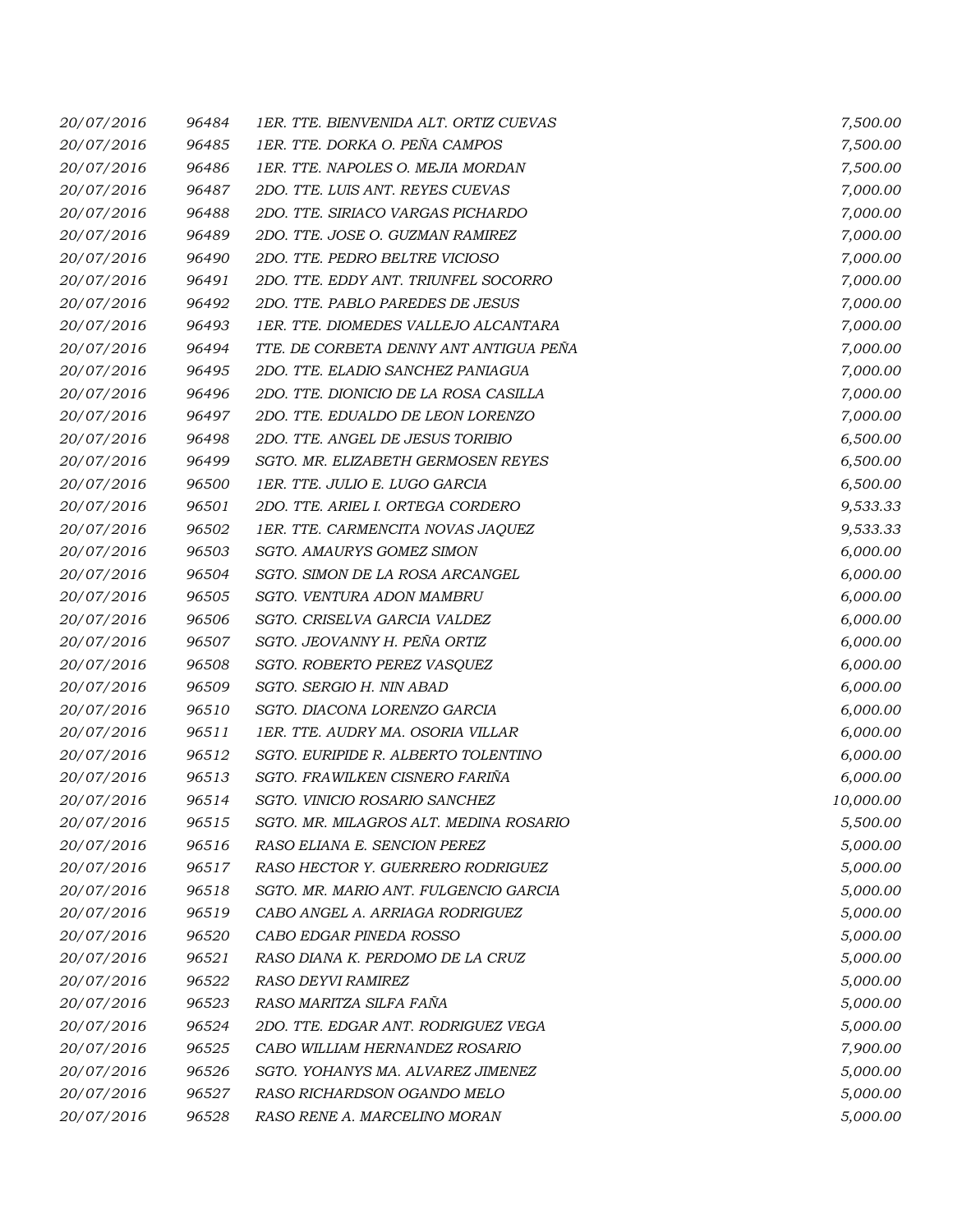| 20/07/2016 | 96529 | <b>SGTO. HILARIO AMPARO REYES</b>         | 5,000.00  |
|------------|-------|-------------------------------------------|-----------|
| 20/07/2016 | 96530 | SGTO. FELIX J. PUELLO JIMENEZ             | 5,000.00  |
| 20/07/2016 | 96531 | CABO EDUARDO ENCARNACION AQUINO           | 5,000.00  |
| 20/07/2016 | 96532 | RASO FERNANDO DE LOS SANTOS DE LOS SANTOS | 5,000.00  |
| 20/07/2016 | 96533 | SGTO. MR. ANTONIO PEREZ VOLQUEZ           | 5,000.00  |
| 20/07/2016 | 96534 | CABO MARCOS ANT. FRIAS SANCHEZ            | 7,833.33  |
| 20/07/2016 | 96535 | SGTO. HONARKIN DE LOS SANTOS RODRIGUEZ    | 4,000.00  |
| 20/07/2016 | 96536 | SGTO. WENDY G. REYES CEPEDA               | 4,000.00  |
| 20/07/2016 | 96537 | SGTO. RICARDO ANT. CAMPUSANO TERRERO      | 4,000.00  |
| 20/07/2016 | 96538 | MAYOR ROQUE HERNANDEZ BENAVIDES           | 24,000.00 |
| 20/07/2016 | 96539 | 1ER. TTE. INRY J. ALCANTARA ROMERO        | 13,500.00 |
| 20/07/2016 | 96540 | SGTO. MR. SANDY M. PUENTE DE LOS SANTOS   | 16,000.00 |
| 20/07/2016 | 96541 | MAYOR RAUL TAVERAS D.                     | 18,000.00 |
| 20/07/2016 | 96542 | RASO NATANEL BELEN HERNANDEZ              | 8,739.50  |
| 20/07/2016 | 96543 | CAP. ANGEL DE LOS S. DUVERGE AGUASVIVAS   | 14,000.00 |
| 20/07/2016 | 96544 | CAP. FAUSTO CARRASCO RAMIREZ              | 14,000.00 |
| 20/07/2016 | 96545 | 2DO. TTE. JOSE G. MARIÑEZ TURBI           | 12,000.00 |
| 20/07/2016 | 96546 | 2DO. TTE. YOHANIS GONZALEZ ALVAREZ        | 12,000.00 |
| 20/07/2016 | 96547 | SGTO. MR. WILSON NUÑEZ TOLENTINO          | 11,000.00 |
| 20/07/2016 | 96548 | SGTO. JUNIOR CUETO GIL                    | 10,000.00 |
| 20/07/2016 | 96549 | CABO CARLOS W. DIAZ BAEZ                  | 8,000.00  |
| 20/07/2016 | 96550 | CABO DOMINGO DE LEON MORENO               | 8,000.00  |
| 20/07/2016 | 96551 | RASO LUIS ANT. JAQUEZ DIAZ                | 8,000.00  |
| 20/07/2016 | 96552 | SGTO. EYOEL TOLENTINO DE LA CRUZ          | 10,000.00 |
| 20/07/2016 | 96553 | COR. PAUL CORDERO MONTES DE OCA           | 59,674.02 |
| 20/07/2016 | 96554 | MAYOR RAFAEL ESPINOSA F.                  | 18,000.00 |
| 20/07/2016 | 96555 | CAP. EDWARD A. CASTILLO RODRIGUEZ         | 24,000.00 |
| 20/07/2016 | 96556 | 2DO. TTE. JUAN A. MERCEDES VASQUEZ        | 18,000.00 |
| 20/07/2016 | 96557 | 1ER. TTE. VICTOR ML. PEREZ JIMENEZ        | 17,000.00 |
| 20/07/2016 | 96558 | 1ER. TTE. GARY A. MEDRANO SOTO            | 17,000.00 |
| 20/07/2016 | 96559 | 2DO. TTE. YSIDRO ML. RODRIGUEZ ROJAS      | 16,000.00 |
| 20/07/2016 | 96560 | SGTO. GERFIS ROA DE LA ROSA               | 16,000.00 |
| 20/07/2016 | 96561 | CABO ANDRES A. MERCEDES MORILLO           | 16,000.00 |
| 20/07/2016 | 96562 | RASO HANSEL DE LOS SANTOS RODRIGUEZ       | 19,000.00 |
| 20/07/2016 | 96563 | CAP. KAROL R. MENDEZ ROSARIO              | 15,000.00 |
| 20/07/2016 | 96564 | SGTO. PEDRO ANT. SERRANO DILONE           | 15,000.00 |
| 20/07/2016 | 96565 | RASO JUNIOR A. VALENTIN PUENTE            | 15,000.00 |
| 20/07/2016 | 96566 | SGTO. JOSE L. MARIA                       | 15,000.00 |
| 20/07/2016 | 96567 | SGTO. DIONY GARCIA SUERO                  | 16,000.00 |
| 20/07/2016 | 96568 | SGTO. RAMON ANT. ROSARIO PEÑA             | 12,000.00 |
| 20/07/2016 | 96569 | CABO YSAURI GOMEZ MENDEZ                  | 11,000.00 |
| 20/07/2016 | 96570 | SGTO. REYES ARIAS                         | 10,196.33 |
| 20/07/2016 | 96571 | 1ER. TTE. YESENIA ANT. BATISTA ORTIZ      | 10,000.00 |
| 20/07/2016 | 96572 | MAYOR DAMIAN F. MORA                      | 18,000.00 |
| 20/07/2016 | 96573 | CABO HILARIO SEVERINO PASCUAL             | 9,000.00  |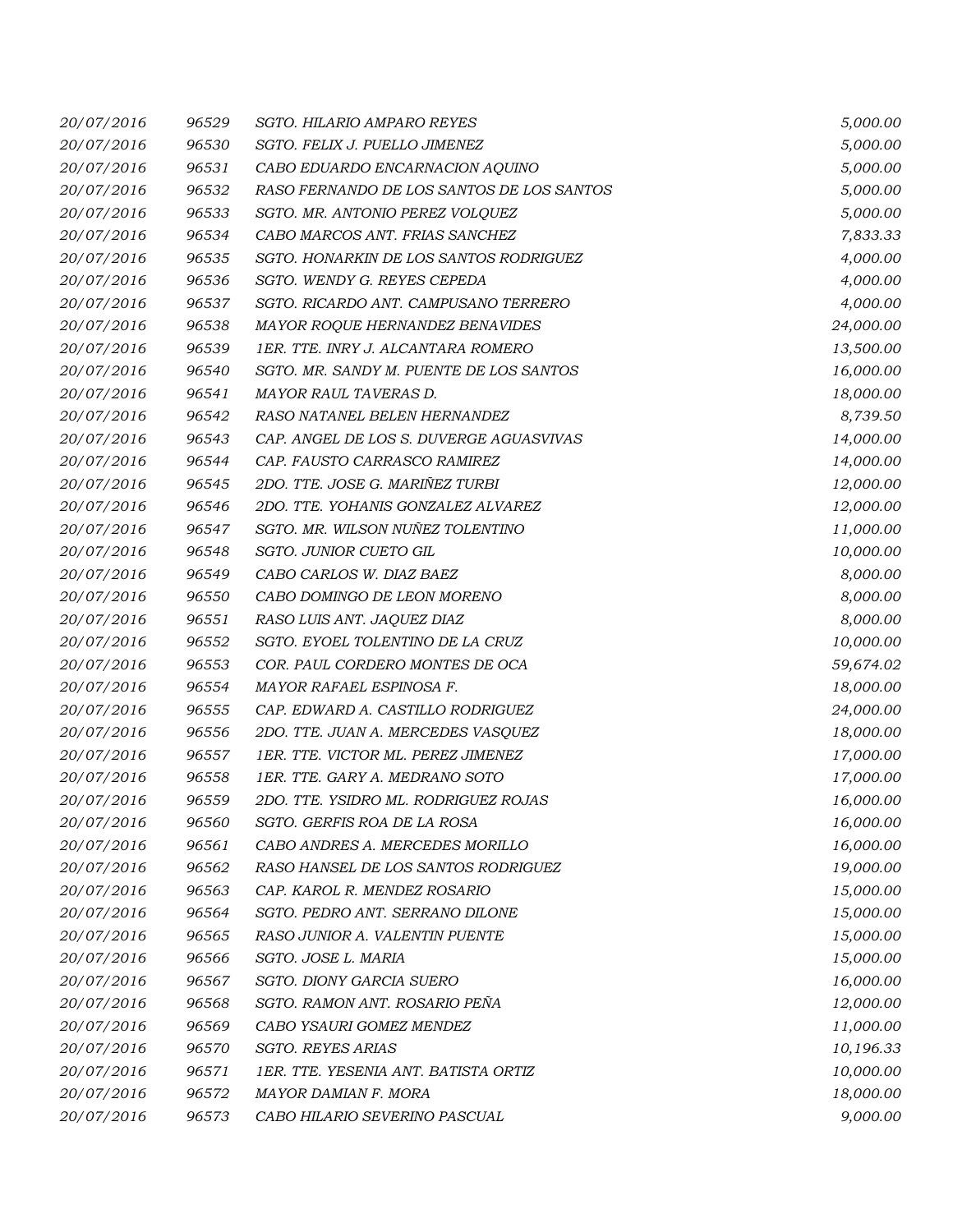| 20/07/2016 | 96574 | CABO SANTO A. BRUJAN AQUINO                | 8,739.81  |
|------------|-------|--------------------------------------------|-----------|
| 20/07/2016 | 96575 | CABO ELPIDIO DIAZ VALLEJO                  | 8,739.73  |
| 20/07/2016 | 96576 | CAP. VIRGILIO DE J. SARMIENTO              | 14,000.00 |
| 20/07/2016 | 96577 | CABO ENRIQUE RESTITUYO                     | 7,945.00  |
| 20/07/2016 | 96578 | 1ER. TTE. MARIO L. CASTRO RINCON           | 13,000.00 |
| 20/07/2016 | 96579 | SGTO. MR. VICTOR DE JS. BASILIO GARCIA     | 11,000.00 |
| 20/07/2016 | 96580 | SGTO. MR. KELVIN W. ALMONTE MERCEDES       | 11,000.00 |
| 20/07/2016 | 96581 | SGTO. JUAN C. HEREDIA DE LOS SANTOS        | 10,000.00 |
| 20/07/2016 | 96582 | 1ER. TTE. JORGE E. CUEVAS SANTANA          | 10,000.00 |
| 20/07/2016 | 96583 | SGTO. MR. ADOLFO A. GOMEZ MIESES           | 9,000.00  |
| 20/07/2016 | 96584 | 2DO. TTE. LUIS ROSARIO MANZUETA            | 8,000.00  |
| 20/07/2016 | 96585 | RASO JUAN C. PERALTA                       | 8,000.00  |
| 20/07/2016 | 96586 | CABO JANEIRO MATOS CUEVAS                  | 8,000.00  |
| 20/07/2016 | 96587 | SGTO. MR. JICLIES A. RONDON PERALTA        | 8,200.00  |
| 20/07/2016 | 96588 | CABO SUJENLI Y. HEREDIA DE LOS SANTOS      | 5,200.00  |
| 20/07/2016 | 96589 | 2DO. TTE. DANIEL PEREZ F.                  | 9,200.00  |
| 20/07/2016 | 96590 | SGTO. VICTOR M. ESPIRITU SORIANO           | 7,200.00  |
| 20/07/2016 | 96591 | CABO STALIN J. ANDUJAR DIAZ                | 5,200.00  |
| 20/07/2016 | 96592 | RASO HERIBERTO A. ALVAREZ MONTAS           | 5,200.00  |
| 20/07/2016 | 96593 | RASO ANDDY SUAREZ BENITEZ                  | 4,000.00  |
| 20/07/2016 | 96594 | RASO ANGEL R. ARROYO RIVAS                 | 5,200.00  |
| 20/07/2016 | 96595 | TTE. COR. MANUEL R. ROJAS POLANCO          | 15,600.00 |
| 20/07/2016 | 96596 | MAYOR HENRY A. MEDRANO                     | 10,000.00 |
| 20/07/2016 | 96597 | TTE. COR. KELVIN R. MARTE ALMONTE          | 9,000.00  |
| 20/07/2016 | 96598 | CAPITAN ENRIQUE OLIVERO PEREZ              | 7,000.00  |
| 20/07/2016 | 96599 | CAP. MARINO RODRIGUEZ MARIÑEZ              | 7,000.00  |
| 20/07/2016 | 96600 | 1ER. TTE. LUIS ANT. AYBAR RIVERA           | 6,500.00  |
| 20/07/2016 | 96601 | 1ER. TTE. ALEJANDRINA FORTUNA ROA          | 6,500.00  |
| 20/07/2016 | 96602 | 1RE. TTE. PREVISTILIO LUGO RAMIREZ         | 6,500.00  |
| 20/07/2016 | 96603 | CAP. LORENZO REYES DE LEON                 | 6,500.00  |
| 20/07/2016 | 96604 | 1ER. TTE. HAMLET A. PEREZ MARTINEZ         | 6,500.00  |
| 20/07/2016 | 96605 | 2DO. TTE. ANA Y. BURGOS DURAN              | 6,000.00  |
| 20/07/2016 | 96606 | 2DO. TTE. ALEJANDRO E. MENDEZ VENTURA      | 6,000.00  |
| 20/07/2016 | 96607 | 2DO. TTE. TORIBIO J. FELIZ DIAZ            | 6,000.00  |
| 20/07/2016 | 96608 | 2DO. TTE. NEURY MERCEDES TAVAREZ           | 6,000.00  |
| 20/07/2016 | 96609 | 2DO. TTE. HAMLET JAQUEZ JIMENEZ            | 6,000.00  |
| 20/07/2016 | 96610 | 2DO. TTE. ALBERTO REYES SENA               | 6,000.00  |
| 20/07/2016 | 96611 | 2DO. TTE. ROBERT RINCON SALAS              | 6,000.00  |
| 20/07/2016 | 96612 | 2DO. TTE. MANUEL DE JS. ENCARNACION MONTAS | 6,000.00  |
| 20/07/2016 | 96613 | 2DO. TTE. MAXIMO FORTUNA DE LA CRUZ        | 6,000.00  |
| 20/07/2016 | 96614 | 2DO. TTE. JHONNY CADENA CORPORAN           | 6,000.00  |
| 20/07/2016 | 96615 | 2DO. TTE. JOSE D. RODRIGUEZ VENTURA        | 6,000.00  |
| 20/07/2016 | 96616 | SGTO. MR. GERSON ANTONIO ESCAÑO V.         | 5,500.00  |
| 20/07/2016 | 96617 | SGTO. MR. REYNALDO E. PEREZ CABRERA        | 5,500.00  |
| 20/07/2016 | 96618 | SGTO. MR. YSIDRO MOTA ESPINO               | 5,500.00  |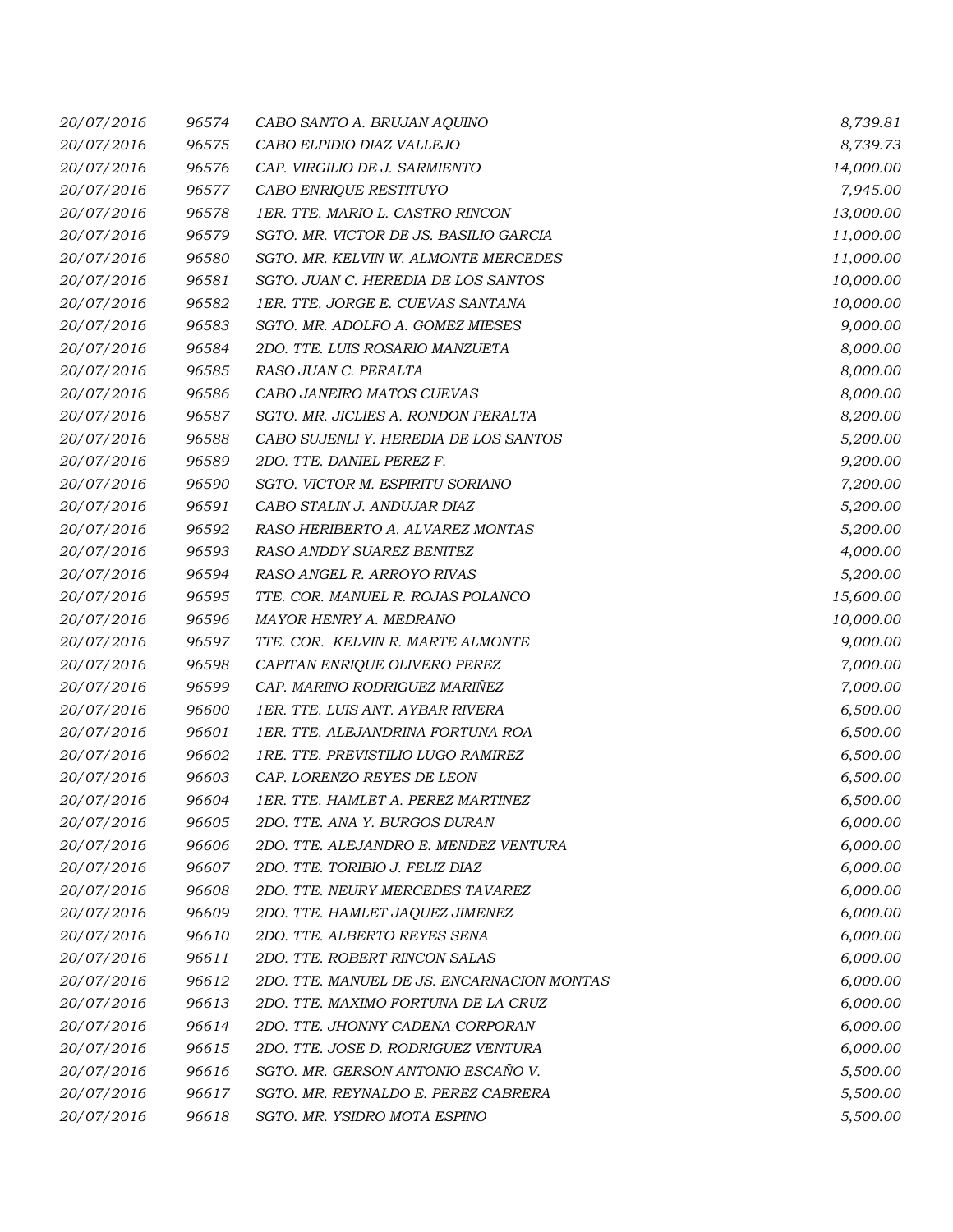| 20/07/2016 | 96619 | SGTO. MR. EZEQUIEL LARA                        | 5,500.00 |
|------------|-------|------------------------------------------------|----------|
| 20/07/2016 | 96620 | SGTO. MR. ORLANDO ROMERO                       | 5,500.00 |
| 20/07/2016 | 96621 | SGTO. AQUILES MARTE SUERO                      | 5,000.00 |
| 20/07/2016 | 96622 | SGTO. ALEXANDER BELLO DE LEON                  | 5,000.00 |
| 20/07/2016 | 96623 | SGTO. WILMAN PEÑA MENDEZ                       | 5,000.00 |
| 20/07/2016 | 96624 | SGTO. MARINO DE LA CRUZ GALVEZ                 | 5,000.00 |
| 20/07/2016 | 96625 | SGTO. ALTAGRACIA ACOSTA ACOSTA                 | 5,000.00 |
| 20/07/2016 | 96626 | SGTO. DOMINGO DE S. HERRAND ESPINOSA           | 5,000.00 |
| 20/07/2016 | 96627 | SGTO. DANIEL TEJEDA MARTINEZ                   | 5,000.00 |
| 20/07/2016 | 96628 | SGTO. ROLANDO E. ENCARNACION ENCARNACION       | 5,000.00 |
| 20/07/2016 | 96629 | SGTO. WILLIAM BAEZ TAVAREZ                     | 5,000.00 |
| 20/07/2016 | 96630 | 2DO. TTE. ALEXANDER MONTAS DE JESUS            | 5,000.00 |
| 20/07/2016 | 96631 | SGTO. JOAN ML. BRITO NUÑEZ                     | 5,000.00 |
| 20/07/2016 | 96632 | 2DO. TTE. IGNACIO L. TRINIDAD                  | 5,000.00 |
| 20/07/2016 | 96633 | SGTO. SLEVER Y. BRITO POLANCO                  | 5,000.00 |
| 20/07/2016 | 96634 | CABO FRENCIS ANT. LEBRON VICENTE               | 4,000.00 |
| 20/07/2016 | 96635 | CABO YESENIA Y. RAMIREZ RODRIGUEZ              | 4,000.00 |
| 20/07/2016 | 96636 | SGTO. LEUDIS J. CRUZ DECENA                    | 4,000.00 |
| 20/07/2016 | 96637 | RASO RICHARD R. JACINTO MONTERO                | 4,000.00 |
| 20/07/2016 | 96638 | <b>RASO KEYDI PEREZ</b>                        | 4,000.00 |
| 20/07/2016 | 96639 | CABO FRANCISCO ALB. HERRAND BERIGUETE          | 4,000.00 |
| 20/07/2016 | 96640 | RASO GUSTAVO A. FELIZ FLORIAN                  | 4,000.00 |
| 20/07/2016 | 96641 | RASO JEFFERSON PRENSA CALDERON                 | 4,000.00 |
| 20/07/2016 | 96642 | CABO WILLIAM M. MENDEZ FERNANDEZ               | 4,000.00 |
| 20/07/2016 | 96643 | RASO MANUEL DE JS. MORA MATEO                  | 4,000.00 |
| 20/07/2016 | 96644 | CABO RAFAEL G. CRUZ DIAZ                       | 4,000.00 |
| 20/07/2016 | 96645 | RASO FELIX ANT. DE LA CRUZ                     | 4,000.00 |
| 20/07/2016 | 96646 | CABO CHARLES L. FERRERA VASQUEZ                | 4,000.00 |
| 20/07/2016 | 96647 | CABO HENRRY J. RAMIREZ DE OLEO                 | 4,000.00 |
| 20/07/2016 | 96648 | SGTO. ROLANDO OGANDO DE LOS SANTOS             | 4,000.00 |
| 20/07/2016 | 96649 | CABO WILSON A. ROMAN ESTEVEZ                   | 4,000.00 |
| 20/07/2016 | 96650 | RASO RAILIN DE LA ROSA MOQUETE                 | 4,000.00 |
| 20/07/2016 | 96651 | RASO JULIO E. BELLIARD RODRIGUEZ               | 4,000.00 |
| 20/07/2016 | 96652 | CABO ANTONIO MEDINA MEDINA                     | 5,000.00 |
| 20/07/2016 | 96653 | CABO EDELSON Y. CALDERON PEREZ                 | 4,000.00 |
| 20/07/2016 | 96654 | RASO JOSE ANT. MATEO MARTINEZ                  | 4,000.00 |
| 20/07/2016 | 96655 | CABO DELVIN B. CACERES CACERES                 | 5,200.00 |
| 20/07/2016 | 96656 | CABO JUAN PEÑA RAMIREZ                         | 4,000.00 |
| 20/07/2016 | 96657 | SGTO. NATHANAEL FELIZ LOPEZ                    | 7,200.00 |
| 20/07/2016 | 96658 | SGTO. MR. CRISTIAN ML. CAMPUSANO DE LOS SANTOS | 5,200.00 |
| 20/07/2016 | 96659 | CAP. HAIROL LUCIANO MONTERO                    | 6,500.00 |
| 20/07/2016 | 96660 | 2DO. TTE. RAMON ELIAS RAMIREZ PEÑA             | 6,000.00 |
| 20/07/2016 | 96661 | 2DO. TTE. CARLOS ANT. TRINIDAD MARINE          | 6,000.00 |
| 20/07/2016 | 96662 | 2DO. TTE. ADRIANO ENCARNACION ESCOTO           | 6,000.00 |
| 20/07/2016 | 96663 | SGTO. MR. ROLANDO DE LA CRUZ DE LA CRUZ        | 5,500.00 |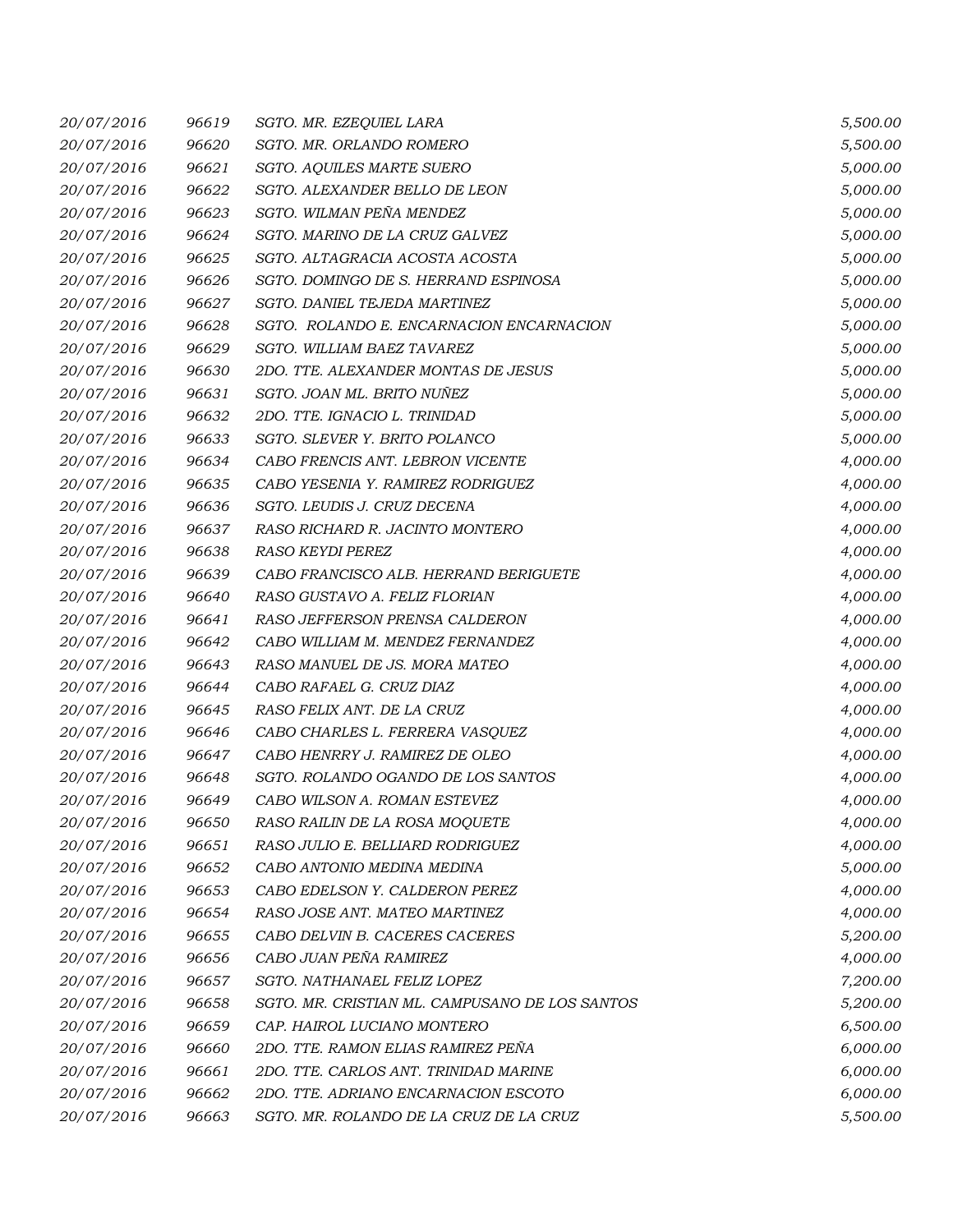| 20/07/2016 | 96664 | SGTO. MR. DESIDERIO POLANCO BRITO       | 5,500.00  |
|------------|-------|-----------------------------------------|-----------|
| 20/07/2016 | 96665 | SGTO. MR. MARIA TERRERO PEREZ           | 5,500.00  |
| 20/07/2016 | 96666 | SGTO. YAQUIRA S. NIN LAHOZ              | 5,000.00  |
| 20/07/2016 | 96667 | RASO LUIS ML. DIAZ BEATO                | 4,000.00  |
| 20/07/2016 | 96668 | CABO MIGUEL NOVAS FLORIAN               | 4,000.00  |
| 20/07/2016 | 96669 | RASO TOMAS MARTINEZ                     | 4,000.00  |
| 20/07/2016 | 96670 | RASO MARCO A. BATISTA RUIZ              | 5,200.00  |
| 20/07/2016 | 96671 | 2DO. TTE. FAUTINO MONTERO DE LOS SANTOS | 5,500.00  |
| 20/07/2016 | 96672 | COR. FELIX ML. ANTIGUA GERMAN           | 50,000.00 |
| 20/07/2016 | 96673 | MAYOR MANUEL DE JESUS DECENA            | 10,060.00 |
| 20/07/2016 | 96674 | 1ER. TTE. ALCADIO HERRERA DE LA CRUZ    | 11,000.00 |
| 20/07/2016 | 96675 | CAP. PEDRO F. JIMENEZ CAPELLAN          | 6,500.00  |
| 20/07/2016 | 96676 | 1ER. TTE. WILFREDO SANCHEZ CORDERO      | 6,500.00  |
| 20/07/2016 | 96677 | 2DO. TTE. JUAN ABAD                     | 6,000.00  |
| 20/07/2016 | 96678 | SGTO. MR. JOSE J. ENCARNACION MONTERO   | 5,500.00  |
| 20/07/2016 | 96679 | 2DO. TTE. BERNARDO QUEZADA PERALTA      | 5,500.00  |
| 20/07/2016 | 96680 | 1ER. TTE. SICTO HEREDIA                 | 5,500.00  |
| 20/07/2016 | 96681 | SGTO. LUIS M. DE LA ROSA DE LA ROSA     | 5,000.00  |
| 20/07/2016 | 96682 | 2DO. TTE. ELIAS ESTEVEZ CUBA            | 5,000.00  |
| 20/07/2016 | 96683 | CABO ELISON PEREZ RAMIREZ               | 4,000.00  |
| 20/07/2016 | 96684 | MRO. JOSE ANT. MERCEDES BELLO           | 4,000.00  |
| 20/07/2016 | 96685 | CABO RADHAIRSA GUZMAN DE LA CRUZ        | 4,000.00  |
| 20/07/2016 | 96686 | CABO FREDDY PEREZ OTAÑO                 | 6,000.00  |
| 20/07/2016 | 96687 | RASO JUAN C. ANTIGUA ACOSTA             | 6,000.00  |
| 20/07/2016 | 96688 | RASO JUAN C. CRUZ VASQUEZ               | 6,000.00  |
| 20/07/2016 | 96689 | 2DO. TTE. LOIDA E, REYES AMPARO         | 4,000.00  |
| 20/07/2016 | 96690 | RASO NICOL S. FIGUEROA ZAPEY            | 4,000.00  |
| 20/07/2016 | 96691 | TTE. DE CORBETA BARTOLO NUÑEZ SMITH     | 8,200.00  |
| 20/07/2016 | 96692 | SGTO. MR. RAFAEL JAQUEZ RAFAEL          | 5,200.00  |
| 20/07/2016 | 96693 | CAP. FELIX BRITO HERNANDEZ              | 7,000.00  |
| 20/07/2016 | 96694 | SGTO. RAMON E. DEL ORBE GUILLEN         | 5,000.00  |
| 20/07/2016 | 96695 | RASO JACQUELINE MERCEDES MARTINEZ       | 4,000.00  |
| 20/07/2016 | 96696 | SGTO. NELFRAN D. BAUTISTA FELIX         | 5,000.00  |
| 20/07/2016 | 96697 | 2DO. TTE. JOSE T. DE LEON RODRIGUEZ     | 8,200.00  |
| 20/07/2016 | 96698 | SGTO. MR. ALEJANDRO BATISTA ROSARIO     | 7,200.00  |
| 20/07/2016 | 96699 | CABO MOISES CONTRERAS PAULINO           | 6,000.00  |
| 20/07/2016 | 96700 | SGTO. MR. JAINER CUEVAS FERRERAS        | 8,200.00  |
| 20/07/2016 | 96701 | MAYOR TEODORO VALDEZ PEREZ              | 9,000.00  |
| 20/07/2016 | 96702 | CAP. FELIPE SIERRA DOTEL                | 7,000.00  |
| 20/07/2016 | 96703 | 2DO TTE. CIPRIAN ROSARIO SUERO          | 6,000.00  |
| 20/07/2016 | 96704 | CABO YASMIN MA. GONZALEZ CABRERA        | 4,000.00  |
| 20/07/2016 | 96705 | MAYOR JULIO C. HERNANDEZ CRUZ           | 7,000.00  |
| 20/07/2016 | 96706 | RASO WANDER MERCEDES MATEO              | 5,200.00  |
| 20/07/2016 | 96707 | SGTO. FREDDY A. REYES CAMPUSANO         | 5,000.00  |
| 20/07/2016 | 96708 | SGTO. MR. CANDIDA R. AGUERO ENCARNACION | 5,500.00  |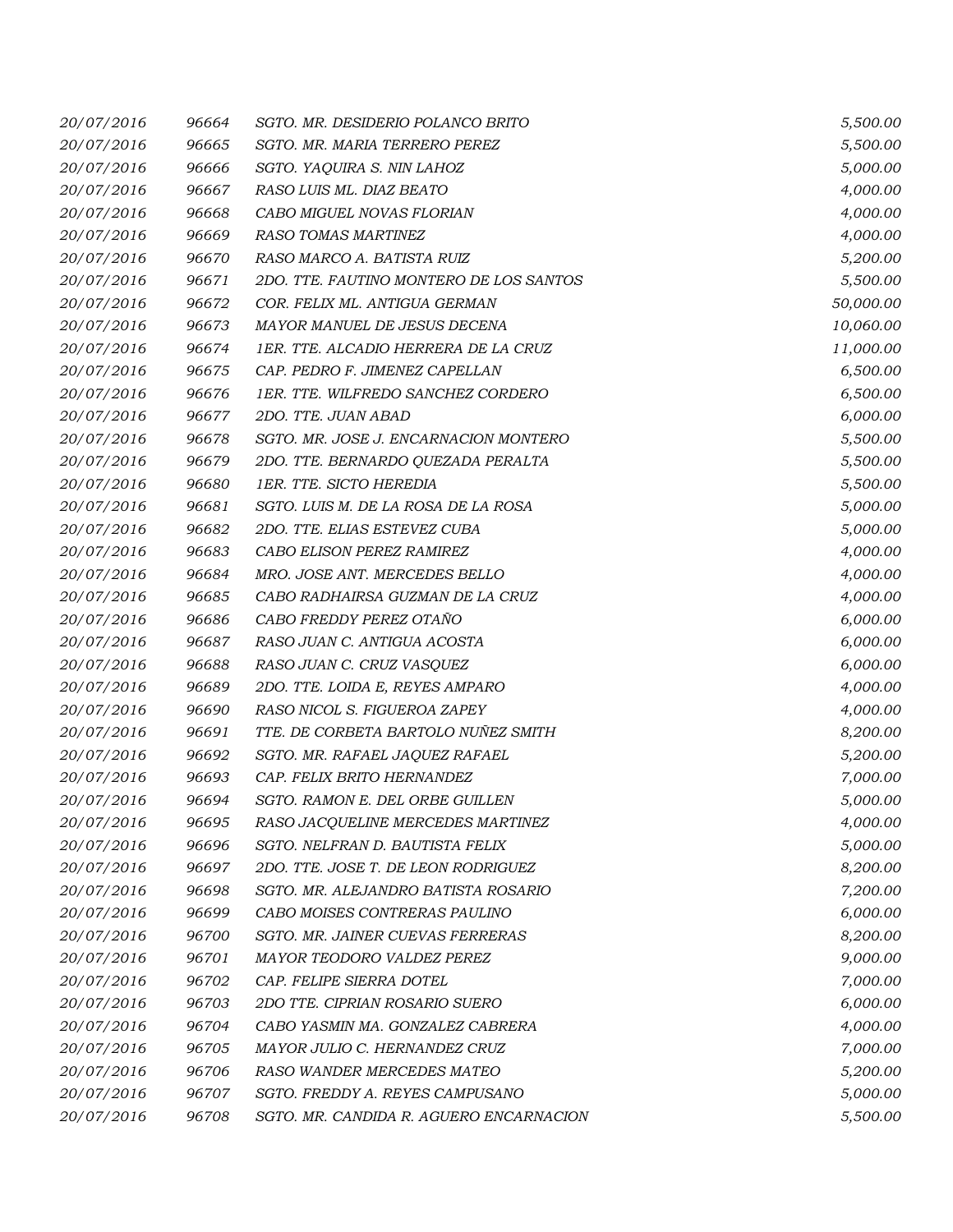| 20/07/2016 | 96709 | SGTO. GUARINA DEL P. PEREZ RODRIGUEZ      | 5,000.00  |
|------------|-------|-------------------------------------------|-----------|
| 20/07/2016 | 96710 | CABO MERQUIADES LORENZO GONZALEZ          | 4,000.00  |
| 20/07/2016 | 96711 | 2DO. TTE CONCEPCION DEL C MENDOZA JORGE   | 6,000.00  |
| 20/07/2016 | 96712 | MARINERO HENRY VALERA GARCIA              | 4,000.00  |
| 20/07/2016 | 96713 | SGTO. FELIX MUESES MARTINEZ               | 7,200.00  |
| 20/07/2016 | 96714 | SGTO. MR. IVAN J. AMPARO                  | 12,000.00 |
| 20/07/2016 | 96715 | 1ER. TTE. MAXIMO DIAZ VALDEZ              | 11,000.00 |
| 20/07/2016 | 96716 | SGTO. LEON F. COLOMBO CASTILLO            | 8,000.00  |
| 20/07/2016 | 96717 | 1ER. TTE. TOMAS MONTERO M.                | 6,500.00  |
| 20/07/2016 | 96718 | 2DO. TTE. JUAN F. MANZANILLO PASCUAL      | 6,000.00  |
| 20/07/2016 | 96719 | 2DO. TTE. JOSE O. MENDOZA DE LA CRUZ      | 6,000.00  |
| 20/07/2016 | 96720 | SGTO. SIXTA SANCHEZ SANTOS                | 5,000.00  |
| 20/07/2016 | 96721 | SGTO. MR. MARIO DE LA ROSA LIRANZO        | 5,000.00  |
| 20/07/2016 | 96722 | RASO BIENVENIDO CABRERA NOVAS             | 4,000.00  |
| 20/07/2016 | 96723 | 1ER. TTE. PEDRO CONTRERAS ALCANTARA       | 6,500.00  |
| 20/07/2016 | 96724 | SGTO. MR. WENDY D. TEJEDA TORRES          | 5,500.00  |
| 20/07/2016 | 96725 | TTE. DE FRAGATA MANUEL MONTAÑO MENDEZ     | 6,500.00  |
| 20/07/2016 | 96726 | 2DO. TTE. FRANCISCO DE LA CRUZ TEJEDA     | 6,000.00  |
| 20/07/2016 | 96727 | SGTO. ELIZABETH ACEVEDO QUIROZ            | 5,000.00  |
| 20/07/2016 | 96728 | CABO IRENO BAUTISTA MANZUETA              | 4,000.00  |
| 20/07/2016 | 96729 | RASO JUAN FCO. HERASME PEÑA               | 4,900.00  |
| 20/07/2016 | 96730 | 1ER. TTE. REYNA I. CARABALLO MENDEZ       | 6,500.00  |
| 20/07/2016 | 96731 | SGTO. MR. PEDRO A. MOQUETE                | 5,500.00  |
| 20/07/2016 | 96732 | RASO MARIA H. ESPINAL FABIAN              | 4,000.00  |
| 20/07/2016 | 96733 | RASO JUAN D. PEREZ ROJAS                  | 4,000.00  |
| 20/07/2016 | 96734 | 2DO. TTE. CRUZ ANT. FELIZ MEDRANO         | 6,000.00  |
| 20/07/2016 | 96735 | MAYOR JOEL SANTANA HERNANDEZ              | 20,000.00 |
| 20/07/2016 | 96736 | MAYOR FLORENTINO LOPEZ ROJAS              | 15,000.00 |
| 20/07/2016 | 96737 | 2DO. TTE. FRANCISCO DE A. JIMENEZ ALMONTE | 12,000.00 |
| 20/07/2016 | 96738 | 1ER. TTE. YERDY FCO. MENDEZ TRINIDAD      | 6,500.00  |
| 20/07/2016 | 96739 | 1ER. TTE. LAZARO B. CAMACHO DE LA CRUZ    | 6,500.00  |
| 20/07/2016 | 96740 | 2DO. TTE. DOMINGA G. DE JESUS AMPARO      | 6,000.00  |
| 20/07/2016 | 96741 | 2DO. TTE. EPIFANIO SANCHEZ LLUBERES       | 6,000.00  |
| 20/07/2016 | 96742 | 2DO. TTE. DIEGO ML. PEÑA FIGUEROA         | 6,000.00  |
| 20/07/2016 | 96743 | SGTO. MR. BOLIVIA B. TERRERO PEREZ        | 5,500.00  |
| 20/07/2016 | 96744 | SGTO. MR. ANYELO MORENO GARCIA            | 5,500.00  |
| 20/07/2016 | 96745 | SGTO. MR. FELIX MARCELO MESA              | 5,500.00  |
| 20/07/2016 | 96746 | SGTO. MR. JUAN C. DIAZ HERRERA            | 5,500.00  |
| 20/07/2016 | 96747 | SGTO. KELVIN PANIAGUA DE LOS SANTOS       | 5,000.00  |
| 20/07/2016 | 96748 | SGTO. AMAURYS CALZADO JAVIER              | 5,000.00  |
| 20/07/2016 | 96749 | SGTO. MR. PEDRO ENCARNACION SANCHEZ       | 5,000.00  |
| 20/07/2016 | 96750 | SGTO. CRISTIAN GUZMAN                     | 4,000.00  |
| 20/07/2016 | 96751 | RASO JOSE M. PEREZ CUEVAS                 | 4,000.00  |
| 20/07/2016 | 96752 | RASO MABEL P. SANCHEZ LOPEZ               | 4,000.00  |
| 20/07/2016 | 96753 | RASO JULIO C. SOLANO PEÑA                 | 4,000.00  |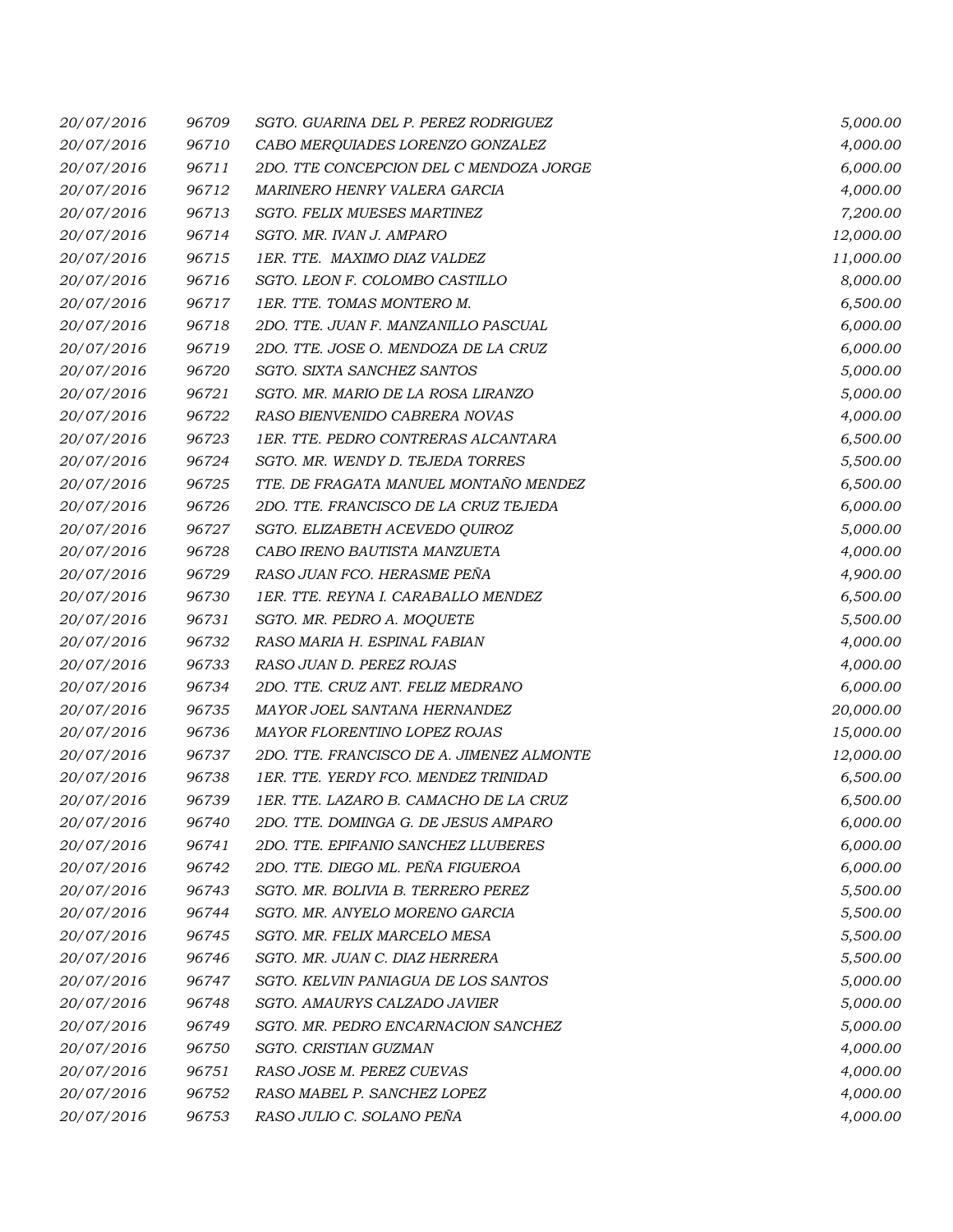| 20/07/2016 | 96754 | RASO LUCIA M. CRUZ POLANCO                | 4,000.00  |
|------------|-------|-------------------------------------------|-----------|
| 20/07/2016 | 96755 | CABO MIGUEL A. DIAZ BENITEZ               | 4,000.00  |
| 20/07/2016 | 96756 | CABO LUIS ANT. LEREBOURS ALCANTARA        | 4,000.00  |
| 20/07/2016 | 96757 | SGTO. DOMINGO E. MONTERO PEÑA             | 8,000.00  |
| 20/07/2016 | 96758 | 1ER. TTE. FELIX ANT. MOQUETE MONTILLA     | 11,000.00 |
| 20/07/2016 | 96759 | 2DO. TTE. RAMON MA. CABRERA RINCON        | 10,000.00 |
| 20/07/2016 | 96760 | SGTO. JULIO C. ESPINAL PEREZ              | 8,000.00  |
| 20/07/2016 | 96761 | RASO OCTAVIANO MONTERO BAEZ               | 13,000.00 |
| 20/07/2016 | 96762 | SGTO. PEDRO MONEGRO ROSA                  | 5,000.00  |
| 20/07/2016 | 96763 | CABO JUAN A. SANTOS MORBAN                | 6,000.00  |
| 20/07/2016 | 96764 | 2DO. TTE. ORLANDO DUVAL MELENDEZ          | 5,500.00  |
| 20/07/2016 | 96765 | SGTO. RAFAEL ANT. UCETA MONTAN            | 7,200.00  |
| 20/07/2016 | 96766 | CABO MARCIA MONTERO MONTERO               | 5,000.00  |
| 20/07/2016 | 96767 | SGTO. MR. GETULIO RODRIGUEZ FIGUEREO      | 8,200.00  |
| 20/07/2016 | 96768 | SGTO. MR. CRISTIAN DEMORIZI BALBUENA      | 9,000.00  |
| 20/07/2016 | 96769 | 1ER. TTE. FIDIAN GONZALEZ                 | 11,000.00 |
| 20/07/2016 | 96770 | 1ER. TTE. BIENVENIDO RUBIO SENA           | 11,000.00 |
| 20/07/2016 | 96771 | 2DO. TTE. ANGEL MA. MORILLO ROSARIO       | 10,000.00 |
| 20/07/2016 | 96772 | SGTO. MR. CARLOS ML. SANCHEZ CUEVAS       | 9,000.00  |
| 20/07/2016 | 96773 | SGTO. LUIS ML. GONZALEZ CARPIO            | 8,000.00  |
| 20/07/2016 | 96774 | RASO LUIS A. LARA PUJOLS                  | 6,000.00  |
| 20/07/2016 | 96775 | 1ER. TTE. SANTOS E. GARCIA OGANDO         | 11,000.00 |
| 20/07/2016 | 96776 | 1ER. TTE. JACOBO DE LEON PEREZ            | 11,000.00 |
| 20/07/2016 | 96777 | 1ER. TTE. REMEDIO PEREZ FELIZ             | 11,000.00 |
| 20/07/2016 | 96778 | 2DO. TTE. JUAN B. OLMOS HERNANDEZ.        | 10,000.00 |
| 20/07/2016 | 96779 | 2DO. TTE. JUAN C. NOVAS ROSARIO           | 10,000.00 |
| 20/07/2016 | 96780 | SGTO. GUILLERMO DEL ROSARIO MUÑOZ         | 8,000.00  |
| 20/07/2016 | 96781 | SGTO. MR. RUBEN ALCANTARA JIMENEZ         | 4,000.00  |
| 20/07/2016 | 96782 | RASO LUIS A. PEREZ MEDINA                 | 6,000.00  |
| 20/07/2016 | 96783 | 1ER. TTE. DIGNO JIMENEZ ROMERO            | 11,000.00 |
| 20/07/2016 | 96784 | 2DO. TTE. CLODOMIRO ZABALA SANTOS         | 10,000.00 |
| 20/07/2016 | 96785 | SGTO. JUAN C. MONTILLA MONTERO            | 8,000.00  |
| 20/07/2016 | 96786 | SGTO. MR. WINKY R. REYES ZABALA           | 12,000.00 |
| 20/07/2016 | 96787 | 1ER. TTE. FERNANDO GOMEZ MENDEZ           | 9,900.00  |
| 20/07/2016 | 96788 | SGTO. RAUL GARCIA HENRIQUEZ               | 7,900.00  |
| 20/07/2016 | 96789 | CABO FRANKLIN MONTERO MONTERO             | 4,900.00  |
| 20/07/2016 | 96790 | CAP. JOSE M. JAQUEZ FERNANDEZ             | 6,500.00  |
| 20/07/2016 | 96791 | 2DO. TTE. MIRIAM ALT. LARA CUEVAS         | 6,000.00  |
| 20/07/2016 | 96792 | 2DO. TTE. NELSON SANTANA BAUTISTA         | 6,000.00  |
| 20/07/2016 | 96793 | SGTO. MR. ENEROLINDA AQUINO DE LOS SANTOS | 5,500.00  |
| 20/07/2016 | 96794 | SGTO. CARMELINO CONTRERAS OFFRER          | 5,000.00  |
| 20/07/2016 | 96795 | SGTO. JOSE ALT. ENCARNACION VALDEZ        | 5,000.00  |
| 20/07/2016 | 96796 | 2DO. TTE. JORGE DE LOS SANTOS ANDUJAR     | 12,000.00 |
| 20/07/2016 | 96797 | SGTO. MR. JOVANNY ABREU SURIEL            | 8,200.00  |
| 20/07/2016 | 96798 | SGTO. MARINO ABAD PUELLO                  | 8,000.00  |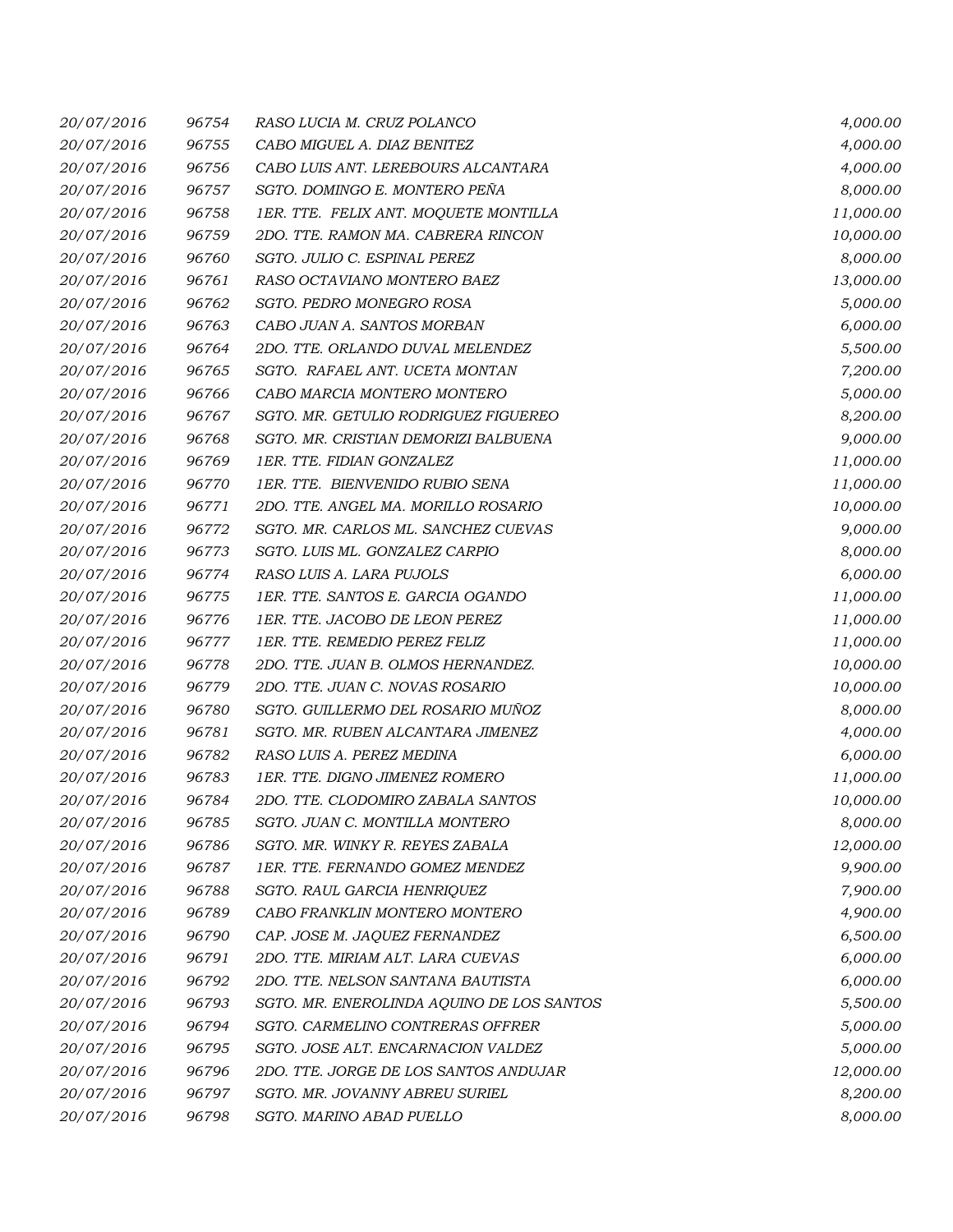| 20/07/2016 | 96799 | SGTO. MARTIN BERNABEL VIZCAINO            | 8,000.00  |
|------------|-------|-------------------------------------------|-----------|
| 20/07/2016 | 96800 | RASO CARLOS ML. ROSARIO NUÑEZ             | 6,000.00  |
| 20/07/2016 | 96801 | CAP. JOSE DIAZ FLORIAN                    | 7,000.00  |
| 20/07/2016 | 96802 | 2DO TTE, FELICIANO REYES FLORIAN          | 6,000.00  |
| 20/07/2016 | 96803 | SGTO. CEVERO RODRIGUEZ RODRIGUEZ          | 5,000.00  |
| 20/07/2016 | 96804 | SGTO. MR. RAFAEL FRANCO LUNA              | 9,000.00  |
| 20/07/2016 | 96805 | 2DO. TTE. MAXIMO F. CRUZ ROSARIO          | 8,200.00  |
| 20/07/2016 | 96806 | SGTO. MR. LEANDRO ALB. JAVIER ENCARNACION | 9,000.00  |
| 20/07/2016 | 96807 | SGTO. MR. RAMON R. VICTORIANO AQUINO      | 9,000.00  |
| 20/07/2016 | 96808 | SGTO. WILSON MATEO PEREZ                  | 8,000.00  |
| 20/07/2016 | 96809 | SGTO. ALEXANDER A. MATEO AGUASVIVA        | 5,000.00  |
| 20/07/2016 | 96810 | CABO CARLOS FLORENTINO FLORENTINO         | 4,000.00  |
| 20/07/2016 | 96811 | 2DO. TTE. WILLIAN DISLA BAEZ              | 6,000.00  |
| 20/07/2016 | 96812 | SGTO. MR. AQUINO BELLIARD ROJAS           | 4,000.00  |
| 20/07/2016 | 96813 | RASO HUGO M. RODRIGUEZ OGANDO             | 6,000.00  |
| 20/07/2016 | 96814 | TTE. COR. JOSE M. ROSARIO AQUINO          | 10,000.00 |
| 20/07/2016 | 96815 | MAYOR HILARIO O. AYBAR POLANCO            | 9,000.00  |
| 20/07/2016 | 96816 | MAYOR JORGE L. ZOUAIN TAVAREZ             | 9,000.00  |
| 20/07/2016 | 96817 | CAP. JOSE L. MENDEZ CRUZ                  | 7,000.00  |
| 20/07/2016 | 96818 | CAP. FELIPE ANT. GARCIA PERALTA           | 7,000.00  |
| 20/07/2016 | 96819 | CAP. JOSE L. MORROBEL                     | 7,000.00  |
| 20/07/2016 | 96820 | 2DO. TTE. BLAS FERNANDEZ GIL              | 6,000.00  |
| 20/07/2016 | 96821 | 1ER. TTE. ISIDRO A. HERRERA MADERA        | 6,000.00  |
| 20/07/2016 | 96822 | 1ER. TTE. SANTO CALZADO                   | 6,000.00  |
| 20/07/2016 | 96823 | 1ER. TTE. JOSE N. BETANCES DIAZ           | 6,000.00  |
| 20/07/2016 | 96824 | 1ER. TTE. CARLOS J. BIDO D OLEO           | 6,000.00  |
| 20/07/2016 | 96825 | SGTO. MR. ELIAS R. MEDINA TERRERO         | 5,500.00  |
| 20/07/2016 | 96826 | SGTO. MR. REIMUNDO ALVAREZ PEÑA           | 5,500.00  |
| 20/07/2016 | 96827 | SGTO. MR. RAYMUNDO FAÑAS REYES            | 5,500.00  |
| 20/07/2016 | 96828 | SGTO. MAYOR GUSTAVO A. ZARZUELA ARROYO    | 5,500.00  |
| 20/07/2016 | 96829 | SGTO. MR. RAFAEL ANT. ALCANTARA REYES     | 5,500.00  |
| 20/07/2016 | 96830 | SGTO. MR. MANUEL ANT. GIL DE LEON         | 5,500.00  |
| 20/07/2016 | 96831 | SGTO. MR. GILBERTO ACOSTA GONZALEZ        | 5,500.00  |
| 20/07/2016 | 96832 | 2DO. TTE. JUAN J. PIMENTEL                | 5,500.00  |
| 20/07/2016 | 96833 | SGTO. ALBERTO ANT. DE LA CRUZ MATA        | 5,000.00  |
| 20/07/2016 | 96834 | SGTO. DANNY R. ABREU CONCEPCION           | 5,000.00  |
| 20/07/2016 | 96835 | SGTO. ROBERT E. TEJADA SUAREZ             | 5,000.00  |
| 20/07/2016 | 96836 | SGTO. MIGUEL ANT. PASCUAL LAHOZ           | 5,000.00  |
| 20/07/2016 | 96837 | CABO ROBERTO DEL ROSARIO CENA             | 4,000.00  |
| 20/07/2016 | 96838 | CABO HECTOR R. BAUTISTA PICHARDO          | 4,000.00  |
| 20/07/2016 | 96839 | RASO KATIUSKA DEL C. MERCEDES             | 4,000.00  |
| 20/07/2016 | 96840 | RASO JALBRIN R. SANTANA GOMEZ             | 4,000.00  |
| 20/07/2016 | 96841 | RASO EDINSON J. MARTINEZ GIL              | 4,000.00  |
| 20/07/2016 | 96842 | CABO JUAN STGO. PEÑA RODRIGUEZ            | 4,000.00  |
| 20/07/2016 | 96843 | RASO LUIS ML. RODRIGUEZ SIGOLLEN          | 4,000.00  |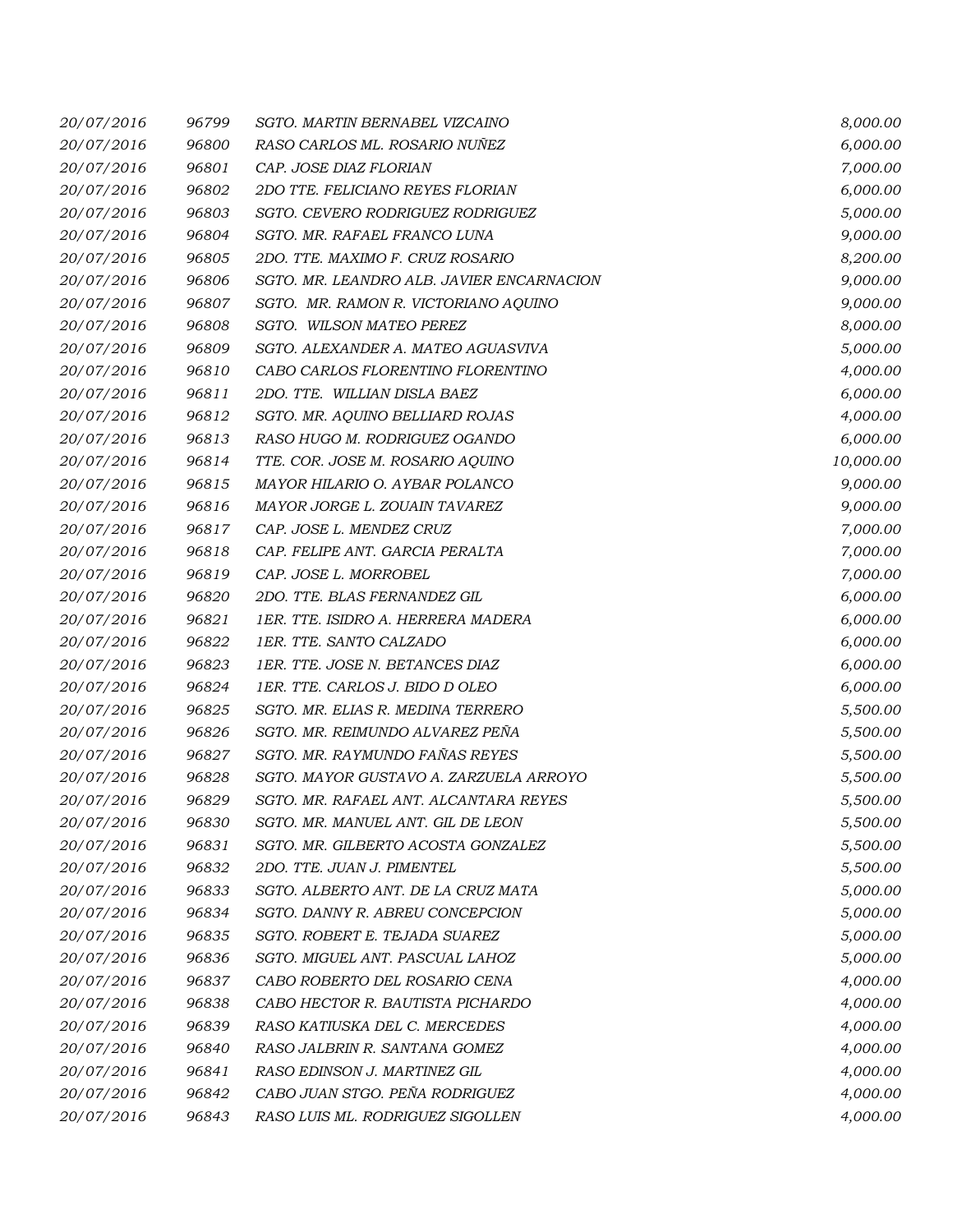| 20/07/2016 | 96844 | CABO ARELIS M. VILLAR SANTOS          | 4,000.00  |
|------------|-------|---------------------------------------|-----------|
| 20/07/2016 | 96845 | CABO JOSE R. ACEVEDO FAMILIA          | 4,000.00  |
| 20/07/2016 | 96846 | SGTO. GERMAN RAMIREZ JIMENEZ          | 4,000.00  |
| 20/07/2016 | 96847 | CABO HECTOR A. DE LOS SANTOS NONE     | 4,000.00  |
| 20/07/2016 | 96848 | 2DO. TTE. JULIO A. FRANCO DE AZA      | 9,200.00  |
| 20/07/2016 | 96849 | SGTO. MR. JOSE ANT. ROSARIO MARTINEZ  | 4,000.00  |
| 20/07/2016 | 96850 | 2DO. TTE. JOSE LUIS CRUZ JORGE        | 9,200.00  |
| 20/07/2016 | 96851 | SGTO. MIGUEL SILVERIO MARIA           | 5,000.00  |
| 20/07/2016 | 96852 | SGTO. JOSE ALT. SANCHEZ DE LA CRUZ    | 5,200.00  |
| 20/07/2016 | 96853 | SGTO. MARTIRES ULLOA HERNANDEZ        | 5,000.00  |
| 20/07/2016 | 96854 | CABO ALFREDO ABREU                    | 5,200.00  |
| 20/07/2016 | 96855 | SGTO. DOMINGO DE LOS S. ESTEVEZ       | 7,200.00  |
| 20/07/2016 | 96856 | SGTO. FELIX ANT. JAQUEZ               | 7,200.00  |
| 20/07/2016 | 96857 | RASO MIGUEL FELIZ CABRERA             | 4,000.00  |
| 20/07/2016 | 96858 | SGTO. CARLOS O. BRITO PEÑA            | 7,200.00  |
| 20/07/2016 | 96859 | SGTO. MR. FRANCISCO D. BAEZ VALERIO   | 4,000.00  |
| 20/07/2016 | 96860 | RASO FRANCISCO DURAN RAMIREZ          | 4,000.00  |
| 20/07/2016 | 96861 | CABO MIGUEL V. ARAGONEZ GOMEZ         | 4,000.00  |
| 20/07/2016 | 96862 | CAP. LUCILO PEÑA PASCUAL              | 6,500.00  |
| 20/07/2016 | 96863 | 2DO. TTE. ERNESTO ENCARNACION ROSARIO | 6,000.00  |
| 20/07/2016 | 96864 | SGTO. MR. JUAN ANT. ROSA GOMEZ        | 5,500.00  |
| 20/07/2016 | 96865 | CABO SANTA M. HENRIQUEZ PASCUAL       | 4,000.00  |
| 20/07/2016 | 96866 | SGTO. REYNOSO PIÑA GUERRERO           | 5,000.00  |
| 20/07/2016 | 96867 | CABO JOSE M. MINAYA GOMEZ             | 4,000.00  |
| 20/07/2016 | 96868 | 2DO. TTE. SILVESTRE FELIZ HERNANDEZ   | 10,000.00 |
| 20/07/2016 | 96869 | SGTO. ANTONIO CASTRO BELEN            | 8,000.00  |
| 20/07/2016 | 96870 | SGTO. JAIME Y. VERAS QUEZADA          | 12,000.00 |
| 20/07/2016 | 96871 | MAYOR LORENZO DE LEON FLORES          | 9,000.00  |
| 20/07/2016 | 96872 | SGTO. MR. ISMAEL DE LA CRUZ TAPIA     | 5,500.00  |
| 20/07/2016 | 96873 | SGTO. MR. JUAN G. BONIFACIO GUTIERREZ | 5,500.00  |
| 20/07/2016 | 96874 | RASO RUDDY R. RUIZ GARCIA             | 4,000.00  |
| 20/07/2016 | 96875 | RASO ROSA ANT. RODRIGUEZ JORAN        | 4,000.00  |
| 20/07/2016 | 96876 | 1ER. TTE. HENRY R. HILARIO PERALTA    | 6,500.00  |
| 20/07/2016 | 96877 | SGTO. JOSE VICTORIANO ROSA            | 5,000.00  |
| 20/07/2016 | 96878 | SGTO. NICOLAS HERRERA GRATEREAUX      | 5,000.00  |
| 20/07/2016 | 96879 | RASO FRANKLIN PICHARDO VICTORIANO     | 4,000.00  |
| 20/07/2016 | 96880 | CAP. MANUEL DE JS. SENA HERNANDEZ     | 7,000.00  |
| 20/07/2016 | 96881 | CAP. GERSON ACOSTA POLANCO            | 7,000.00  |
| 20/07/2016 | 96882 | 2DO. TTE. JOSE D. TIFA                | 6,000.00  |
| 20/07/2016 | 96883 | SGTO. MARIA L. ADAMES MARTE           | 5,000.00  |
| 20/07/2016 | 96884 | CABO ALBIN ML. HICIANO GONZALEZ       | 4,000.00  |
| 20/07/2016 | 96885 | 1ER. TTE. AGUSTIN NUÑEZ NUÑEZ         | 6,000.00  |
| 20/07/2016 | 96886 | SGTO. MR. PABLO ML. MORONTA REYES     | 5,000.00  |
| 20/07/2016 | 96887 | CABO RAMON ANT. PICHARDO ALVAREZ      | 4,000.00  |
| 20/07/2016 | 96888 | SGTO. MR. SANTIAGO BATISTA DIAZ       | 5,500.00  |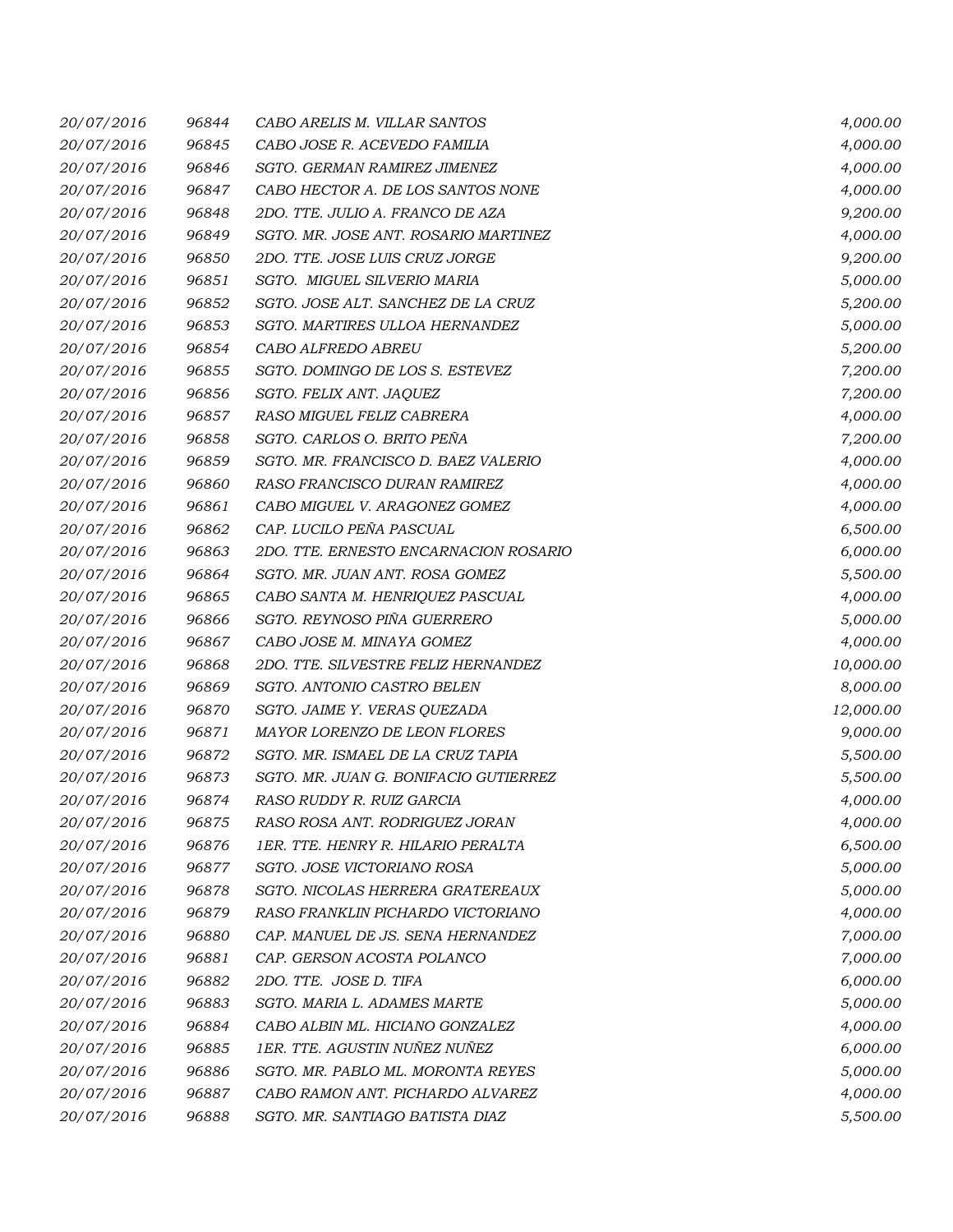| 20/07/2016 | 96889 | <b>SGTO. SOREMINDA FLETE ADAMES</b>        | 5,000.00 |
|------------|-------|--------------------------------------------|----------|
| 20/07/2016 | 96890 | CABO JUAN CISNEROS ALMANZAR                | 4,000.00 |
| 20/07/2016 | 96891 | SGTO. MR. FRANCISCO S. FULCAR VILORIO      | 5,500.00 |
| 20/07/2016 | 96892 | CABO JOSE ANT. TAVERAS ARIAS               | 4,000.00 |
| 20/07/2016 | 96893 | SGTO. JOSE A. FELIX PEREZ                  | 5,000.00 |
| 20/07/2016 | 96894 | CABO WILLIAMS ADAMES ESPINAL               | 4,000.00 |
| 20/07/2016 | 96895 | 2DO. TTE. JOSE ALB. EVANGELISTA CONCEPCION | 5,000.00 |
| 20/07/2016 | 96896 | RASO JUNIOR CABRERA RODRIGUEZ              | 5,200.00 |
| 20/07/2016 | 96897 | 2DO. TTE. JOSE ML. PAULINO ACOSTA          | 5,000.00 |
| 20/07/2016 | 96898 | RASO DELKIN L. ROSARIO GUZMAN              | 4,900.00 |
| 20/07/2016 | 96899 | CABO JESUS ANT. DE LA CRUZ SUERO           | 4,000.00 |
| 20/07/2016 | 96900 | SGTO. MR. WILSON GERMAN DE LA CRUZ         | 5,500.00 |
| 20/07/2016 | 96901 | SGTO. EDUARDO DE JS. CRUZ VENTURA          | 5,000.00 |
| 20/07/2016 | 96902 | CABO YENNY ALT. ROSARIO GARCIA             | 5,200.00 |
| 20/07/2016 | 96903 | <b>SGTO. RAMON SEVERINO PAREDES</b>        | 7,200.00 |
| 20/07/2016 | 96904 | SGTO. MR. SANTO E. TEJEDA                  | 9,000.00 |
| 20/07/2016 | 96905 | 1ER. TTE. RUBEN D. GARCIA DE LEON          | 6,500.00 |
| 20/07/2016 | 96906 | CAP. NELSON RODRIGUEZ BEATO                | 6,000.00 |
| 20/07/2016 | 96907 | SGTO. MR. LUIS CASTRO ACOSTA               | 5,500.00 |
| 20/07/2016 | 96908 | SGTO. MR. JACOBO ANT. HURTADO MARIA        | 5,500.00 |
| 20/07/2016 | 96909 | RASO ROANGEL FCO. FRIAS ROJAS              | 4,000.00 |
| 20/07/2016 | 96910 | RASO ROBINSON OVIEDO FARIAS                | 4,000.00 |
| 20/07/2016 | 96911 | SGTO. RAMON ANT. JIMENEZ NUÑEZ             | 7,200.00 |
| 20/07/2016 | 96912 | RASO DANIEL ADAMES PERALTA                 | 4,000.00 |
| 20/07/2016 | 96913 | RASO LORENZO L. VERAS DE LA ROSA           | 4,000.00 |
| 20/07/2016 | 96914 | SGTO. JOSE L. BONIFACIO GUTIERREZ          | 5,000.00 |
| 20/07/2016 | 96915 | SGTO. MR. MATIAS CRUCETA REINOSO           | 8,200.00 |
| 20/07/2016 | 96916 | SGTO. JOSE R. HERNANDEZ PAULINO            | 4,000.00 |
| 20/07/2016 | 96917 | SGTO. MR. FREDDY DE JESUS                  | 8,200.00 |
| 20/07/2016 | 96918 | 2DO. TTE. CARLOS ANT. FORTUNA MONCION      | 6,000.00 |
| 20/07/2016 | 96919 | SGTO. RAFAEL DEL C. GUZMAN LOPEZ           | 5,000.00 |
| 20/07/2016 | 96920 | CAP. NOEL S. SOSA PAULINO                  | 7,000.00 |
| 20/07/2016 | 96921 | SGTO. EDUARDO MONTERO GRULLON              | 6,000.00 |
| 20/07/2016 | 96922 | RASO ROBERT O. VASQUEZ FELIZ               | 4,000.00 |
| 20/07/2016 | 96923 | RASO PETRONILA LOPEZ MEDINA                | 4,000.00 |
| 20/07/2016 | 96924 | RASO ROSELIA PEREZ DE LA CRUZ              | 4,000.00 |
| 20/07/2016 | 96925 | 1ER. TTE. ANGEL M. PERALTA PEÑA            | 6,500.00 |
| 20/07/2016 | 96926 | 2DO. TTE. PABLO GARCIA MONTERO             | 6,000.00 |
| 20/07/2016 | 96927 | 2DO. TTE. APOLINAR PEÑA PEÑA               | 6,000.00 |
| 20/07/2016 | 96928 | 2DO. TTE. LEODAN URBAEZ FELIZ              | 6,000.00 |
| 20/07/2016 | 96929 | SGTO. JOSE DOLORES TRINIDAD FELIZ          | 5,000.00 |
| 20/07/2016 | 96930 | SGTO. LUIS L. ARIAS SANCHEZ                | 5,000.00 |
| 20/07/2016 | 96931 | RASO DIONERIS DE LA CRUZ LOPEZ             | 4,000.00 |
| 20/07/2016 | 96932 | CABO WANDER SANTANA FERRERAS               | 4,000.00 |
| 20/07/2016 | 96933 | CABO ESTERVIN ML. CRUZ PEREZ               | 4,000.00 |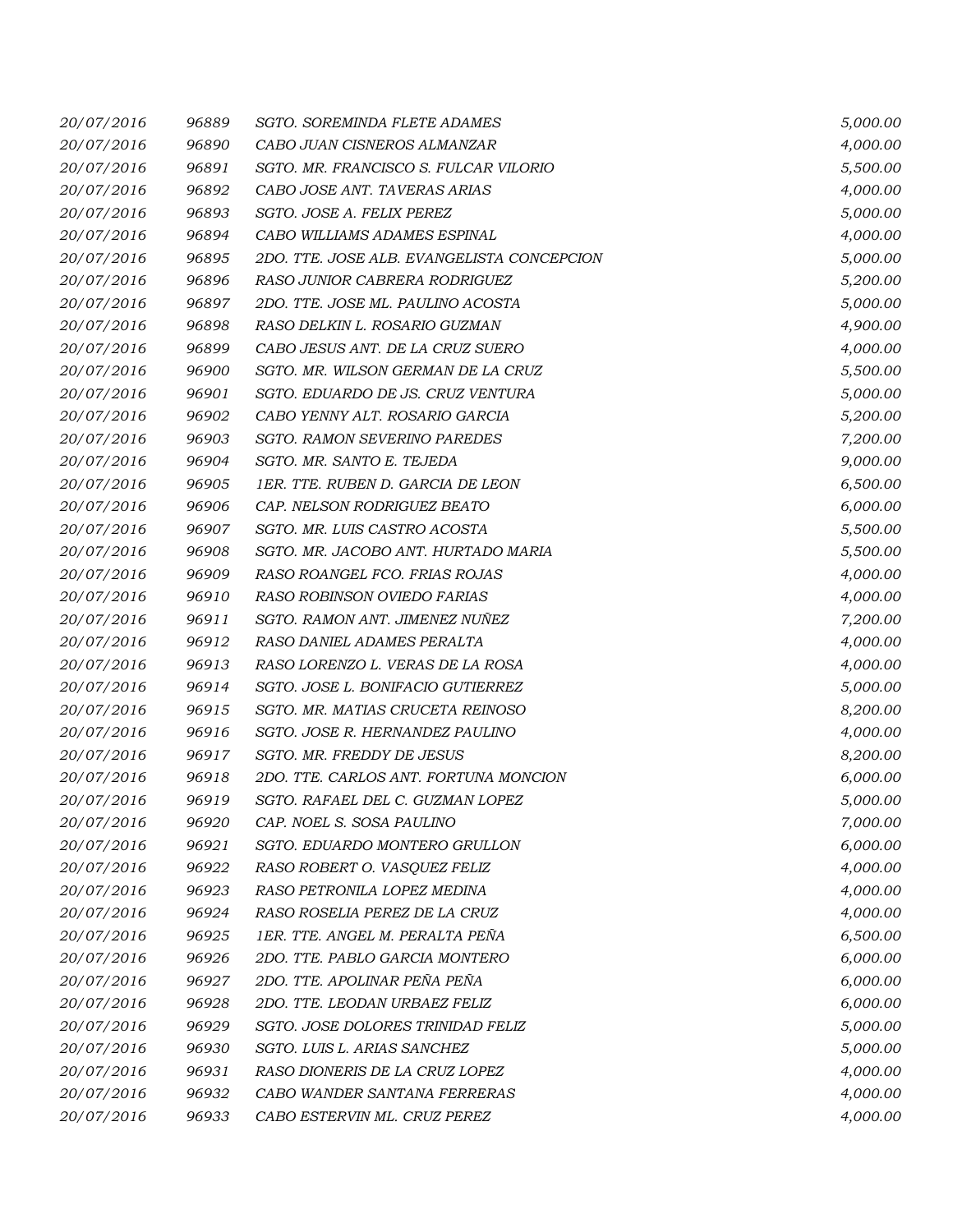| 20/07/2016 | 96934 | SGTO. ALEXANDER DE LEON GARCIA            | 7,200.00 |
|------------|-------|-------------------------------------------|----------|
| 20/07/2016 | 96935 | RASO WILMER A. URBAEZ FELIZ               | 4,000.00 |
| 20/07/2016 | 96936 | SGTO. LIBRADO M. SEGURA ALCANTARA         | 5,000.00 |
| 20/07/2016 | 96937 | SGTO. FAUSTINO BASIL LUIS                 | 6,900.00 |
| 20/07/2016 | 96938 | SGTO. MR. REILYN D. FELIZ GUEVARA         | 4,000.00 |
| 20/07/2016 | 96939 | 1ER. TTE. MERGEN F. BATISTA RIVAS         | 6,500.00 |
| 20/07/2016 | 96940 | 2DO. TTE. FAUSTO D. ROCHA PEREZ           | 9,200.00 |
| 20/07/2016 | 96941 | SGTO. MR. ANGEL R. GONZALEZ CUEVAS        | 5,500.00 |
| 20/07/2016 | 96942 | SGTO. GILTON MATEO MEDINA                 | 7,200.00 |
| 20/07/2016 | 96943 | 2DO. TTE. PATRICIO GOMEZ SEGURA           | 6,000.00 |
| 20/07/2016 | 96944 | RASO WARLIN ANT. CARVAJAL CUEVAS          | 4,000.00 |
| 20/07/2016 | 96945 | SGTO. MR. JAVIEL MEDINA GONZALEZ          | 5,500.00 |
| 20/07/2016 | 96946 | SGTO. ELVIN U. NOVAS MEDRANO              | 5,000.00 |
| 20/07/2016 | 96947 | CAP. JUAN DE D. NOVAS VARGAS              | 6,000.00 |
| 20/07/2016 | 96948 | SGTO. MR. LUIS F. JOSE GARCIA             | 5,500.00 |
| 20/07/2016 | 96949 | SGTO. ROBERTO ANT. FELIZ MATOS            | 7,200.00 |
| 20/07/2016 | 96950 | CABO FRANCIS L. VOLQUEZ NOVAS             | 4,000.00 |
| 20/07/2016 | 96951 | 2DO. TTE. JOSELIN DIAZ SENA               | 6,000.00 |
| 20/07/2016 | 96952 | 1ER. TTE. DELIS G. COLON VALDEZ           | 5,500.00 |
| 20/07/2016 | 96953 | SGTO. HUMBERTO MEDINA ROA                 | 7,200.00 |
| 20/07/2016 | 96954 | MAYOR RAFAEL ANT. SOTO MORETA             | 9,000.00 |
| 20/07/2016 | 96955 | RASO MIGUELINA PEREZ BELTRE               | 4,000.00 |
| 20/07/2016 | 96956 | CABO WILKINS E. HERNANDEZ GARCIA          | 6,000.00 |
| 20/07/2016 | 96957 | RASO YOHAN ML. LUCIANO BAUTISTA           | 6,000.00 |
| 20/07/2016 | 96958 | RASO EDWARD ANT. OGANDO TERRERO           | 4,000.00 |
| 20/07/2016 | 96959 | SGTO. MR. JOSE ML. REYES BELLO            | 8,200.00 |
| 20/07/2016 | 96960 | CABO JEOVANNY A. SANCHEZ ADAMES           | 4,000.00 |
| 20/07/2016 | 96961 | CABO JOSE R. COHEN BERAS                  | 4,000.00 |
| 20/07/2016 | 96962 | SGTO. LUIS FCO. AMADOR VICIOSO            | 5,200.00 |
| 20/07/2016 | 96963 | SGTO. MR. FERNANDO MATEO                  | 5,500.00 |
| 20/07/2016 | 96964 | CABO VICTOR ESPINOSA GONZALEZ             | 4,900.00 |
| 20/07/2016 | 96965 | 2DO. TTE. ELADIO CABRERA ROA              | 6,000.00 |
| 20/07/2016 | 96966 | 1ER. TTE. TEODORO VALLEJO MORILLO         | 5,500.00 |
| 20/07/2016 | 96967 | 1ER. TTE. WILSON GUZMAN PEREZ             | 5,500.00 |
| 20/07/2016 | 96968 | SGTO. CRISTHIAN R. CONCEPCION ORTIZ       | 5,000.00 |
| 20/07/2016 | 96969 | SGTO. ELVIN ENCARNACION OGANDO            | 5,000.00 |
| 20/07/2016 | 96970 | SGTO. MR. CRISTIAN ENCARNACION VALENZUELA | 5,000.00 |
| 20/07/2016 | 96971 | CABO HECTOR CALDERON CAPELLAN             | 4,000.00 |
| 20/07/2016 | 96972 | CABO JONATHAN F. MEDINA                   | 4,000.00 |
| 20/07/2016 | 96973 | RASO ALTAGRACIA MATEO SOLIS               | 4,000.00 |
| 20/07/2016 | 96974 | CABO RAMONA MATEO BUGUE                   | 4,000.00 |
| 20/07/2016 | 96975 | RASO ANYELA N. DE LOS SANTOS PIÑA         | 4,000.00 |
| 20/07/2016 | 96976 | 2DO. TTE. JOSE E. CABRAL Y CABRAL         | 6,000.00 |
| 20/07/2016 | 96977 | RASO MIGUEL ALCANTARA RAMOS               | 4,000.00 |
| 20/07/2016 | 96978 | SGTO. ARTURO VILLEGAS DE LOS SANTOS       | 5,000.00 |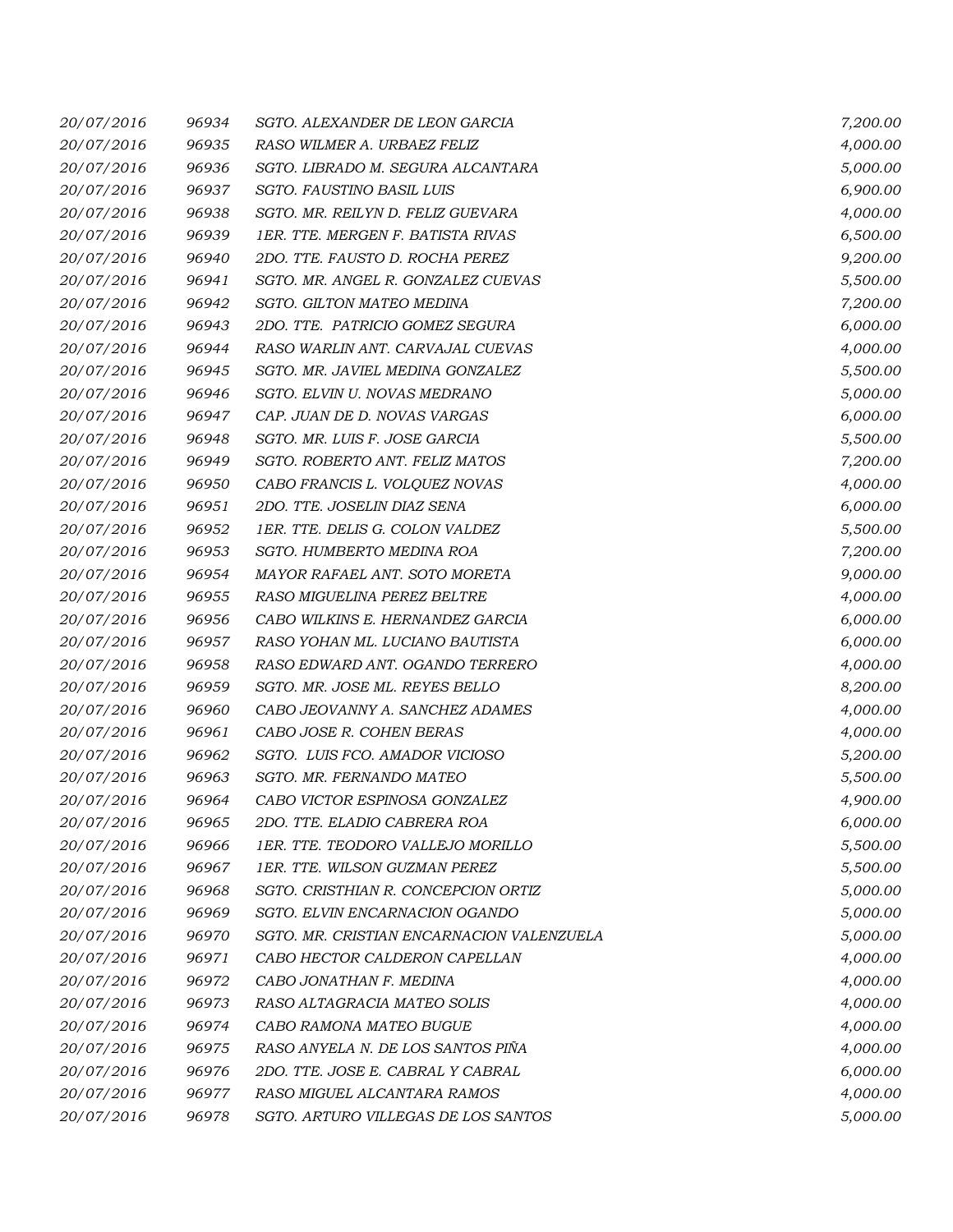| 20/07/2016 | 96979 | 2DO. TTE. SILVIO E. ZABALA OGANDO      | 6,000.00  |
|------------|-------|----------------------------------------|-----------|
| 20/07/2016 | 96980 | 2DO. TTE. JOSE A. DIAZ VALDEZ          | 6,000.00  |
| 20/07/2016 | 96981 | SGTO. MR. MANUEL S. MONTILLA MADE      | 5,500.00  |
| 20/07/2016 | 96982 | SGTO. SALVADOR DE LOS SANTOS TURBI     | 7,200.00  |
| 20/07/2016 | 96983 | CABO EDDY A. MONTILLA MONTERO          | 4,000.00  |
| 20/07/2016 | 96984 | 1ER. TTE. WILLIAM G. PEREZ             | 5,500.00  |
| 20/07/2016 | 96985 | CABO AGUSTIN FLORENTINO ROSARIO        | 5,200.00  |
| 20/07/2016 | 96986 | SGTO. MR. MARIOLIN LORENZO MEDINA      | 5,000.00  |
| 20/07/2016 | 96987 | RASO ANGELO VALLEJO ALCANTARA          | 4,000.00  |
| 20/07/2016 | 96988 | SGTO. LUIS ALB. DE LA ROSA GONZALEZ    | 6,200.00  |
| 20/07/2016 | 96989 | RASO VALERIO MORILLO MERAN             | 5,200.00  |
| 20/07/2016 | 96990 | CABO JORGE L. FIGUEREO DIAZ            | 4,000.00  |
| 20/07/2016 | 96991 | 1ER. TTE. FRANCISCO ALBER VALDEZ       | 6,500.00  |
| 20/07/2016 | 96992 | 2DO. TTE. RAFAEL E. ENCARNACION ADAMES | 6,000.00  |
| 20/07/2016 | 96993 | SGTO. ANTONIO GOMEZ TAPIA              | 4,000.00  |
| 20/07/2016 | 96994 | CABO MARIBEL DEL C. MOREL              | 4,000.00  |
| 20/07/2016 | 96995 | CABO AGUSTIN CORONADO CORONADO         | 4,000.00  |
| 20/07/2016 | 96996 | SGTO. JOSE L. VALDEZ MEDINA            | 5,000.00  |
| 20/07/2016 | 96997 | CABO ALEXANDER Y. TAPIA CRUZ           | 4,000.00  |
| 20/07/2016 | 96998 | SGTO. GUILLERMO E. RODRIGUEZ           | 6,900.00  |
| 20/07/2016 | 96999 | RASO JUNIOR CUEVAS GUZMAN              | 5,200.00  |
| 20/07/2016 | 97000 | RASO LEIDY ALB. HERNANDEZ MINYETTY     | 4,900.00  |
| 20/07/2016 | 97001 | 2DO. TTE. FRANK FELIZ ALCANTARA        | 10,000.00 |
| 20/07/2016 | 97002 | SGTO. MR. PEDRO SOTO                   | 9,000.00  |
| 20/07/2016 | 97003 | SGTO. FELIX SANCHEZ GUZMAN             | 8,000.00  |
| 20/07/2016 | 97004 | RASO TOMAS DE JESUS MEJIA              | 6,000.00  |
| 20/07/2016 | 97005 | RASO ADRIAN A. PALACIO MARTINEZ        | 6,000.00  |
| 20/07/2016 | 97006 | RASO SANDRO T. REYES LERBOURS          | 6,000.00  |
| 20/07/2016 | 97007 | RASO MIGUEL L. CABRERA DEL ROSARIO     | 6,000.00  |
| 20/07/2016 | 97008 | MAYOR PEDRO ML. R. DOMINGUEZ MORCELO   | 9,000.00  |
| 20/07/2016 | 97009 | 2DO. TTE. MARINO SANCHEZ VASQUEZ       | 6,000.00  |
| 20/07/2016 | 97010 | SGTO. MR. WILMIN ALB. TRINIDAD ACEVEDO | 5,500.00  |
| 20/07/2016 | 97011 | SGTO. NILSON M. CUEVAS CAPELLAN        | 5,000.00  |
| 20/07/2016 | 97012 | CABO FRANCISCO ANT. GUANCE             | 4,000.00  |
| 20/07/2016 | 97013 | RASO AMADO E. GUZMAN PEREZ             | 4,000.00  |
| 20/07/2016 | 97014 | RASO MILCIADES MESA ENCARNACION        | 4,000.00  |
| 20/07/2016 | 97015 | SGTO. MR. VICTOR M. CASTILLO HERNANDEZ | 9,000.00  |
| 20/07/2016 | 97016 | SGTO. MR. JORGE LUCIANO MARTINEZ       | 8,000.00  |
| 20/07/2016 | 97017 | RASO FELIX E. VALENZUELA SIERRA        | 4,000.00  |
| 20/07/2016 | 97018 | RASO LUIS F. VALLEJO MARTINEZ          | 5,200.00  |
| 20/07/2016 | 97019 | CABO JEUDIS PAREDES MOJICA             | 5,200.00  |
| 20/07/2016 | 97020 | CABO MANOLIN BASILIO SALOMON           | 5,200.00  |
| 20/07/2016 | 97021 | CABO JUAN DIAZ ENCARNACION             | 5,200.00  |
| 20/07/2016 | 97022 | SGTO. JOSE ML. DE LA ROSA DE LEON      | 7,200.00  |
| 20/07/2016 | 97023 | RASO RICARDO ROMAN DE JESUS            | 6,000.00  |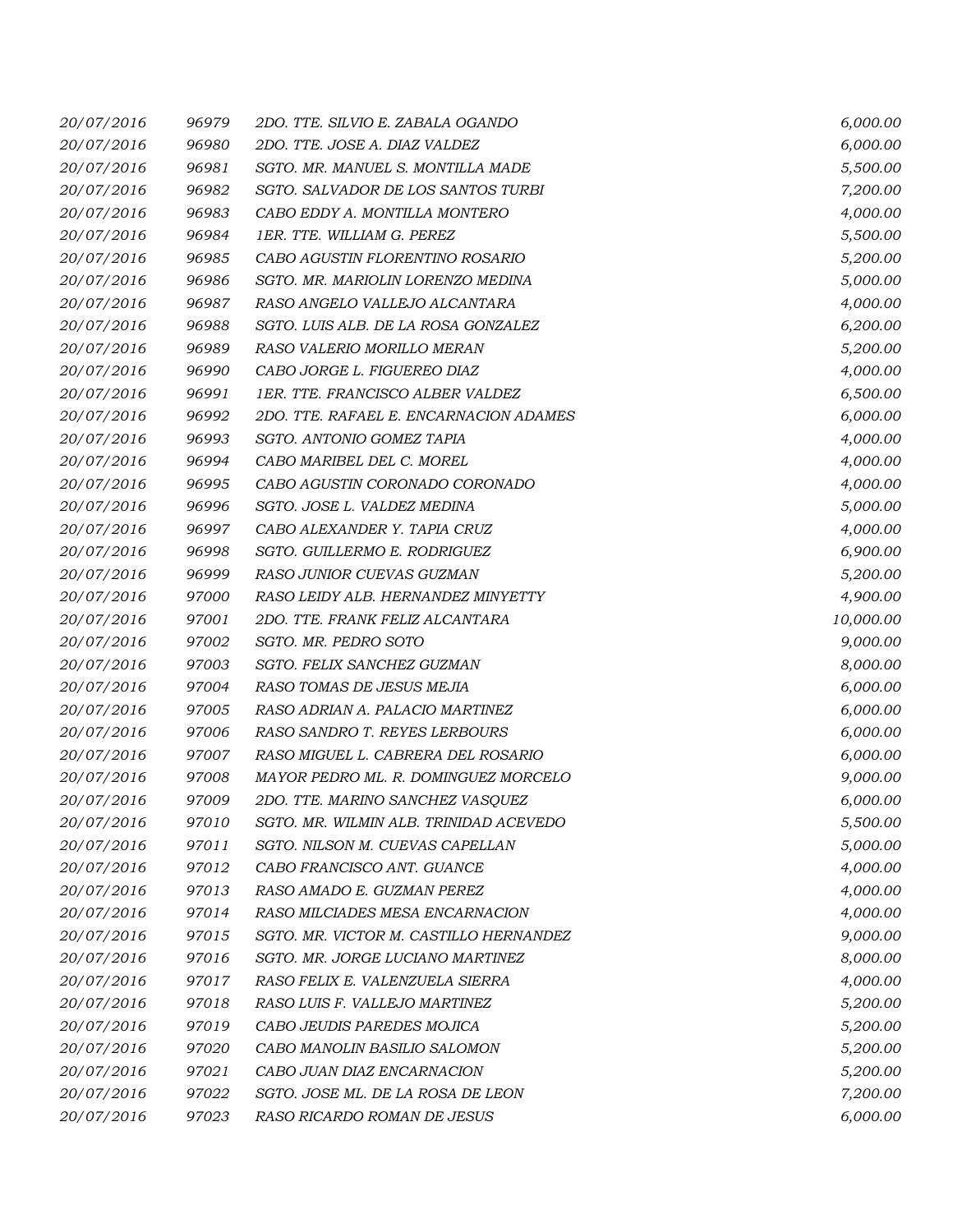| 20/07/2016 | 97024 | MAYOR DAMIAN ANT. OVALLES JORGE           | 9,000.00  |
|------------|-------|-------------------------------------------|-----------|
| 20/07/2016 | 97025 | 1ER. TTE. EUGENIO PEGUERO DEL ROSARIO     | 6,500.00  |
| 20/07/2016 | 97026 | RASO DAWRYN GARCIA PERALTA                | 4,000.00  |
| 20/07/2016 | 97027 | CAPITAN EVARISTO VELAZQUEZ                | 11,200.00 |
| 20/07/2016 | 97028 | SGTO. MR. SANTOS RODRIGUEZ RIVERA         | 9,000.00  |
| 20/07/2016 | 97029 | CABO SALVADOR A. HEREDIA MATEO            | 6,000.00  |
| 20/07/2016 | 97030 | SGTO. MR. MANUEL S. SOTO CABRAL           | 7,200.00  |
| 20/07/2016 | 97031 | RASO KELVIN A. FRANCO TURBI               | 4,000.00  |
| 20/07/2016 | 97032 | SGTO. WIQUIN LAVALE GONZALEZ              | 6,900.00  |
| 20/07/2016 | 97033 | SGTO. MR. PEDRO LAUREANO PAULA            | 5,500.00  |
| 20/07/2016 | 97034 | CABO MILKELIS FIGUEROA SUAREZ             | 4,000.00  |
| 20/07/2016 | 97035 | SGTO. MR. CESAR ANT. SERRANO GARCIA       | 7,900.00  |
| 20/07/2016 | 97036 | CABO CARLOS D. REYNOSO PEREYRA            | 4,000.00  |
| 20/07/2016 | 97037 | 2DO. TTE. JUAN FCO. JIMENEZ DE LOS SANTOS | 6,000.00  |
| 20/07/2016 | 97038 | SGTO. MR. MARCELO UREÑA ROSADO            | 8,200.00  |
| 20/07/2016 | 97039 | RASO MELANEA MILIANO FRIAS                | 4,000.00  |
| 20/07/2016 | 97040 | SGTO. MR. JOHAN ML. SOSA                  | 5,500.00  |
| 20/07/2016 | 97041 | 2DO. TTE. JOSE R. LUGO CARMONA            | 4,900.00  |
| 20/07/2016 | 97042 | 2DO. TTE. DIOMEDES DE LA CRUZ DE LA CRUZ  | 9,200.00  |
| 20/07/2016 | 97043 | RASO JUAN U. ARIAS                        | 5,200.00  |
| 20/07/2016 | 97044 | MAYOR JUAN B. DIPRE ISABEL                | 5,000.00  |
| 20/07/2016 | 97045 | SGTO. CRISTINO SOTO SOTO                  | 5,000.00  |
| 20/07/2016 | 97046 | 1ER. TTE. VIRGINIO ARISMENDY PEREZ        | 6,500.00  |
| 20/07/2016 | 97047 | SGTO. DANTE E. GALAN SANTANA              | 7,200.00  |
| 20/07/2016 | 97048 | CABO WANDER AGRAMONTE CESPEDES            | 5,200.00  |
| 20/07/2016 | 97049 | 2DO. TTE. RAMON E. MENDEZ RUIZ            | 6,000.00  |
| 20/07/2016 | 97050 | 2DO. TTE. SALVADOR MEDINA MEDINA          | 6,000.00  |
| 20/07/2016 | 97051 | 2DO. TTE. PASCUAL SEGURA OLIVERO          | 4,000.00  |
| 20/07/2016 | 97052 | RASO JULIAN SUAZO CASADO                  | 4,000.00  |
| 20/07/2016 | 97053 | CABO LEONIDES SUAZO CASADO                | 5,200.00  |
| 20/07/2016 | 97054 | 2DO. TTE. JOSE D. TAPIA TAVERAS           | 9,200.00  |
| 20/07/2016 | 97055 | 2DO. TTE. EMILIO ROBLES PLASENCIO         | 6,000.00  |
| 20/07/2016 | 97056 | CABO FRANKLIN ANT. RODRIGUEZ CASTILLO     | 4,900.00  |
| 20/07/2016 | 97057 | CAP. JOE ANT. GARCIA HOFFMAN              | 7,000.00  |
| 20/07/2016 | 97058 | 2DO. TTE. JUAN DEL A. FELIZ FELIZ         | 10,000.00 |
| 20/07/2016 | 97059 | SGTO. MR. GIL ML. CAMPECHANO GARCIA       | 9,000.00  |
| 20/07/2016 | 97060 | SGTO. CRISTIAN JAVIER ARREDONDO           | 9,000.00  |
| 20/07/2016 | 97061 | RASO FELIX F. REYNOSO REYES               | 6,000.00  |
| 20/07/2016 | 97062 | RASO MODESTO MONTERO POLANCO              | 6,000.00  |
| 20/07/2016 | 97063 | CABO GUDRICH M. ORTIZ CABREJA             | 6,000.00  |
| 20/07/2016 | 97064 | RASO ROSELIO SOLANO SILVESTRE             | 5,200.00  |
| 20/07/2016 | 97065 | SGTO. JUAN ALB. REED GOMEZ                | 7,200.00  |
| 20/07/2016 | 97066 | CABO ENMANUEL BAEZ YAN                    | 5,200.00  |
| 20/07/2016 | 97067 | RASO JUNIOR ALB. CASTILLO ESCANIO         | 5,200.00  |
| 20/07/2016 | 97068 | 2DO. TTE. GERVASIO DEGOLLADO RINCON       | 8,900.00  |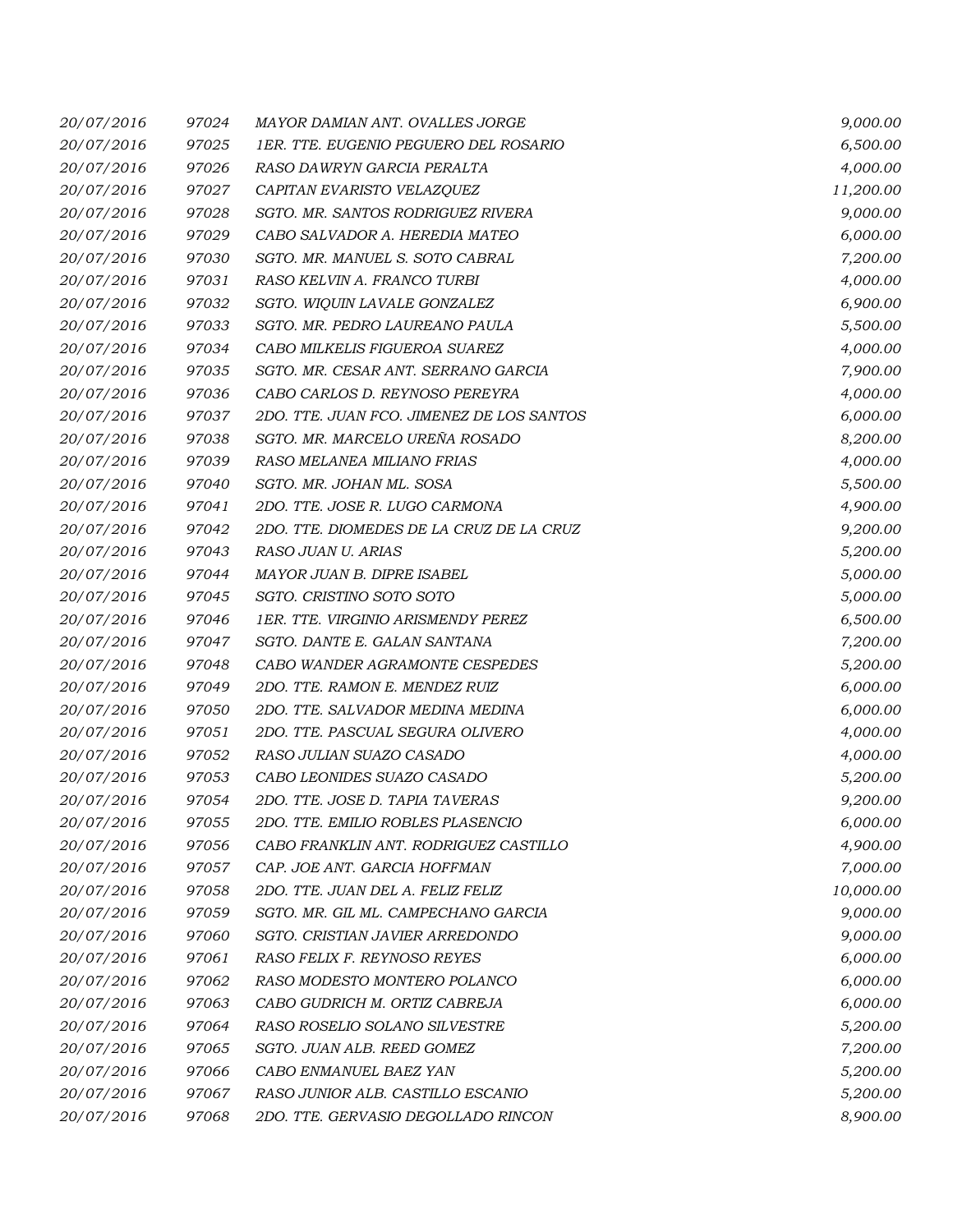| 20/07/2016 | 97069 | CABO JOHNNY OZORIA DANIEL            | 4,000.00  |
|------------|-------|--------------------------------------|-----------|
| 20/07/2016 | 97070 | 2DO. TTE. NIXON RAMIREZ CANDELARIO   | 6,000.00  |
| 20/07/2016 | 97071 | SGTO. GRECIA I. ASTACIO JIMENEZ      | 5,000.00  |
| 20/07/2016 | 97072 | CABO ANGEL GONZALEZ BORQUEZ          | 4,900.00  |
| 20/07/2016 | 97073 | CAP. ERNESTO MEJIA SARMIENTO         | 7,000.00  |
| 20/07/2016 | 97074 | CAP. PACO MORILLO RAMIREZ            | 7,000.00  |
| 20/07/2016 | 97075 | 1ER. TTE. PEDRO BERIGUETE CUELLO     | 6,500.00  |
| 20/07/2016 | 97076 | 2DO. TTE. ANGEL ML. SOSA VANTERPOOL  | 6,000.00  |
| 20/07/2016 | 97077 | 2DO. TTE. GERSON ALCANTARA GOMEZ     | 6,000.00  |
| 20/07/2016 | 97078 | 2DO. TTE. RAMON E. RAMIREZ PACHECO   | 6,000.00  |
| 20/07/2016 | 97079 | SGTO. MR. LEONARDO MONEGRO ORTEGA    | 5,500.00  |
| 20/07/2016 | 97080 | SGTO. MR. WILSON S. CUELLO           | 5,500.00  |
| 20/07/2016 | 97081 | SGTO. MR. RAFAEL REYES MEJIA         | 5,500.00  |
| 20/07/2016 | 97082 | SGTO. MARIO M. VICIOSO MANZANILLO    | 5,000.00  |
| 20/07/2016 | 97083 | SGTO. PEDRO OZORIA EMILIANO          | 5,000.00  |
| 20/07/2016 | 97084 | SGTO. FIOR R. SEGURA CANA            | 5,000.00  |
| 20/07/2016 | 97085 | SGTO. PAULA C. BELEN PAULINO         | 5,000.00  |
| 20/07/2016 | 97086 | CABO JUAN H. RAMIREZ PACHECO         | 4,000.00  |
| 20/07/2016 | 97087 | CABO GASPAR ABREU CASTILLO           | 4,000.00  |
| 20/07/2016 | 97088 | CABO JACOB ROMERO RODRIGUEZ          | 4,000.00  |
| 20/07/2016 | 97089 | RASO FRANK ALBURQUERQUE MOTA         | 4,000.00  |
| 20/07/2016 | 97090 | RASO JULIO S. MAZARA REINOSO         | 4,000.00  |
| 20/07/2016 | 97091 | CABO FRANCISCO ANT. BASTARDO CORDERO | 4,000.00  |
| 20/07/2016 | 97092 | RASO DANIEL ALCANTARA BARREIRO       | 4,000.00  |
| 20/07/2016 | 97093 | RASO ELY E. DE LA ROSA AMBROSIO      | 4,000.00  |
| 20/07/2016 | 97094 | CABO ARACELIS MARTINEZ RIVERA        | 4,000.00  |
| 20/07/2016 | 97095 | CABO JULIO NOLASCO PEREZ             | 5,200.00  |
| 20/07/2016 | 97096 | SGTO. TITO ROJAS MOTA                | 5,000.00  |
| 20/07/2016 | 97097 | SGTO. ANGEL REYES BAEZ               | 5,000.00  |
| 20/07/2016 | 97098 | CABO ANASTACIO JOSEPH FOSTEL         | 4,000.00  |
| 20/07/2016 | 97099 | SGTO. MR. JOEL A. GUERRERO MEDINA    | 5,500.00  |
| 20/07/2016 | 97100 | SGTO. HECTOR R. MOTA SANTANA         | 7,200.00  |
| 20/07/2016 | 97101 | SGTO. CRISTIAN DE PAULA POLANCO      | 7,200.00  |
| 20/07/2016 | 97102 | CAP. VICTOR ML. GONZALEZ ALVAREZ     | 7,000.00  |
| 20/07/2016 | 97103 | SGTO. FRANKLIN S. ACOSTA SOLIS       | 5,000.00  |
| 20/07/2016 | 97104 | CABO CLAUDIO CORNIELLE               | 4,000.00  |
| 20/07/2016 | 97105 | RASO WILLIAM E. JIMENEZ SOSA         | 4,000.00  |
| 20/07/2016 | 97106 | 2DO. TTE. CARLOS ML. VIDAL SEGURA    | 10,000.00 |
| 20/07/2016 | 97107 | CABO MANUEL L. NUÑEZ SANCHEZ         | 4,900.00  |
| 20/07/2016 | 97108 | 1ER. TTE. FELIX ALB. PEREYRA ROA     | 6,500.00  |
| 20/07/2016 | 97109 | RASO MAXIMO AQUINO GOMEZ             | 4,000.00  |
| 20/07/2016 | 97110 | CABO EDGAL EFRAIN SANTANA DIAZ       | 4,000.00  |
| 20/07/2016 | 97111 | 2DO. TTE. DIOMEDES PAREDES SANTANA   | 6,000.00  |
| 20/07/2016 | 97112 | CABO DHAIN S. BERAS FIGUEROA         | 4,000.00  |
| 20/07/2016 | 97113 | RASO ALEXIS BDO. CABRERA SOLANO      | 4,000.00  |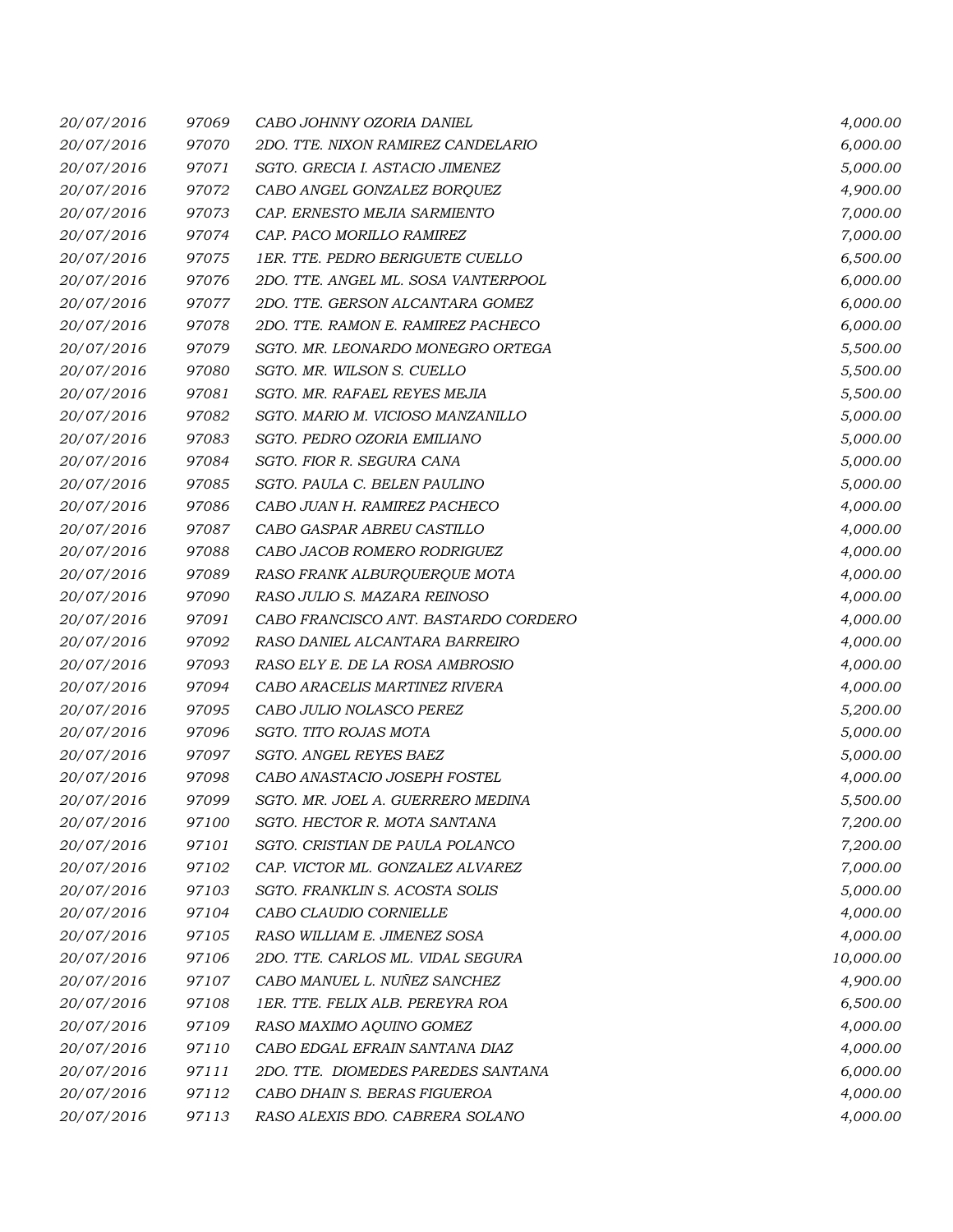| 20/07/2016 | 97114 | RASO VLADIMIR ML. SANTANA PEÑA            | 4,900.00  |
|------------|-------|-------------------------------------------|-----------|
| 20/07/2016 | 97115 | SGTO. ALCADIO JOSE ROSARIO                | 7,200.00  |
| 20/07/2016 | 97116 | SGTO. HENRY ML. ESCORBORES AVILA          | 7,200.00  |
| 20/07/2016 | 97117 | RASO YOEL ML. AGESTA SILVESTRE            | 5,200.00  |
| 20/07/2016 | 97118 | CAP. HECTOR DE LOS SANTOS A.              | 10,000.00 |
| 20/07/2016 | 97119 | <b>1ER TTE. EMELINDO BATISTA</b>          | 7,000.00  |
| 20/07/2016 | 97120 | 1ER. TTE. JUAN JIMENEZ SANTANA            | 6,500.00  |
| 20/07/2016 | 97121 | 2DO. TTE. CIRIACO PAYANO SEVERINO         | 6,000.00  |
| 20/07/2016 | 97122 | 2DO. TTE. DOMINGO ANT. SEVERINO HENRIQUEZ | 6,000.00  |
| 20/07/2016 | 97123 | SGTO. MR. LUISA J. JIMENEZ BORT           | 5,500.00  |
| 20/07/2016 | 97124 | SGTO. BELKIS A. RICHARDSON GUILLEN        | 5,000.00  |
| 20/07/2016 | 97125 | SGTO. FRANKLIN GUZMAN LEONARDO            | 5,000.00  |
| 20/07/2016 | 97126 | RASO ISMAEL ALB. PEGUERO GONZALEZ         | 4,000.00  |
| 20/07/2016 | 97127 | CABO DANIEL E. RAMIREZ MESA               | 4,000.00  |
| 20/07/2016 | 97128 | SGTO. MR. ANDRES GUERRERO                 | 5,500.00  |
| 20/07/2016 | 97129 | SGTO. CARLOS ALB. PEGUERO MOTA            | 7,200.00  |
| 20/07/2016 | 97130 | SGTO. JOAQUIN SALAS CEDEÑO                | 5,000.00  |
| 20/07/2016 | 97131 | CABO YEIMY RIVAS PEGUERO                  | 4,000.00  |
| 20/07/2016 | 97132 | SGTO. LISANDRO CHALAS TRINIDAD            | 4,000.00  |
| 20/07/2016 | 97133 | SGTO. MR. BIENVENIDO ALFONSECA JAVIER     | 4,000.00  |
| 20/07/2016 | 97134 | CABO SANTO SEVERINO SANTANA               | 4,000.00  |
| 20/07/2016 | 97135 | RASO JEAN C. PUENTE REINA                 | 44,847.77 |
| 20/07/2016 | 97136 | MAYOR JOSE FCO. FRIAS MOTA                | 9,000.00  |
| 20/07/2016 | 97137 | CAP. CESAREO PEGUERO PRADO                | 11,000.00 |
| 20/07/2016 | 97138 | 1ER. TTE. SANTO A. BRUJAN AQUINO          | 11,000.00 |
| 20/07/2016 | 97139 | 2DO. TTE. PEDRO LAUREANO GUZMAN           | 8,000.00  |
| 20/07/2016 | 97140 | SGTO. NELDIS A. BELLO PEREZ               | 8,000.00  |
| 20/07/2016 | 97141 | SGTO. MR. NIORVIS M. FABIAN TOLENTINO     | 8,000.00  |
| 20/07/2016 | 97142 | CABO LEORYS ANT. MARTINEZ OVIEDO          | 6,000.00  |
| 20/07/2016 | 97143 | CABO MARCIAL OGANDO DIAZ                  | 6,000.00  |
| 20/07/2016 | 97144 | CABO ANGEL MA. RAMIREZ SEPULVEDA          | 6,000.00  |
| 20/07/2016 | 97145 | SGTO. EDWIN ALB. CUEVAS MARCANO           | 4,900.00  |
| 20/07/2016 | 97146 | SGTO. MR. WILLIAM DE LA CRUZ CABRAL       | 8,200.00  |
| 20/07/2016 | 97147 | SGTO. MR. HARRY A. CASTILLO MADERA        | 8,200.00  |
| 20/07/2016 | 97148 | SGTO. JORGE M. MARTE OLIVERO              | 5,200.00  |
| 20/07/2016 | 97149 | TTE. COR. WILLIAN CABRERA ARIAS           | 10,000.00 |
| 20/07/2016 | 97150 | MAYOR ERASMO ALCANTARA VARGAS             | 9,000.00  |
| 20/07/2016 | 97151 | MAYOR ELVIS R. HERNANDEZ FERNANDEZ        | 9,000.00  |
| 20/07/2016 | 97152 | CAP. EMETERIO A. SANTANA HERNANDEZ        | 7,000.00  |
| 20/07/2016 | 97153 | CAP. RAUL FCO. SURIEL ARIAS               | 7,000.00  |
| 20/07/2016 | 97154 | CAP. IGNACIO G. MUÑOZ MORA                | 7,000.00  |
| 20/07/2016 | 97155 | CAP. SAMUEL HERNANDEZ OTAÑO               | 7,000.00  |
| 20/07/2016 | 97156 | CAP. CLODOMIRO H. DOTEL NOVAS             | 7,000.00  |
| 20/07/2016 | 97157 | CAP. PASCUAL CASTRO MARTE                 | 7,000.00  |
| 20/07/2016 | 97158 | 1ER. TTE. YNABER Y. SANTANA VASQUEZ       | 6,500.00  |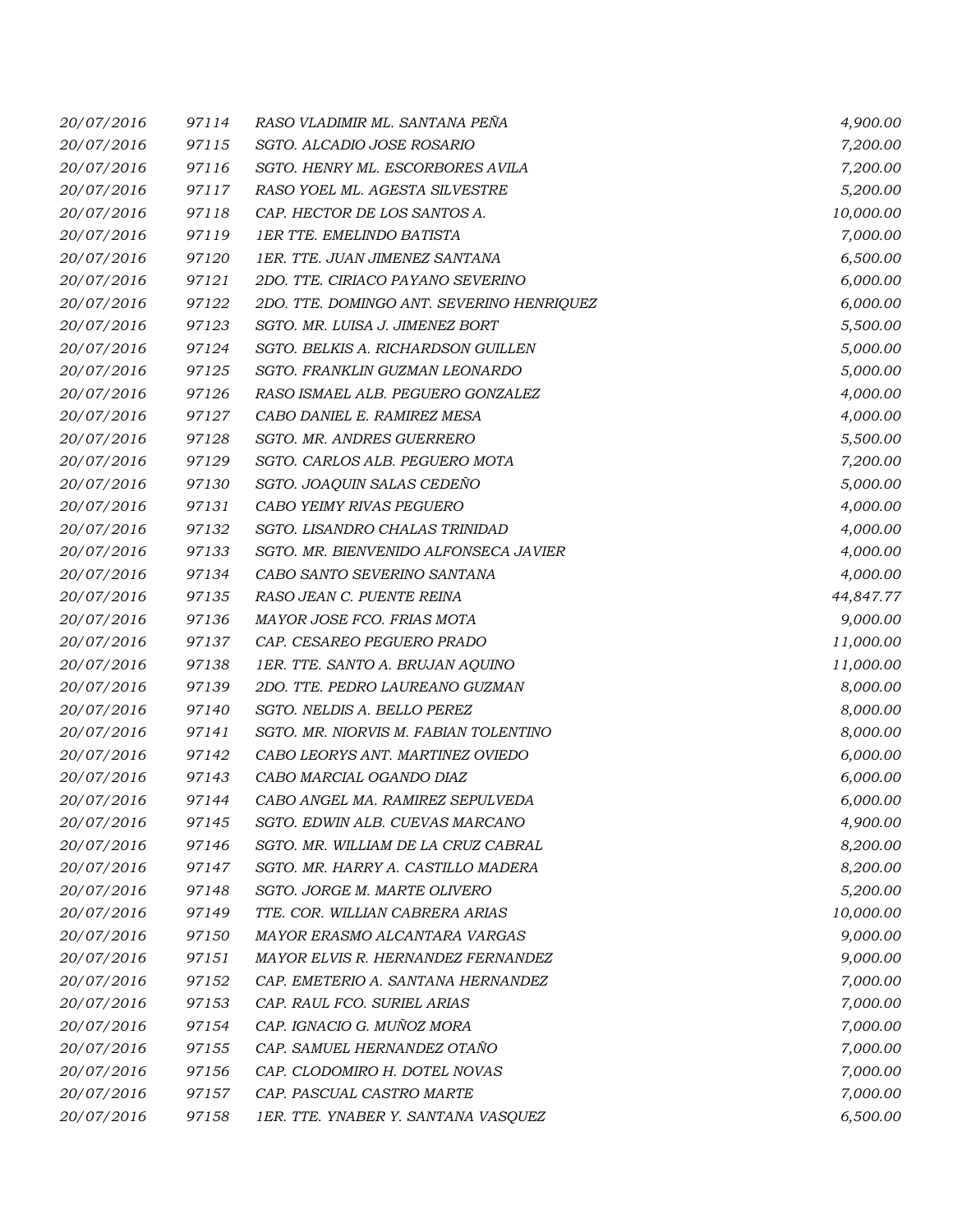| 20/07/2016 | 97159 | 1ER. TTE. JULIO E. FELIZ URBAEZ         | 6,500.00  |
|------------|-------|-----------------------------------------|-----------|
| 20/07/2016 | 97160 | 1ER. TTE. FELICIA CONRADO JIMENEZ       | 6,500.00  |
| 20/07/2016 | 97161 | 1ER. TTE. ADOLFO CARRASCO FELIZ         | 6,500.00  |
| 20/07/2016 | 97162 | CAP. MIGUEL ANT. ECHAVARRIA BAUTISTA    | 6,500.00  |
| 20/07/2016 | 97163 | 1ER. TTE. JOSE CASTRO HERNANDEZ         | 6,000.00  |
| 20/07/2016 | 97164 | 2DO. TTE. FLERIDA A. GARCIA NICOLAS     | 6,000.00  |
| 20/07/2016 | 97165 | ALFEREZ DE FRAGATA NILO PUJOLS GARCIA   | 6,000.00  |
| 20/07/2016 | 97166 | 2DO. TTE. JOSE S. MOREL DE LA CRUZ      | 6,000.00  |
| 20/07/2016 | 97167 | 2DO. TTE. ALEJANDRO FORTUNATO ARIAS     | 6,000.00  |
| 20/07/2016 | 97168 | SGTO. MR. ANTONIO DE LA ROSA RAMIREZ    | 5,500.00  |
| 20/07/2016 | 97169 | SGTO. MR. HENRY SOSA GOMEZ              | 5,500.00  |
| 20/07/2016 | 97170 | SGTO. MR. YOKASTA CASTILLO SUERO        | 10,816.67 |
| 20/07/2016 | 97171 | SGTO. MR. LUCIANO SANTOS                | 5,500.00  |
| 20/07/2016 | 97172 | SGTO. MERCEDES M. LECLER GARCIA         | 5,000.00  |
| 20/07/2016 | 97173 | SGTO. CIRUANEL RAMIREZ ALCANTARA        | 5,000.00  |
| 20/07/2016 | 97174 | SGTO. MR. NANCY SUSANA HERNANDEZ CASADO | 4,000.00  |
| 20/07/2016 | 97175 | CABO FEDERICO HERNANDEZ BERROA          | 4,000.00  |
| 20/07/2016 | 97176 | CABO GLADYS SANTANA HERNANDEZ           | 4,000.00  |
| 20/07/2016 | 97177 | SGTO. BRUNO LORENZO JIMENEZ             | 4,000.00  |
| 20/07/2016 | 97178 | RASO MELISA REYES                       | 4,000.00  |
| 20/07/2016 | 97179 | 1ER. TTE. DOMINGO M. REYES RODRIGUEZ    | 10,200.00 |
| 20/07/2016 | 97180 | 2DO. TTE. NAZARIO MOLINA RODRIGUEZ      | 6,000.00  |
| 20/07/2016 | 97181 | SGTO. MR. CONFESOR BERROA DE LOS SANTOS | 5,500.00  |
| 20/07/2016 | 97182 | 2DO. TTE. MANUEL DE LOS R DOTEL MATOS   | 9,200.00  |
| 20/07/2016 | 97183 | 2DO. TTE. SILVESTRE PEÑA GOMEZ          | 10,000.00 |
| 20/07/2016 | 97184 | 2DO. TTE. FRANCISCO ROA GONZALEZ        | 6,000.00  |
| 20/07/2016 | 97185 | 2DO. TTE. ABRAHAN D. FELIZ FELIZ        | 10,000.00 |
| 20/07/2016 | 97186 | SGTO. MR. JOSE RAMON DE LA ROSA         | 4,000.00  |
| 20/07/2016 | 97187 | CABO OLIVIO SENA FERRERAS               | 6,000.00  |
| 20/07/2016 | 97188 | RASO JOSE V. MATEO DE LA CRUZ           | 5,200.00  |
| 20/07/2016 | 97189 | MARINERO FRANCISCO ANT. FELIZ SANCHEZ   | 6,000.00  |
| 20/07/2016 | 97190 | CABO ALFI A. URIBE EMILIANO             | 4,000.00  |
| 20/07/2016 | 97191 | CABO ARIEL SANCHEZ DE OLEO              | 4,000.00  |
| 20/07/2016 | 97192 | SGTO. CIRILO DE JESUS PASCUAL           | 7,200.00  |
| 20/07/2016 | 97193 | 1ER. TTE. DANIELA ALT. LOPEZ MIRABAL    | 6,000.00  |
| 20/07/2016 | 97194 | RASO JOSE A. SUAZO PEREZ                | 5,200.00  |
| 20/07/2016 | 97195 | 1ER. TTE. LETER R. DUARTE PEREZ         | 6,500.00  |
| 20/07/2016 | 97196 | SGTO. MR. ANA I. FERMIN PEÑA            | 5,500.00  |
| 20/07/2016 | 97197 | 1ER. TTE. AURA C. HERASME TEJEDA        | 6,500.00  |
| 20/07/2016 | 97198 | SGTO. MR. ROBERTO QUEZADA SANCHEZ       | 5,500.00  |
| 20/07/2016 | 97199 | 1ER. TTE. DOMINGO NUEZ GUZMAN           | 6,500.00  |
| 20/07/2016 | 97200 | CAP. LUIS E. ARIAS BETHANCOURT          | 6,500.00  |
| 20/07/2016 | 97201 | SGTO. MR. CARMEN VALENZA                | 5,500.00  |
| 20/07/2016 | 97202 | SGTO. MAR. ARIAS A. GONZALES PEÑA       | 5,500.00  |
| 20/07/2016 | 97203 | MAYOR NATANAEL ARIAS DOMINGUEZ          | 8,828.04  |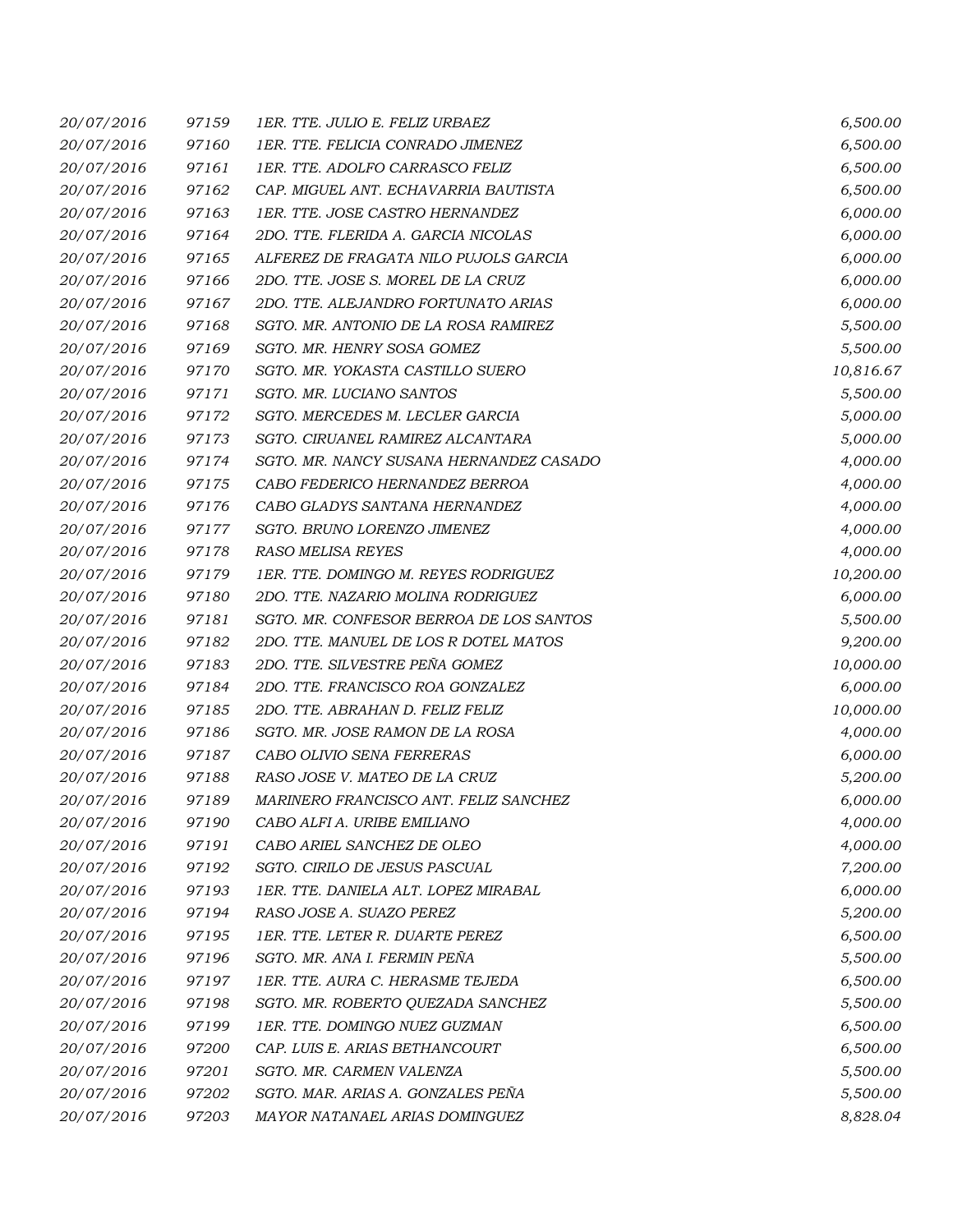| 20/07/2016 | 97204 | 1ER. TTE. SENCION ROMERO BRUJAN           | 9,200.00  |
|------------|-------|-------------------------------------------|-----------|
| 20/07/2016 | 97205 | ALF. DE NAVIO FRANKLIN HERASME            | 6,500.00  |
| 20/07/2016 | 97206 | MAYOR EDUARD O. MENDEZ VOLQUEZ            | 6,500.00  |
| 20/07/2016 | 97207 | 2DO. TTE. ENEROLIZA RUIZ                  | 6,000.00  |
| 20/07/2016 | 97208 | 2DO. TTE. HERINELDO VASQUEZ               | 6,000.00  |
| 20/07/2016 | 97209 | SGTO. MAGALY ALT. TEJADA BRITO            | 5,000.00  |
| 20/07/2016 | 97210 | SGTO. JOSE GUZMAN RODRIGUEZ               | 5,000.00  |
| 20/07/2016 | 97211 | MARINERO BERNARDO ANT. PEREZ LOPEZ        | 4,000.00  |
| 20/07/2016 | 97212 | CABO MAURO MEDINA MATOS                   | 4,000.00  |
| 20/07/2016 | 97213 | 1ER. TTE. MILAGROS ESPINOSA MONTERO       | 6,500.00  |
| 20/07/2016 | 97214 | SGTO. SANTO B. BERAS BAUTISTA             | 7,200.00  |
| 20/07/2016 | 97215 | TTE. COR. OCTAVIO ROMERO ENCARNACION      | 10,000.00 |
| 20/07/2016 | 97216 | TTE. COR. MELIDO AMPARO ESPIRITU          | 9,360.00  |
| 20/07/2016 | 97217 | CAP. RAMON ANT. PEREZ MENDEZ              | 7,000.00  |
| 20/07/2016 | 97218 | 1ER. TTE. MANUEL BASILIO                  | 6,000.00  |
| 20/07/2016 | 97219 | SGTO. RAMON C. PAULINO OTAÑE              | 8,000.00  |
| 20/07/2016 | 97220 | CABO FELIX MUESES NUÑEZ                   | 6,000.00  |
| 20/07/2016 | 97221 | SGTO. MR. LUIS A. OGANDO RUBIO            | 4,000.00  |
| 20/07/2016 | 97222 | SGTO. JOSE L. SEGURA ALCANTARA            | 4,000.00  |
| 20/07/2016 | 97223 | RASO ERNESTO F. MORONTA RUIZ              | 6,000.00  |
| 20/07/2016 | 97224 | SGTO. MR. ALLEN V. MARQUEZ GARCIA         | 9,000.00  |
| 20/07/2016 | 97225 | 1ER. TTE. ESTHER M. RAMIREZ BEATO         | 10,200.00 |
| 20/07/2016 | 97226 | SGTO. ELEONARDO REGALADO SERRANO          | 5,000.00  |
| 20/07/2016 | 97227 | SGTO. MR. DOMINGUITO GREGORIO MARTINEZ    | 5,500.00  |
| 20/07/2016 | 97228 | SGTO. DANY F. CAMPUSANO VALDEZ            | 5,000.00  |
| 20/07/2016 | 97229 | SGTO. GLENNY K. RODRIGUEZ ALVAREZ         | 5,000.00  |
| 20/07/2016 | 97230 | RASO LUISA MA. LEDESMA                    | 4,000.00  |
| 20/07/2016 | 97231 | SGTO. MR. JULIO L. CRUZ                   | 8,200.00  |
| 20/07/2016 | 97232 | 2DO. TTE. SANTO A. LARA                   | 8,900.00  |
| 20/07/2016 | 97233 | SGTO. JUAN C. PEREZ                       | 4,000.00  |
| 20/07/2016 | 97234 | RASO GEORGINA CASTILLO OZUNA              | 4,000.00  |
| 20/07/2016 | 97235 | RASO WINSTON A. ACOSTA URBINO             | 4,000.00  |
| 20/07/2016 | 97236 | 2DO. TTE. FRANCISCO ANT. HERNANDEZ JAVIER | 6,000.00  |
| 20/07/2016 | 97237 | SGTO. FREMIS DE LEON ALCANTARA            | 5,000.00  |
| 20/07/2016 | 97238 | CABO AGUSTIN DE LOS SANTOS ADON           | 4,900.00  |
| 20/07/2016 | 97239 | SGTO. JUAN R. ROSARIO VASQUEZ             | 5,000.00  |
| 20/07/2016 | 97240 | SGTO. ANDRES C. FIGUEROA AQUINO           | 5,000.00  |
| 20/07/2016 | 97241 | RASO MANUEL ANT. MEJIA PEÑA               | 4,000.00  |
| 20/07/2016 | 97242 | 2DO. TTE. ANGEL DE LOS SANTOS DE LA ROSA  | 6,000.00  |
| 20/07/2016 | 97243 | 1ER. TTE. MODESTO DE LEON BELLO           | 6,500.00  |
| 20/07/2016 | 97244 | SGTO. MR. LUIS D. REYES PEÑA              | 8,200.00  |
| 20/07/2016 | 97245 | 2DO. TTE. JOEL E. LOPEZ FELIZ             | 9,200.00  |
| 20/07/2016 | 97246 | MAYOR ANGEL A. MICELI CALDERON            | 9,000.00  |
| 20/07/2016 | 97247 | SGTO. MR. JOSE M. BELLIARD DISLA          | 5,500.00  |
| 20/07/2016 | 97248 | SGTO. MR. DANIEL ANT. VERAS GERMOSEN      | 5,500.00  |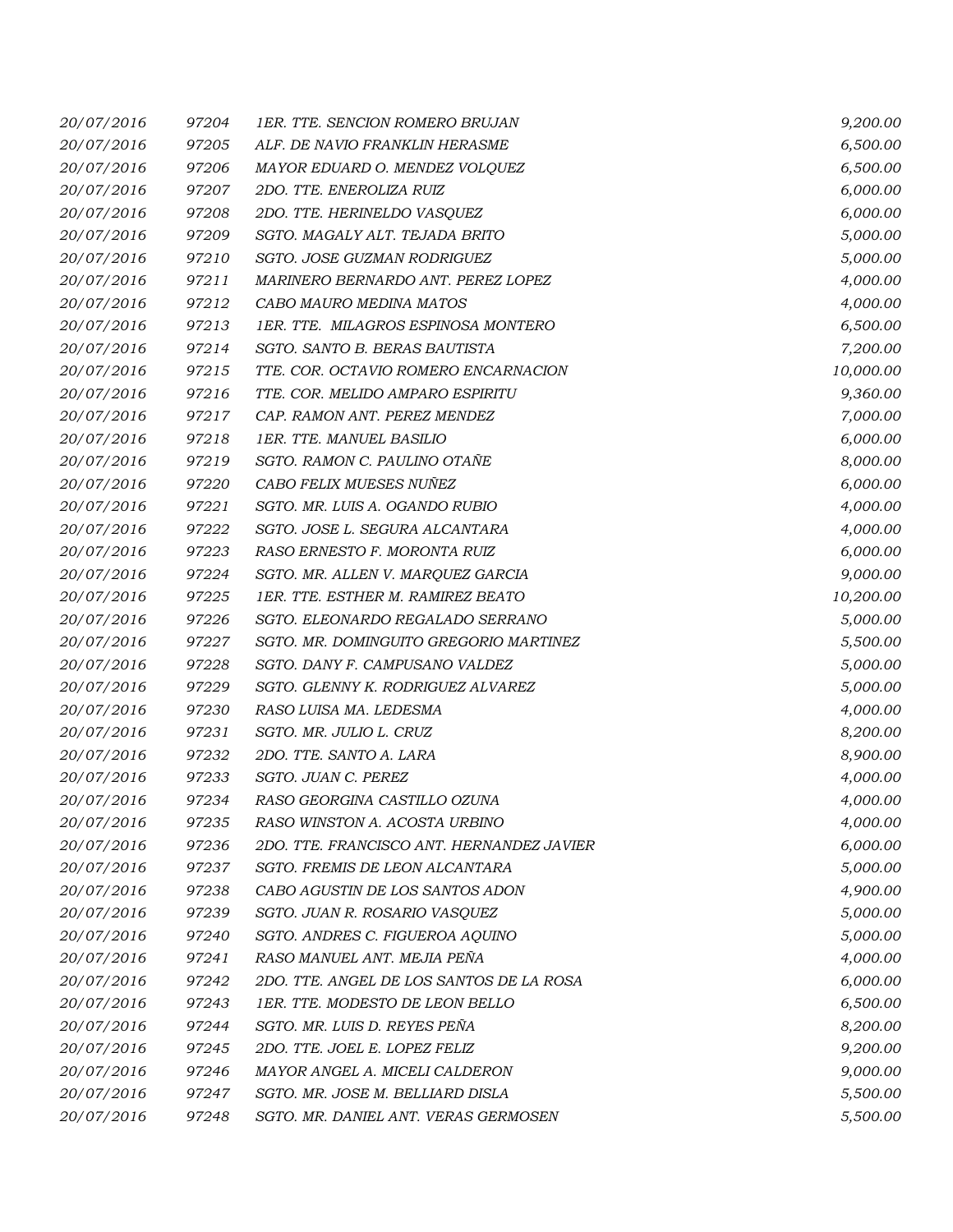| 20/07/2016 | 97249 | SGTO. FELIPE S. FRANCISCO POLANCO      | 5,000.00  |
|------------|-------|----------------------------------------|-----------|
| 20/07/2016 | 97250 | SGTO. JOSE A. SANCHEZ SANCHEZ          | 5,000.00  |
| 20/07/2016 | 97251 | CABO JUAN A. NOVAS HERASME             | 4,000.00  |
| 20/07/2016 | 97252 | RASO YEFRICA MA. HIDALGO MARTINEZ      | 4,000.00  |
| 20/07/2016 | 97253 | RASO ELIZABETH METIVIER MARTINEZ       | 4,000.00  |
| 20/07/2016 | 97254 | CABO MODESTO V. VALENZUELA LUGO        | 4,900.00  |
| 21/07/2016 | 97255 | <b>WATER R. PEREZ PEREZ</b>            | 15,336.22 |
| 21/07/2016 | 97256 | EMMANUEL TAVERAS GARCIA                | 8,520.15  |
| 21/07/2016 | 97257 | JOAN ML. DEL ROSARIO BAUTISTA          | 31,599.48 |
| 21/07/2016 | 97258 | BENIGNA J. POLANCO SALDAÑA             | 18,700.02 |
| 21/07/2016 | 97259 | PAMELA CORSINO POLANCO                 | 10,585.84 |
| 21/07/2016 | 97260 | REYNALDO PINALES MARTINEZ              | 12,770.43 |
| 21/07/2016 | 97261 | PAOLA M. CHEAZ WILSON                  | 21,086.54 |
| 21/07/2016 | 97262 | JOSE ALT. LOPEZ MENDEZ                 | 6,705.58  |
| 21/07/2016 | 97263 | XAVIER PIMENTEL CABRAL                 | 15,423.14 |
| 21/07/2016 | 97264 | DANNA P. ROSARIO GOMEZ                 | 25,920.00 |
| 21/07/2016 | 97265 | JATNIEL GARCIA REYES                   | 9,128.59  |
| 21/07/2016 | 97266 | MICHAEL M. ALMONTE VARGAS              | 9,128.59  |
| 21/07/2016 | 97267 | LUIS J. UCETA TORIBIO                  | 11,601.65 |
| 21/07/2016 | 97268 | EDISON ESTEVEZ SANCHEZ                 | 12,090.05 |
| 21/07/2016 | 97269 | ADRIAN DE JS. GRULLON ROJAS            | 12,090.05 |
| 21/07/2016 | 97270 | ALEX M. FLORIAN MEDINA                 | 13,479.24 |
| 21/07/2016 | 97271 | DARLENNY VOLQUEZ CUEVAS                | 10,551.34 |
| 21/07/2016 | 97272 | LEONARIS C. GONZALEZ MATEO             | 10,205.49 |
| 21/07/2016 | 97273 | <b>GREGORIO REYES</b>                  | 11,106.66 |
| 21/07/2016 | 97274 | MINDRYS L. NUÑEZ                       | 12,628.50 |
| 21/07/2016 | 97275 | ALTAGRACIA JAVIER SEVERINO             | 5,919.45  |
| 21/07/2016 | 97276 | KATERIN M. CALDERON TEJEDA             | 5,919.45  |
| 21/07/2016 | 97277 | JAZMIN E. SANTANA RODRIGUEZ            | 12,161.12 |
| 21/07/2016 | 97278 | STEPHANIE QUINTERO PION                | 9,337.51  |
| 21/07/2016 | 97279 | VICTOR ML. DE JESUS ROSARIO            | 11,106.66 |
| 21/07/2016 | 97280 | YUDERKY Y. UTATE GERMOSEN              | 6,216.67  |
| 21/07/2016 | 97281 | GENOVA M. ACEVEDO DIAZ                 | 9,128.59  |
| 21/07/2016 | 97282 | ALEXANDER DE LA CRUZ ALVAREZ           | 9,783.34  |
| 21/07/2016 | 97283 | ANGELICA C. HERNANDEZ ESPINAL          | 10,912.79 |
| 21/07/2016 | 97284 | STEPHANIE PEÑALO BONILLA               | 10,250.55 |
| 21/07/2016 | 97285 | 1ER. TTE. JOSE L. REYES BAUTISTA       | 5,416.67  |
| 21/07/2016 | 97286 | 2DO. TTE. HERIBERTO COMAS DE LEON      | 5,000.00  |
| 21/07/2016 | 97287 | SGTO. MR. SACARIA E. DOMINGUEZ HEREDIA | 7,500.00  |
| 21/07/2016 | 97288 | RASO JUAN C. ACOSTA SOLIS              | 3,066.67  |
| 21/07/2016 | 97289 | SGTO. ALFREDO A. PANIAGUA SANTANA      | 4,166.67  |
| 21/07/2016 | 97290 | MELVIN A. GARO DIAZ                    | 6,730.17  |
| 21/07/2016 | 97291 | SAN E. SANCHEZ                         | 770.20    |
| 21/07/2016 | 97292 | ALAN R. ENCARNACION RAMON              | 770.20    |
| 21/07/2016 | 97293 | SANDY ML. ALMARANTE BAEZ               | 2,310.62  |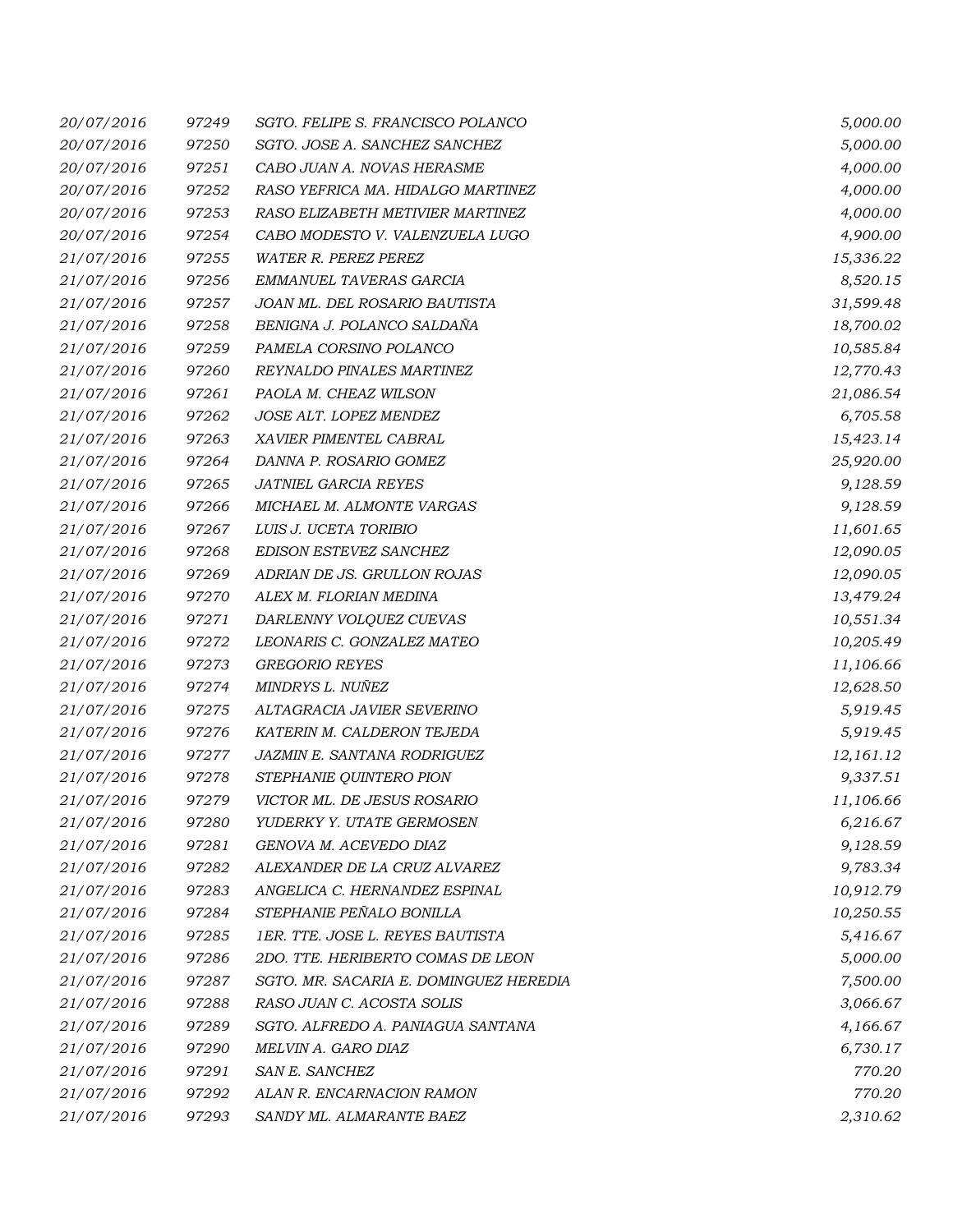| 21/07/2016 | 97294 | RIGO A. MENDOZA FEBLES           | 15,404.12  |
|------------|-------|----------------------------------|------------|
| 21/07/2016 | 97295 | <b>GLERWINS VICIOSO</b>          | 16,559.43  |
| 21/07/2016 | 97296 | DALVIN CABRERA CASTILLO          | 6,777.17   |
| 21/07/2016 | 97297 | NOEL A. FELIX OLIVO              | 6,777.17   |
| 21/07/2016 | 97298 | ROBERT DAVID VASQUEZ             | 7,116.03   |
| 21/07/2016 | 97299 | ELVIN F. FADUL AYBAR             | 7,702.06   |
| 21/07/2016 | 97300 | STARLYN R. ESPINAL ALMONTE       | 8,087.16   |
| 21/07/2016 | 97301 | JOEL ANT. ARIAS CRUZ             | 18,484.94  |
| 21/07/2016 | 97302 | JUAN A. POLANCO MARTINEZ         | 7,316.96   |
| 21/07/2016 | 97303 | <b>BADIA A. WEHBE GUZMAN</b>     | 47,111.20  |
| 21/07/2016 | 97304 | CANDIDA OLIVO                    | 56,084.75  |
| 21/07/2016 | 97305 | JUAN ANT. REYES UREÑA            | 47,111.19  |
| 21/07/2016 | 97306 | TOMASINA M. ALMONTE ALMONTE      | 6,730.17   |
| 21/07/2016 | 97307 | ELIZABETH MARTE LIRIO            | 106,920.00 |
| 21/07/2016 | 97308 | ELLIN J. CORDERO TEJADA          | 40,381.02  |
| 21/07/2016 | 97309 | FELIX O. ESTEVEZ ALMENGO         | 26,730.00  |
| 21/07/2016 | 97310 | KATIUSCA MENDOZA PERALTA         | 26,730.00  |
| 21/07/2016 | 97311 | NELSON B. DE LA ROSA PAULINO     | 29,164.10  |
| 21/07/2016 | 97312 | FRANCIA Y. CLASE CLASE           | 47,111.20  |
| 21/07/2016 | 97313 | LORENZO A. VARGAS CRUZ           | 8,973.56   |
| 21/07/2016 | 97314 | ANA D. ALMANZAR CORONADO         | 24,948.00  |
| 21/07/2016 | 97315 | ADALGISA M. TEJADA DE AZA        | 73,062.00  |
| 21/07/2016 | 97316 | JOSE F. THEN REINOSO             | 70,865.70  |
| 21/07/2016 | 97317 | MAYRA J. DE LA CRUZ LORA         | 26,730.00  |
| 21/07/2016 | 97318 | <b>MARINO VILORIO MERCEDES</b>   | 8,471.46   |
| 21/07/2016 | 97319 | LELIS Y. GUEVARA MEDINA          | 13,460.34  |
| 21/07/2016 | 97320 | GUSTAVO A. RUIZ FELIZ            | 4,159.11   |
| 21/07/2016 | 97321 | FRANKLYN A. CUEVAS CARRASCO      | 29,164.07  |
| 21/07/2016 | 97322 | MANUEL GUEVARA FERRERAS          | 29,164.07  |
| 21/07/2016 | 97323 | LIBIS M. MEREJO PEREZ            | 29,164.07  |
| 21/07/2016 | 97324 | ALFREDO GONZALEZ SANCHEZ         | 2,243.39   |
| 21/07/2016 | 97325 | EUDOCIO FERRERAS MEDINA          | 67,301.72  |
| 21/07/2016 | 97326 | <b>WILSON J. SIERRA FERRERAS</b> | 40,381.02  |
| 21/07/2016 | 97327 | MIGUEL VALDEZ PEREZ              | 50,675.19  |
| 21/07/2016 | 97328 | DEISDANIA R. BELTRE BELTRE       | 33,650.86  |
| 21/07/2016 | 97329 | ZOBEIDA MATEO                    | 4,486.78   |
| 21/07/2016 | 97330 | MIGUEL A. PEREZ MENDEZ           | 22,433.90  |
| 21/07/2016 | 97331 | EDIS Y. RODRIGUEZ MUÑOZ          | 39,919.63  |
| 21/07/2016 | 97332 | DENNIS M. PEREZ GUZMAN           | 29,164.07  |
| 21/07/2016 | 97333 | EDGAR E. PIÑA MATEO              | 8,050.78   |
| 21/07/2016 | 97334 | CARMENNELIA BELTRE DIAZ          | 10,294.17  |
| 21/07/2016 | 97335 | ISABEL A. CARABALLO ALCANTARA    | 47,111.20  |
| 21/07/2016 | 97336 | DIOGENES OGANDO OGANDO           | 7,128.00   |
| 21/07/2016 | 97337 | JOSELYN A. MATEO SALCIE          | 47,111.20  |
| 21/07/2016 | 97338 | NELY J. ARNAUT DE LOS SANTOS     | 6,730.17   |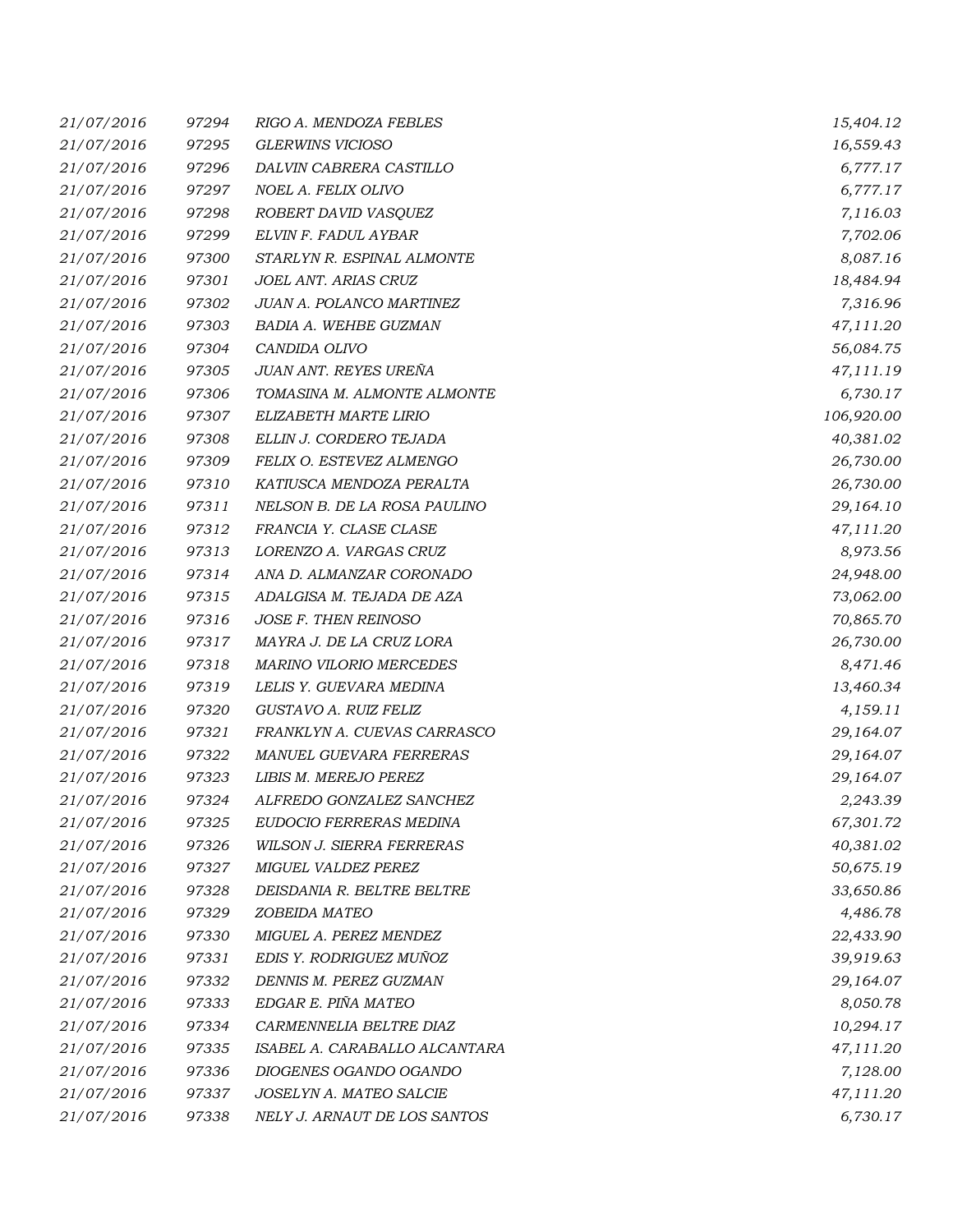| 21/07/2016 | 97339 | MARIANA CANELA PEREZ               | 51,678.00 |
|------------|-------|------------------------------------|-----------|
| 21/07/2016 | 97340 | JUANA M. CONCEPCION MORETA         | 56,084.77 |
| 21/07/2016 | 97341 | DOMINGA T. MORILLO MONTERO         | 4,486.78  |
| 21/07/2016 | 97342 | JACKELINE DE JS. TORIBIO FORTUNA   | 6,730.17  |
| 21/07/2016 | 97343 | GENESIS M. MARICHAL SANZ           | 26,407.05 |
| 21/07/2016 | 97344 | BRUNILDA FORTUNA RUBEN             | 29,164.07 |
| 21/07/2016 | 97345 | WANDA Y. VARGAS PERALTA            | 44,867.80 |
| 21/07/2016 | 97346 | HIPOLITO CANDELARIO CASTILLO       | 2,243.39  |
| 21/07/2016 | 97347 | FRANCY R. DE LA ROSA ROMERO        | 17,024.34 |
| 21/07/2016 | 97348 | ALTAGRACIA MARRERO CAMPUSANO       | 6,730.17  |
| 21/07/2016 | 97349 | ARELYS ALT. PEREZ CAAMAÑO          | 4,486.78  |
| 21/07/2016 | 97350 | LENNYS Z. CUSTODIO LLUBERES        | 2,243.39  |
| 21/07/2016 | 97351 | MANUELICA MEDINA BELTRE            | 2,243.39  |
| 21/07/2016 | 97352 | SONIA DE LOS A. RUIZ MATOS         | 13,460.34 |
| 21/07/2016 | 97353 | JEANNERET DEL C. DIAZ PRESINAL     | 2,243.39  |
| 21/07/2016 | 97354 | ZOILA A. RAMIREZ CASTILLO          | 6,730.17  |
| 21/07/2016 | 97355 | ANGEL G. DE LA ROSA COMAS          | 2,243.39  |
| 21/07/2016 | 97356 | JUAN E. BRITO BENITEZ              | 20,190.51 |
| 21/07/2016 | 97357 | RAFAEL B. SOTO SEPULVEDA           | 6,730.17  |
| 21/07/2016 | 97358 | MERY S. SEVERINO VASQUEZ           | 495.13    |
| 21/07/2016 | 97359 | MEDARDO ANT. RINCON MARTINEZ       | 2,243.39  |
| 21/07/2016 | 97360 | JOSE A. REYES MEJIA                | 2,243.39  |
| 21/07/2016 | 97361 | CHARINA MORLA LAUREANO             | 11,443.05 |
| 21/07/2016 | 97362 | MAXIMILIANO PEGUERO DE AZA         | 22,433.90 |
| 21/07/2016 | 97363 | ZUMILKA M. SANTANA ROQUE           | 18,484.93 |
| 21/07/2016 | 97364 | ARANIBAL MANZANO ZAPATA            | 11,216.95 |
| 21/07/2016 | 97365 | ENGEL CEDEÑO FOE                   | 440.12    |
| 21/07/2016 | 97366 | LENIN RIVERA CASTRO                | 17,164.58 |
| 21/07/2016 | 97367 | JOSE A. MEJIA PEREZ                | 2,772.74  |
| 21/07/2016 | 97368 | ALEXANDRA DIAZ VASQUEZ             | 11,090.96 |
| 21/07/2016 | 97369 | <b>RAMON SOLANO</b>                | 1,708.14  |
| 21/07/2016 | 97370 | <b>GERTRUDIS M. ADAMES BATISTA</b> | 58,328.19 |
| 21/07/2016 | 97371 | YOKARY I. GAUTREAUX DE LA CRUZ     | 40,381.05 |
| 21/07/2016 | 97372 | NELLY S. ALVINO PAULINO            | 2,243.39  |
| 21/07/2016 | 97373 | OSCAR MOQUETE CUEVAS               | 26,920.70 |
| 21/07/2016 | 97374 | PEDRO P. GARCIA VASQUEZ            | 49,354.62 |
| 21/07/2016 | 97375 | ROSA H. NUÑEZ MERCEDES             | 40,381.06 |
| 21/07/2016 | 97376 | <b>CARMEN CRUZ</b>                 | 20,190.51 |
| 21/07/2016 | 97377 | LEONIDO BELLO QUEZADA              | 2,243.39  |
| 21/07/2016 | 97378 | MARGARITA DE LOS S. REYES PAULINO  | 11,216.95 |
| 21/07/2016 | 97379 | YASMIN PEREZ PEÑA                  | 9,704.59  |
| 21/07/2016 | 97380 | ROSA E. ALMONTE R. DE VENTURA      | 22,433.90 |
| 21/07/2016 | 97381 | PATRICIO VENTURA HIRALDO           | 2,079.56  |
| 21/07/2016 | 97382 | MARIA E. ESTEVEZ MEJIA             | 53,460.00 |
| 21/07/2016 | 97383 | ABRAHAM GARCIA                     | 6,730.17  |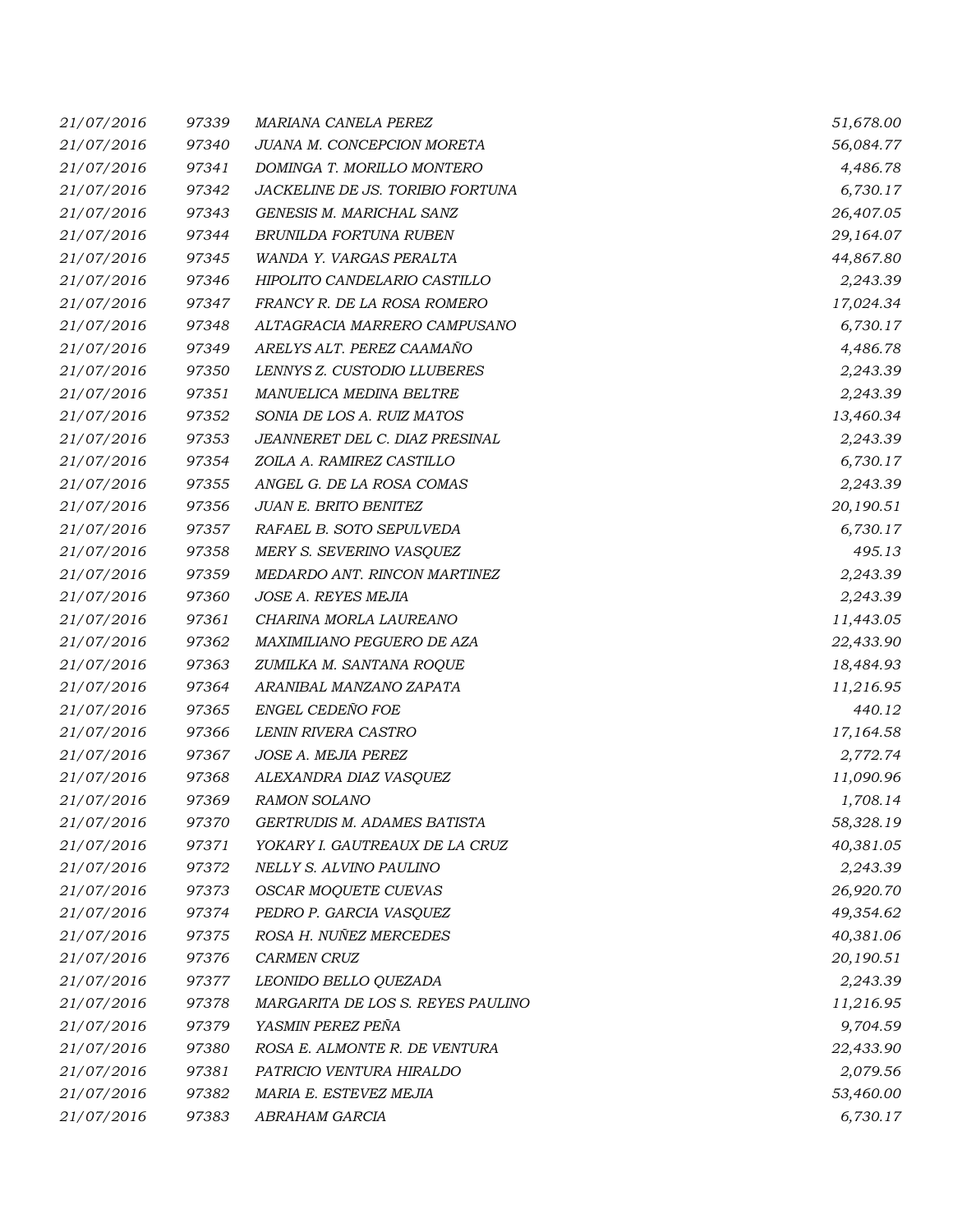| 21/07/2016 | 97384 | <b>HECTOR F. MARTINEZ</b>                | 6,730.17   |
|------------|-------|------------------------------------------|------------|
| 21/07/2016 | 97385 | DULCE M. RODRIGUEZ BLANCO                | 295,423.72 |
| 21/07/2016 | 97386 | EDGARDO HERNANDEZ MEJIA                  | 295,423.72 |
| 22/07/2016 | 97387 | <b>INSTITUTO DE AUXILIOS Y VIVIENDAS</b> | 625.00     |
| 22/07/2016 | 97388 | FONDO DE PENSIONES Y JUBILACIONES        | 9,283.04   |
| 22/07/2016 | 97389 | CONSEJO DEL PODER JUDICIAL               | 7,211.89   |
| 26/07/2016 | 97390 | CONSEJO DEL PODER JUDICIAL               | 26,250.00  |
| 26/07/2016 | 97391 | CIRO Y. PEREZ FIGUEREO                   | 48,874.02  |
| 26/07/2016 | 97392 | JULIO C. HERNANDEZ JAVIER                | 49,574.02  |
| 26/07/2016 | 97393 | LENIN R. SOSA VASQUEZ                    | 50,974.02  |
| 26/07/2016 | 97394 | ALEXIS VASQUEZ ROSADO                    | 29,024.00  |
| 26/07/2016 | 97395 | CALEB DE LOS SANTOS MONCION              | 31,649.00  |
| 26/07/2016 | 97396 | JOSE R. POZO LEONARDO                    | 31,649.00  |
| 26/07/2016 | 97397 | ROBIN E. SANDOVAL FONTANA                | 66,029.39  |
| 26/07/2016 | 97398 | WASCAR D. ARIAS TEJEDA                   | 29,899.00  |
| 26/07/2016 | 97399 | GARY COLLINS MORROBEL                    | 20,550.00  |
| 26/07/2016 | 97400 | MANUEL DE JS. MATOS ESPINOSA             | 18,800.00  |
| 26/07/2016 | 97401 | MIGUEL A. PINA QUEZADA                   | 17,050.00  |
| 26/07/2016 | 97402 | RICHARD ANT. DE LA CRUZ PASCACIO         | 19,675.00  |
| 26/07/2016 | 97403 | WILBERTO JUBILEO MARTINEZ                | 19,675.00  |
| 26/07/2016 | 97404 | MELVIN C. DEL ORBE SANCHEZ               | 17,250.00  |
| 26/07/2016 | 97405 | JOSE ML. DE PADUA MORENO                 | 18,125.00  |
| 26/07/2016 | 97406 | HUGO D. REYES PEREZ                      | 18,125.00  |
| 26/07/2016 | 97407 | FAUSTO A. DUARTE BLANCO                  | 18,125.00  |
| 26/07/2016 | 97408 | BERONICA VARGAS PEREZ                    | 16,375.00  |
| 26/07/2016 | 97409 | MIQUELY BAEZ CASTILLO                    | 16,375.00  |
| 26/07/2016 | 97410 | ETNOEL D. REYES                          | 17,250.00  |
| 26/07/2016 | 97411 | GEOVANNA LEBRON PENA                     | 18,125.00  |
| 26/07/2016 | 97412 | JARLIN ANT. FRIAS FRIAS                  | 18,125.00  |
| 26/07/2016 | 97413 | YONATAN I. GARCIA PENA                   | 16,375.00  |
| 26/07/2016 | 97414 | ESTEBAN LORENZO SEGURA DE LA CRUZ        | 31,649.00  |
| 26/07/2016 | 97415 | CONSEJO DEL PODER JUDICIAL               | 730.53     |
| 26/07/2016 | 97416 | CONSEJO DEL PODER JUDICIAL               | 6,125.00   |
| 26/07/2016 | 97417 | <b>INSTITUTO DE AUXILIOS Y VIVIENDAS</b> | 225.00     |
| 26/07/2016 | 97418 | FONDO DE PENSIONES Y JUBILACIONES        | 92,385.85  |
| 26/07/2016 | 97419 | CONSEJO DEL PODER JUDICIAL               | 93,373.60  |
| 26/07/2016 | 97420 | COOPNASEJU                               | 119,973.33 |
| 26/07/2016 | 97421 | COOPNASEJU                               | 79,093.85  |
| 26/07/2016 | 97422 | INSTITUTO NACIONAL DE LA VIVIENDA        | 35.47      |
| 26/07/2016 | 97423 | CARLOS ML. MENDEZ L.                     | 150.00     |
| 26/07/2016 | 97424 | CONSEJO DEL PODER JUDICIAL               | 875.00     |
| 26/07/2016 | 97425 | CONSEJO DEL PODER JUDICIAL               | 2,625.00   |
| 26/07/2016 | 97426 | CONSEJO DEL PODER JUDICIAL               | 104,574.10 |
| 26/07/2016 | 97427 | FONDO DE PENSIONES Y JUBILACIONES        | 8,171.06   |
| 26/07/2016 | 97428 | FONDO DE PENSIONES Y JUBILACIONES        | 10,778.01  |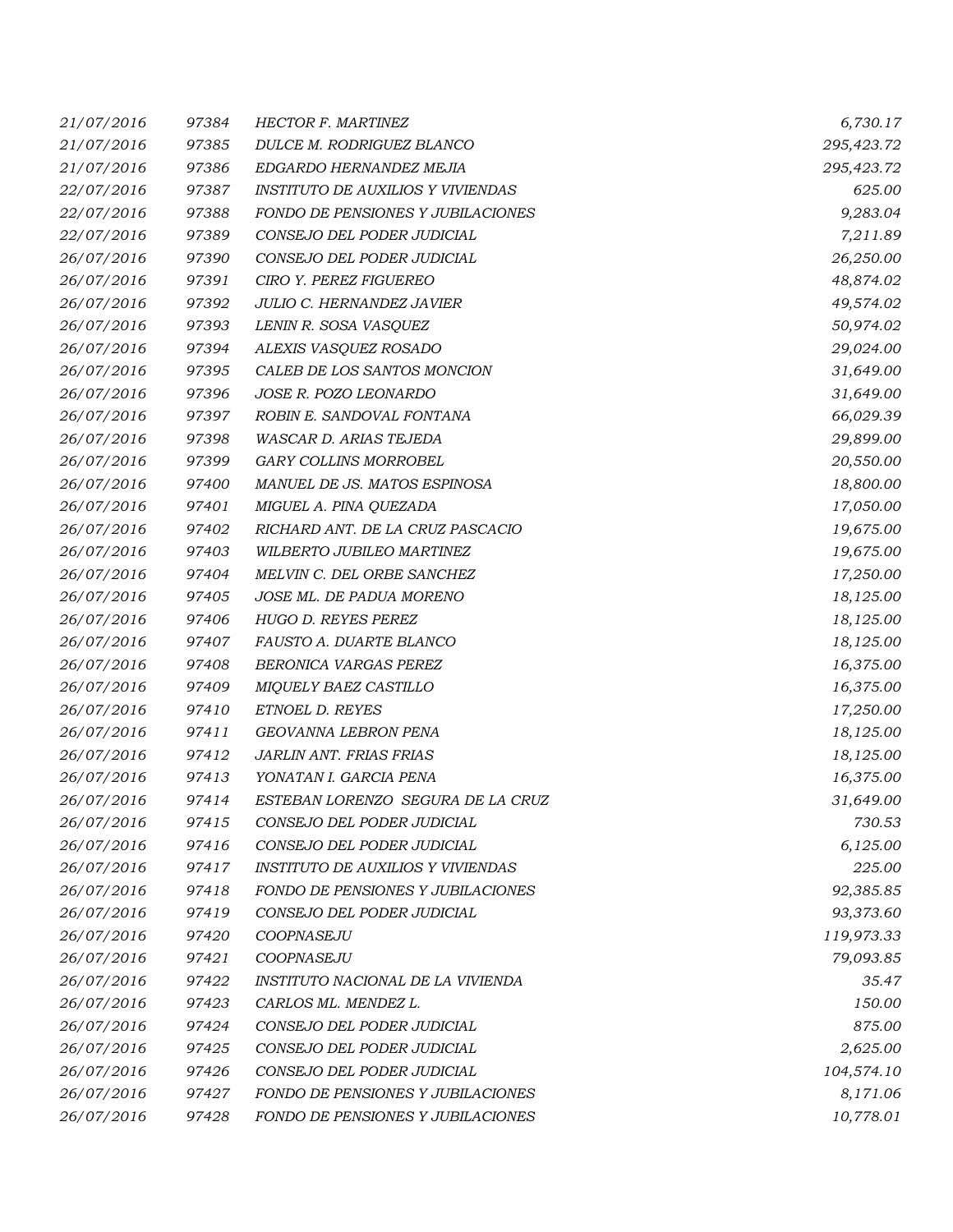| 26/07/2016 | 97429 | YSABEL TERRERO PAULINO                   | 8,063.34      |
|------------|-------|------------------------------------------|---------------|
| 26/07/2016 | 97430 | KATISKA BLANCO D OLEO                    | 0.00          |
| 26/07/2016 | 97431 | JOSE L. PUELLO TEJEDA                    | 5,189.85      |
| 26/07/2016 | 97432 | KELVIN E. SANTANA MELO                   | 13,620.32     |
| 26/07/2016 | 97433 | XAVIERI G. MEDRANO PARRA                 | 11,206.47     |
| 26/07/2016 | 97434 | RAQUEL V. REYES ALCANTARTA               | 5,317.51      |
| 26/07/2016 | 97435 | LEYDI M. TAPIA HERNANDEZ                 | 8,895.25      |
| 26/07/2016 | 97436 | YESICA MA. ARIAS ARIAS                   | 11,254.67     |
| 26/07/2016 | 97437 | WATER R. PEREZ PEREZ                     | 598.08        |
| 26/07/2016 | 97438 | ALICIA Y. CASTRO MELLA                   | 1,797.15      |
| 26/07/2016 | 97439 | MANUEL R. VASQUEZ VICIOSO                | 18,364.50     |
| 26/07/2016 | 97440 | CONSEJO DEL PODER JUDICIAL               | 9,812.73      |
| 26/07/2016 | 97441 | CONSEJO DEL PODER JUDICIAL               | 8,900.00      |
| 26/07/2016 | 97442 | COOPNASEJU                               | 15,315.68     |
| 26/07/2016 | 97443 | KATIUSCA BLANCO D OLEO                   | 6,797.85      |
| 27/07/2016 | 97444 | <b>FONDO DE PENSIONES Y JUBILACIONES</b> | 13,402,244.01 |
| 27/07/2016 | 97445 | FONDO DE PENSIONES Y JUBILACIONES        | 6,544,304.52  |
| 27/07/2016 | 97446 | INSTITUTO NACIONAL DE LA VIVIENDA        | 366.95        |
| 27/07/2016 | 97447 | DOMINGA REYNOSO MOLINA                   | 4,500.00      |
| 27/07/2016 | 97448 | EMMACULADA N. DEL ORBE PEREZ             | 4,000.00      |
| 27/07/2016 | 97449 | YAHAIRA ALT. RAMOS QUEZADA               | 3,000.00      |
| 27/07/2016 | 97450 | YANIA MARMOL PUELLO                      | 2,000.00      |
| 27/07/2016 | 97451 | JOHANNA MARTINEZ BATISTA                 | 2,000.00      |
| 27/07/2016 | 97452 | JOSEFINA MERCEDES REYES ESPINAL          | 6,000.00      |
| 27/07/2016 | 97453 | INSTITUTO DE AUXILIOS Y VIVIENDA         | 1,873.69      |
| 27/07/2016 | 97454 | FUNDACION DE CREDITO EDUCATIVO           | 218,541.18    |
| 27/07/2016 | 97455 | CONSEJO DEL PODER JUDICIAL               | 16,169.68     |
| 27/07/2016 | 97456 | CONSEJO DEL PODER JUDICIAL               | 5,000.00      |
| 27/07/2016 | 97457 | CARLOS ML. MENDEZ L.                     | 6,800.00      |
| 27/07/2016 | 97458 | CONSEJO DEL PODER JUDICIAL               | 2,716.34      |
| 27/07/2016 | 97459 | AURA MARIA YBELICE MERCEDES              | 2,000.00      |
| 27/07/2016 | 97460 | LISSET MARIBEL HERNANDEZ PENA            | 6,000.00      |
| 27/07/2016 | 97461 | NURYS LANDA VALDEZ SANCHEZ               | 2,500.00      |
| 27/07/2016 | 97462 | CONSEJO DEL PODER JUDICIAL               | 1,100.00      |
| 27/07/2016 | 97463 | DULCE MARIA AQUINO GONZALEZ              | 3,600.00      |
| 27/07/2016 | 97464 | NAZARET ALMONTE SUAREZ                   | 7,500.00      |
| 27/07/2016 | 97465 | <b>INSTITUTO DE AUXILIOS Y VIVIENDAS</b> | 158,700.00    |
| 27/07/2016 | 97466 | <b>MAILENY RICHIEZ</b>                   | 3,500.00      |
| 27/07/2016 | 97467 | CONSEJO DEL PODER JUDICIAL               | 2,535.39      |
| 27/07/2016 | 97468 | FAVIANA L. MATOS MATOS                   | 2,000.00      |
| 27/07/2016 | 97469 | CONSEJO DEL PODER JUDICIAL               | 14,107.40     |
| 27/07/2016 | 97470 | <b>WENDY VALERIO DE PARKER</b>           | 5,800.00      |
| 27/07/2016 | 97471 | LAURIDISY SANCHEZ ORTIZ                  | 10,000.00     |
| 28/07/2016 | 97472 | MARCOS ANT. VARGAS GARCIA                | 170,936.17    |
| 28/07/2016 | 97473 | RAFAEL L. FELIZ FELIZ                    | 82,300.00     |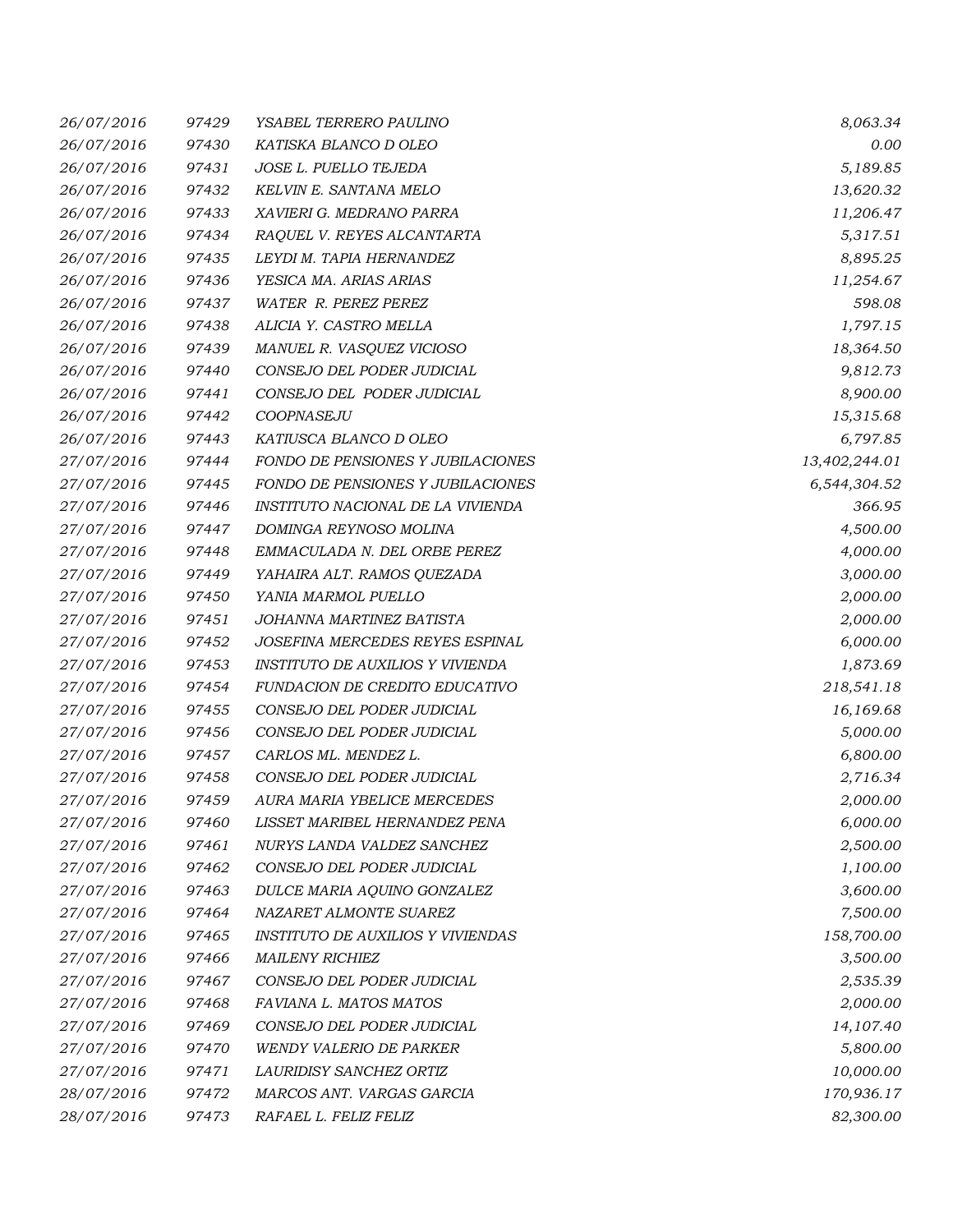| 28/07/2016 | 97474 | <b>BRIGIDA DEL S. BLANCO TORRES</b>          | 27,336.67     |
|------------|-------|----------------------------------------------|---------------|
| 28/07/2016 | 97475 | YOLANDA M. DE LOS SANTOS PINEDA              | 15,283.33     |
| 28/07/2016 | 97476 | ALBERTO ANT. MARTINEZ MARTE                  | 24,686.11     |
| 28/07/2016 | 97477 | ANNEURY J. ROSA TIRADO                       | 696.83        |
| 28/07/2016 | 97478 | MILVA HERRERA LEBRON                         | 12,035.82     |
| 28/07/2016 | 97479 | CONSEJO DEL PODER JUDICIAL                   | 27,095.86     |
| 28/07/2016 | 97480 | CONSEJO DEL PODER JUDICIAL                   | 8,479.93      |
| 28/07/2016 | 97481 | COOPNASEJU                                   | 23,967.92     |
| 28/07/2016 | 97482 | BANCO DE RESERVAS DE LA REPUBLICA DOMINICANA | 31,173.42     |
| 28/07/2016 | 97483 | CONSEJO DEL PODER JUDICIAL                   | 49,940.87     |
| 28/07/2016 | 97484 | CONSEJO DEL PODER JUDICIAL                   | 8,582.35      |
| 28/07/2016 | 97485 | COOPNASEJU                                   | 79,578.65     |
| 28/07/2016 | 97486 | BANCO DE RESERVAS DE LA REPUBLICA DOMINICANA | 21,555.00     |
| 29/07/2016 | 97487 | MARIAN M. MUNOZ GUZMAN                       | 18,012.50     |
| 29/07/2016 | 97488 | FRANCISCO FABIAN MATIAS                      | 8,604.10      |
| 29/07/2016 | 97489 | EMERSO D. ESTEVEZ RIVAS                      | 14,183.34     |
| 29/07/2016 | 97490 | <b>MARIO M. BALDERA PAREDES</b>              | 11,036.11     |
| 29/07/2016 | 97491 | SANDY L. DE LA CRUZ JIMENEZ                  | 0.00          |
| 29/07/2016 | 97492 | ANA E. MERCEDES DE LA ROSA                   | 2,695.98      |
| 29/07/2016 | 97493 | CLARITZA D. DE LOS SANTOS PINEDA             | 7,823.61      |
| 29/07/2016 | 97494 | ALICIA A. SILVERIO MENDOZA                   | 14,593.76     |
| 29/07/2016 | 97495 | CONSEJO DEL PODER JUDICIAL                   | 8,249.64      |
| 29/07/2016 | 97496 | CONSEJO DEL PODER JUDICIAL                   | 8,750.00      |
| 29/07/2016 | 97497 | COOPNASEJU                                   | 16,920.28     |
| 29/07/2016 | 97498 | SAYDI L. DE LA CRUZ JIMENEZ                  | 44,091.67     |
| 29/07/2016 | 97499 | RAUL A. REYNOSO ALVAREZ                      | 23,568.30     |
| 29/07/2016 | 97500 | COLECTOR DE IMPUESTOS INTERNOS               | 1,279,437.38  |
| 29/07/2016 | 97501 | RASO LUCIA M. CRUZ POLANCO                   | 4,000.00      |
| 29/07/2016 | 97502 | CONSEJO DEL PODER JUDICIAL                   | 35,890.61     |
| 29/07/2016 | 97503 | CONSEJO DEL PODER JUDICIAL                   | 1,750.00      |
| 29/07/2016 | 97504 | COOPNASEJU                                   | 76,823.24     |
| 29/07/2016 | 97505 | COLECTOR DE IMPUESTOS INTERNOS               | 27,523.20     |
| 29/07/2016 | 97506 | CASIANO J. RODRIGUEZ M.                      | 11,783.13     |
| 29/07/2016 | 97507 | NATACHA A. UVINAS C.                         | 5,760.73      |
| 29/07/2016 | 97508 | CLARIBEL REINA MEJIA                         | 7,114.67      |
| 29/07/2016 | 97509 | PAMELA SOTO LA PAZ                           | 1,448.34      |
| 29/07/2016 | 97510 | RAUL O. VASQUEZ C.                           | 45,483.90     |
| 29/07/2016 | 97511 | ARMANDO J. POLANCO D.                        | 13,924.17     |
| 29/07/2016 | 97512 | MIGUELINA I. VALDEZ G.                       | 23,889.15     |
| 29/07/2016 | 97513 | CONSEJO DEL PODER JUDICIAL                   | 582.42        |
| 29/07/2016 | 97514 | CONSEJO DEL PODER JUDICIAL                   | 3,500.00      |
| 29/07/2016 | 97515 | COLECTOR DE IMPUESTOS INTERNOS               | 208,084.85    |
| 29/07/2016 | 97516 | COLECTOR DE IMPUESTOS INTERNOS               | 17,439,666.67 |
|            |       | TOTAL RD\$                                   | 55,957,896.78 |